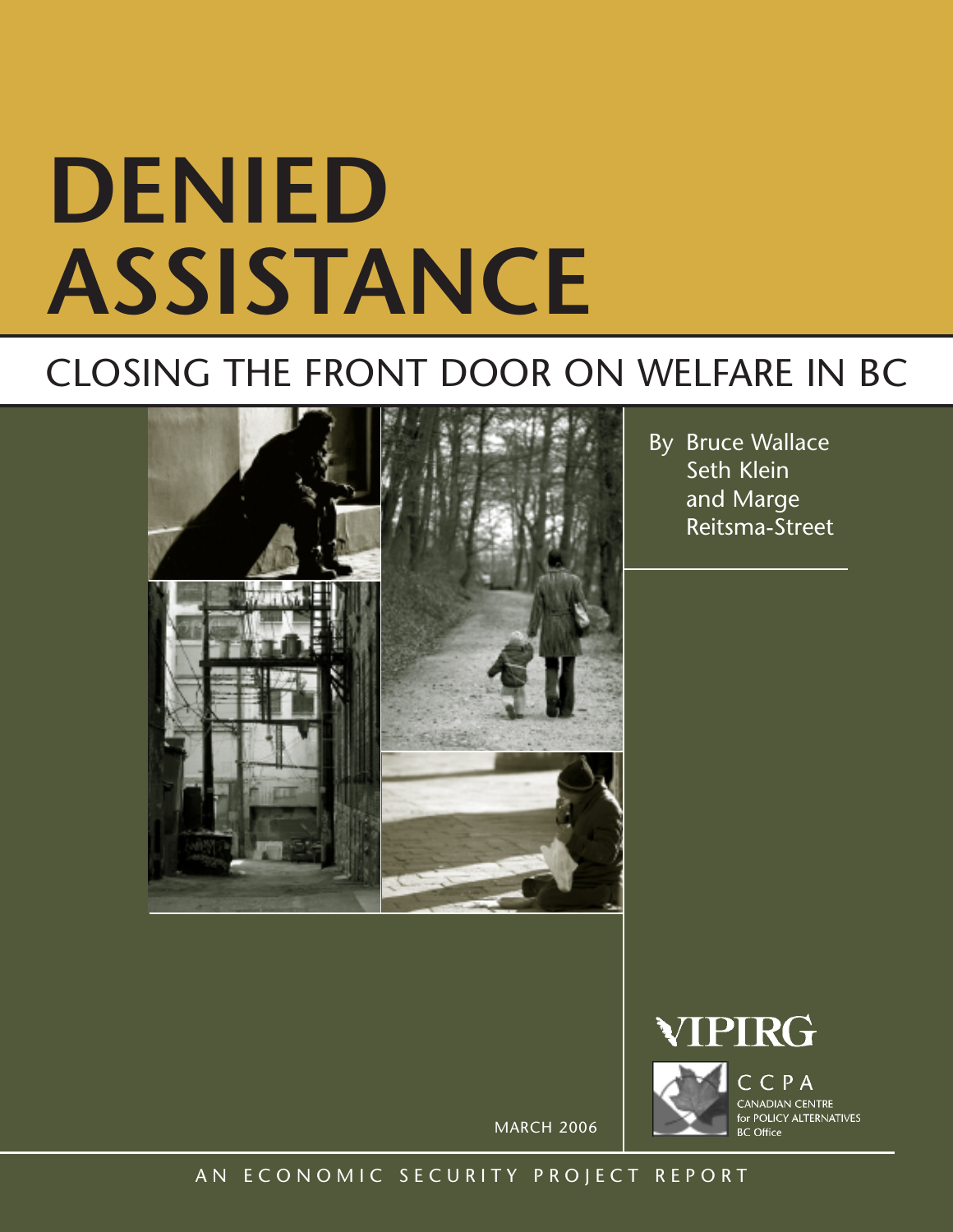#### **DENIED ASSISTANCE: Closing the Front Door on Welfare in BC**

By Bruce Wallace, Seth Klein and Marge Reitsma-Street with Tim Richards Student Research Assistants: Kristin Atwood, Alyshia Gardner and Jewelles Smith

Co-published by the Vancouver Island Public Interest Research Group and the Canadian Centre for Policy Alternatives

March 2006

#### **ACKNOWLEDGMENTS**

Thanks to all those individuals who agreed to be interviewed. Thanks to the staff and volunteers at VIPIRG and the CCPA, especially Brant Cheetham, Alicia Johnston, Thi Vu, Shannon Daub, Avi Goldberg, Steve Carley, Stuart Murray, Greg Awai, Stacy Chappel and Jane Worton.

Our thanks to Shannon Daub, David Green, Tom McGregor, Lesley Moore, Jane Pulkingham and Ginger Richards for their feedback on earlier drafts of this paper.

This study is part of the Economic Security Project, a research alliance led by the Canadian Centre for Policy Alternatives (BC Office) and Simon Fraser University. The Economic Security Project is a five-year research initiative studying how public policy changes in BC are affecting the economic security of vulnerable populations. The Economic Security Project is funded primarily by a grant from the Social Sciences and Humanities Research Council of Canada (SSHRC) through its Community-University Research Alliance Program. Thanks also to VanCity for its financial support of this project.



Social Sciences and Humanities Conseil de recherches en Research Council of Canada sciences humaines du Canada



Any errors and the opinions contained in the paper are those of the authors, and do not necessarily reflect the views of the CCPA, VIPIRG, VanCity, Simon Fraser University, or other ESP partners.

*Denied Assistance* is available under limited copyright protection. You may download, distribute, photocopy, cite or excerpt this document provided it is properly and fully credited and not used for commercial purposes. The permission of the CCPA and VIPIRG is required for all other uses. For more information, visit www.creativecommons.org.

Copyedit and layout: Nadene Rehnby www.handsonpublications.com

Cover photos: Joshua Berson, Anna Bryukhanova and Tomaz Levstek

Printed copies: \$10 | Download free from the CCPA and VIPIRG websites

ISBN: 0-88627-459-1

 $\begin{array}{r} \text{CAW} \overset{\text{sh}}{=\!\!\!=} \underline{\text{TCA}} \\ \text{CANADA} \end{array}$ 



**www.policyalternatives.ca** ccpabc@policyalternatives.ca

**CCPA BC Office** 1400 – 207 West Hastings St Vancouver, BC V6B 1H7 604.801.5121

## VIPIRG

PO BOX 3035 Stn CSC Victoria, BC V8W 3P3 250.721.8629 | vipirg@vipirg.ca **www.vipirg.ca**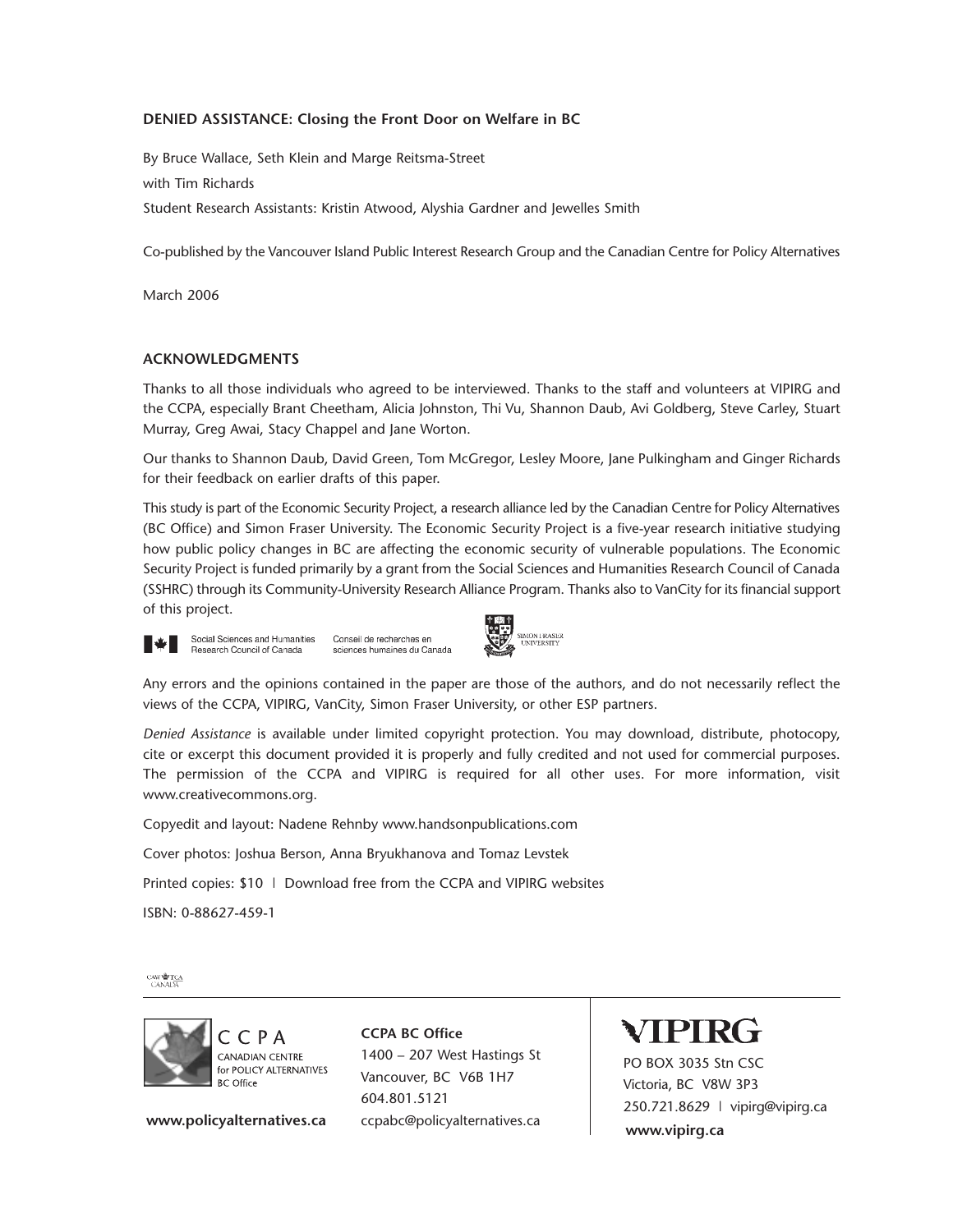## Contents

| Increased Use of Technology Increases Barriers to Assistance 41 |
|-----------------------------------------------------------------|
|                                                                 |
|                                                                 |
|                                                                 |
|                                                                 |
|                                                                 |
|                                                                 |
| $\ldots 60$                                                     |
|                                                                 |
|                                                                 |
|                                                                 |
|                                                                 |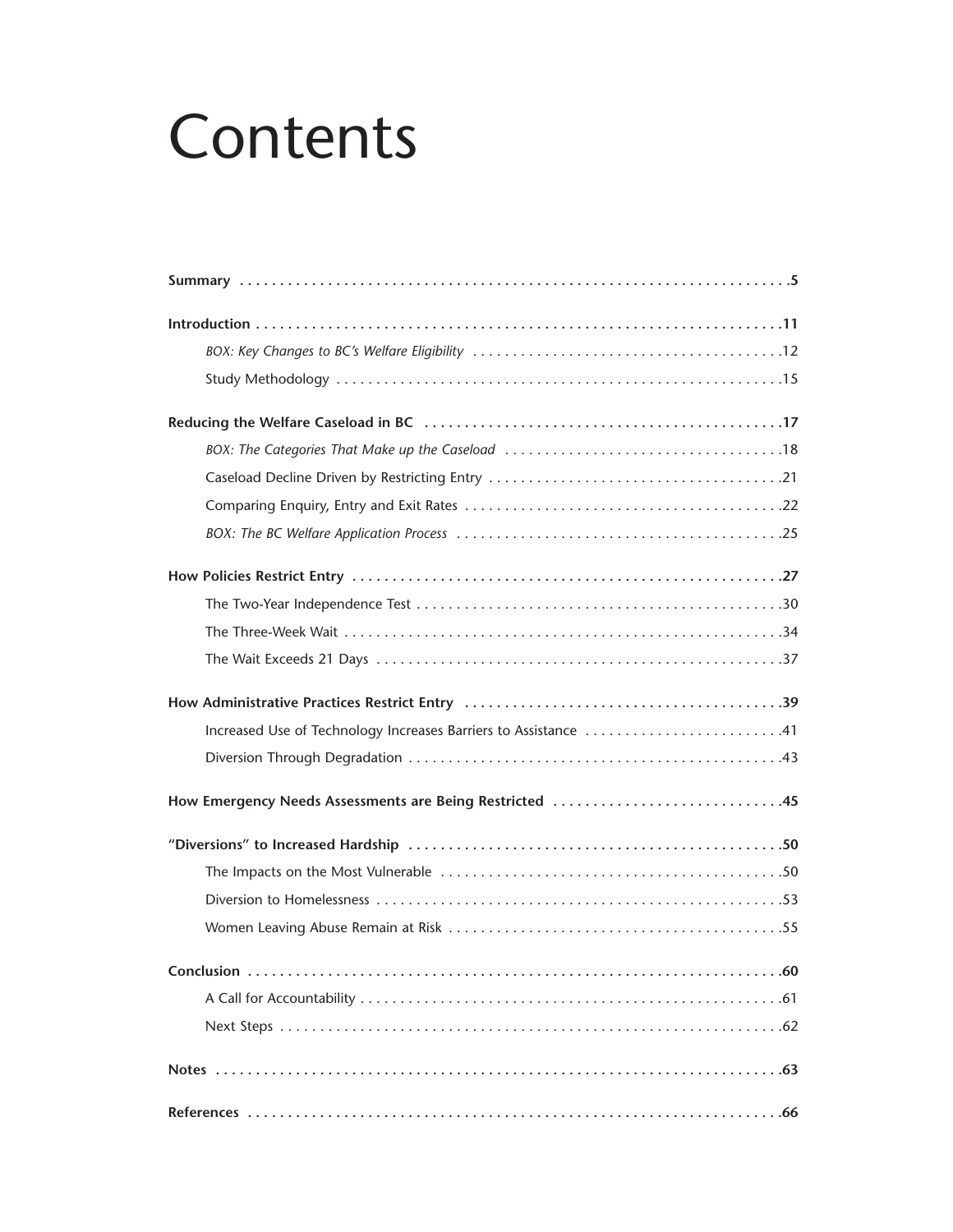#### **ABOUT THE AUTHORS**

**BRUCE WALLACE** is the Research Coordinator at the Vancouver Island Public Interest Research Group (VIPIRG). As a community-based researcher he has focused on poverty issues including homelessness, harm reduction, access to dental care, and supporting the role of consumers in service planning and delivery. He has an MSW from Carleton University, a BA in Sociology from the University of Calgary, and is a sessional instructor with the School of Social Work at the University of Victoria.

**SETH KLEIN** is the BC Director of the Canadian Centre for Policy Alternatives, and Co-director of the Economic Security Project. He has a BA in international relations and a BEd from the University of Toronto, and an MA in political science from Simon Fraser University. His primary area of research is welfare and social policy. A frequent media commentator on public policy issues, Seth is the author and co-author of numerous CCPA studies and articles, including *Depressing Wages: How Welfare Cuts Hurt Both the Welfare and Working Poor,* and *A Bad Time to be Poor: An Analysis of British Columbia's New Welfare Policies.*

**MARGE REITSMA-STREET** is Professor in Studies in Policy and Practice, an interdisciplinary graduate program at the University of Victoria (www.uvic.ca/spp). Her research and community work are in the areas of poverty, inequality, housing, social justice, women's work, and alternative organization. Marge has an MSW from McGill University and a PhD in social policy from the University of Toronto. She is author of numerous academic publications and popular presentations in Canada and internationally. Recent writings include *Housing Thousands of Women, Poverty and Inequality in the Capital Region of BC, Housing Policy Options for Women Living in Urban Poverty,* and journal articles on community action research and women's work. Currently, she is the principal investigator of a research project that examines the relationships between women, community and provisioning for survival and well-being in six sites across Canada.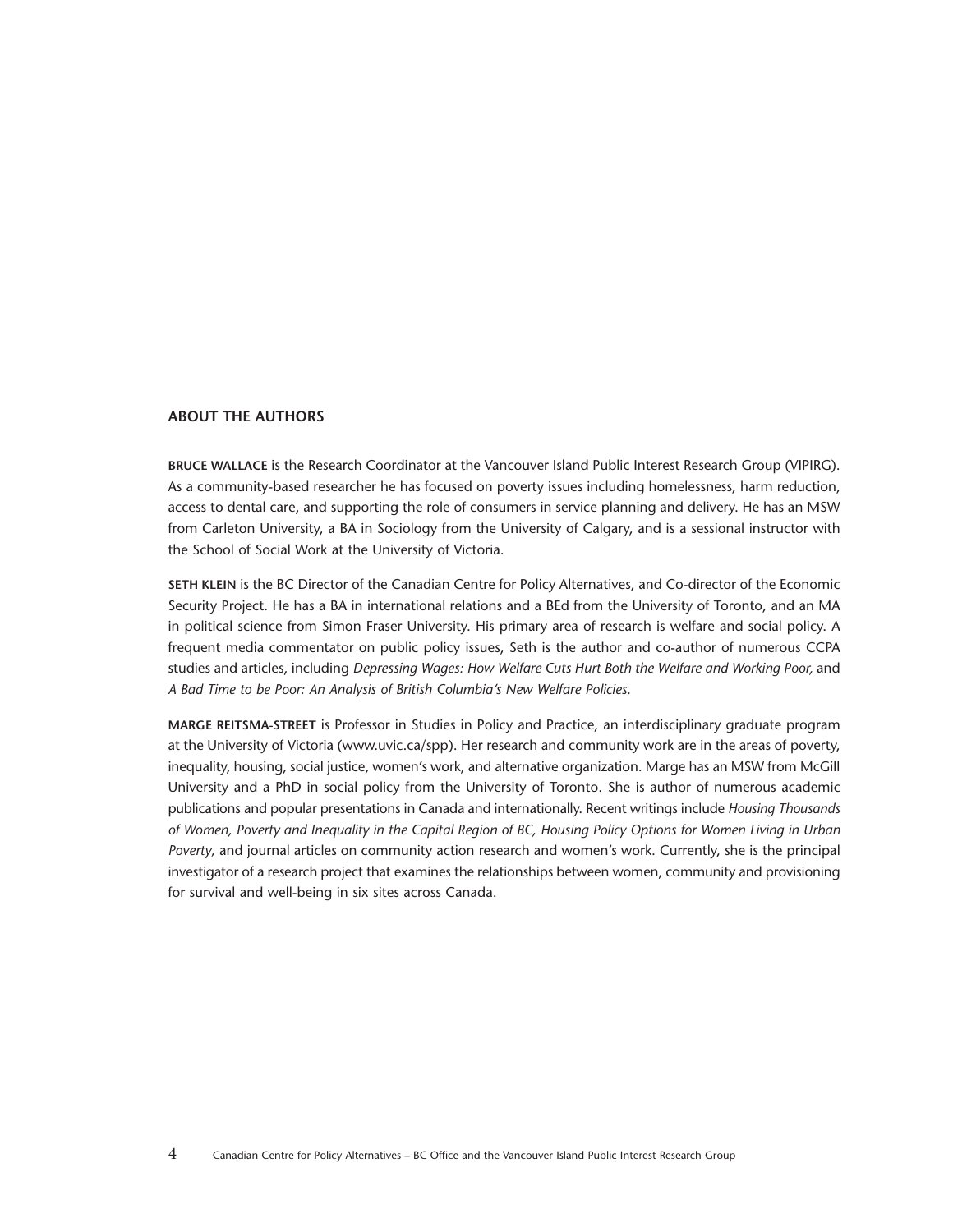## <span id="page-4-0"></span>Summary

The number of people receiving welfare in BC has been on the decline since 1995. Despite this, in 2002, the provincial government introduced dramatic policy changes designed to further shrink the welfare "caseload." Some of these changes were unprecedented in Canada. Many of them dealt with how people access welfare—the eligibility rules and application processes that people must navigate in order to receive assistance.

The government has declared its policies a success. According to the Ministry of Employment and Income Assistance, the reduced caseload is a result of moving people from "dependency" on welfare to jobs and self-sufficiency.

This study set out to test the government's claim. It is the first evaluation of its kind. It sought to find out why the number of people receiving welfare has dropped so steeply, what the experiences have been of those seeking assistance, and what has happened to some of those denied help.

The study draws on previously undisclosed data obtained through Freedom of Information (FOI) requests. This statistical evidence was combined with 42 in-depth interviews conducted in Vancouver and Victoria with individuals seeking welfare, community workers and advocates, and Ministry workers. Their compelling stories are told throughout this report.

## Key Findings

**• British Columbia's welfare application system is not working—it discourages, delays and denies people who need help.** The process of seeking income assistance has become so restrictive, and so complicated to navigate, that it is systematically excluding from assistance many of the very people most in need of help. This has harmful consequences for some of the province's most vulnerable residents.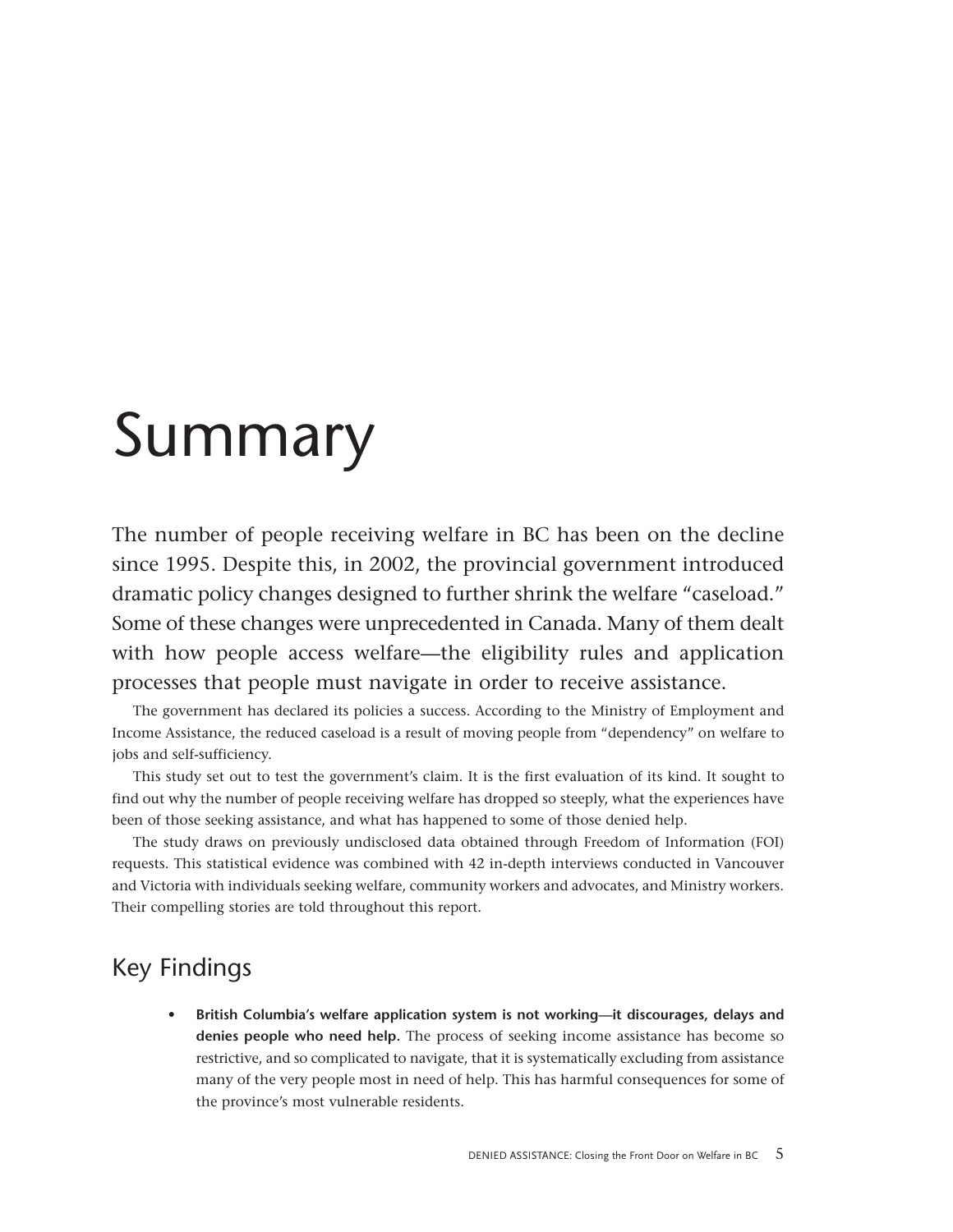- **The government's narrative about more people leaving welfare for work is not supported by the evidence.** Data obtained through Freedom of Information requests shows that the recent drop in the caseload is not the result of more people leaving welfare (i.e. an increase in what the government calls "exits"). Rather, fewer people are entering the system and accessing assistance. Simply put, the caseload reduction is mainly a front-door story.
	- According to FOI data, in the first year after the new welfare legislation was introduced in April 2002, the number of applicants who began to receive welfare benefits dropped by 40 per cent, from an average of 8,234 entries (or "starts") per month to just 4,914 starts per month. The number of welfare "exits" also fell, but only slightly, from 8,388 to 7,631 per month (see figure on page 8).
	- The acceptance rate for those who apply for welfare has dropped dramatically. According to FOI data, in June 2001, 90 per cent of people who began an application for welfare were successful in gaining income assistance. By September 2004, only 51 per cent of those who sought welfare were granted assistance.
- **The application system is now so complicated that many people need help from an advocate to successfully navigate the process.** The study found a number of incidents where people were initially denied welfare, but were able to get assistance once they had the help of an advocate even though there was no change in their circumstances and they were actually eligible the whole time. Yet funding for advocates has been cut. In addition, those most vulnerable and in need—such as people with mental health issues, addictions or language barriers—are often least likely to be able to navigate the system on their own, and less likely to connect with an advocate.
- **Many people are being "diverted" to homelessness, charities and increased hardship.** The Ministry claims that people are being "diverted to employment"; however, the evidence shows that many are not. While some of the people who have been denied or discouraged from assistance have landed on their feet and found alternate sources of income, others are instead being left to fend for themselves, and are being directed by the Ministry to food banks, shelters and other charities. Some remain in abusive relationships or turn to the sex trade. Some are living on virtually no income.

#### **PROFILE**

A 21-year-old man we interviewed at an emergency shelter had just been denied welfare. He had worked the required number of hours, but not over two consecutive years. He explained, "I had enough hours, I just didn't work two years back-to-back, but I, like, worked from 1999 to now, like doing different things, and it's not fair that just 'cause I didn't work two consecutive years back-toback…"

At only 21, the young man had considerable work experience, including 900 hours from eight months of work in a home care setting, two months in a restaurant, two months as a groundskeeper, three months in a hotel, and a week as a telemarketer. After a break-up with his girlfriend the young man applied for welfare and started his job search while living at an emergency shelter, handing out resumes during the day. He had reached the limit of his stay at the shelter and was denied welfare. Homeless and without welfare, he has just begun living on the streets and getting food at community centres, noting that he is now looking for a place to sleep more than looking for work.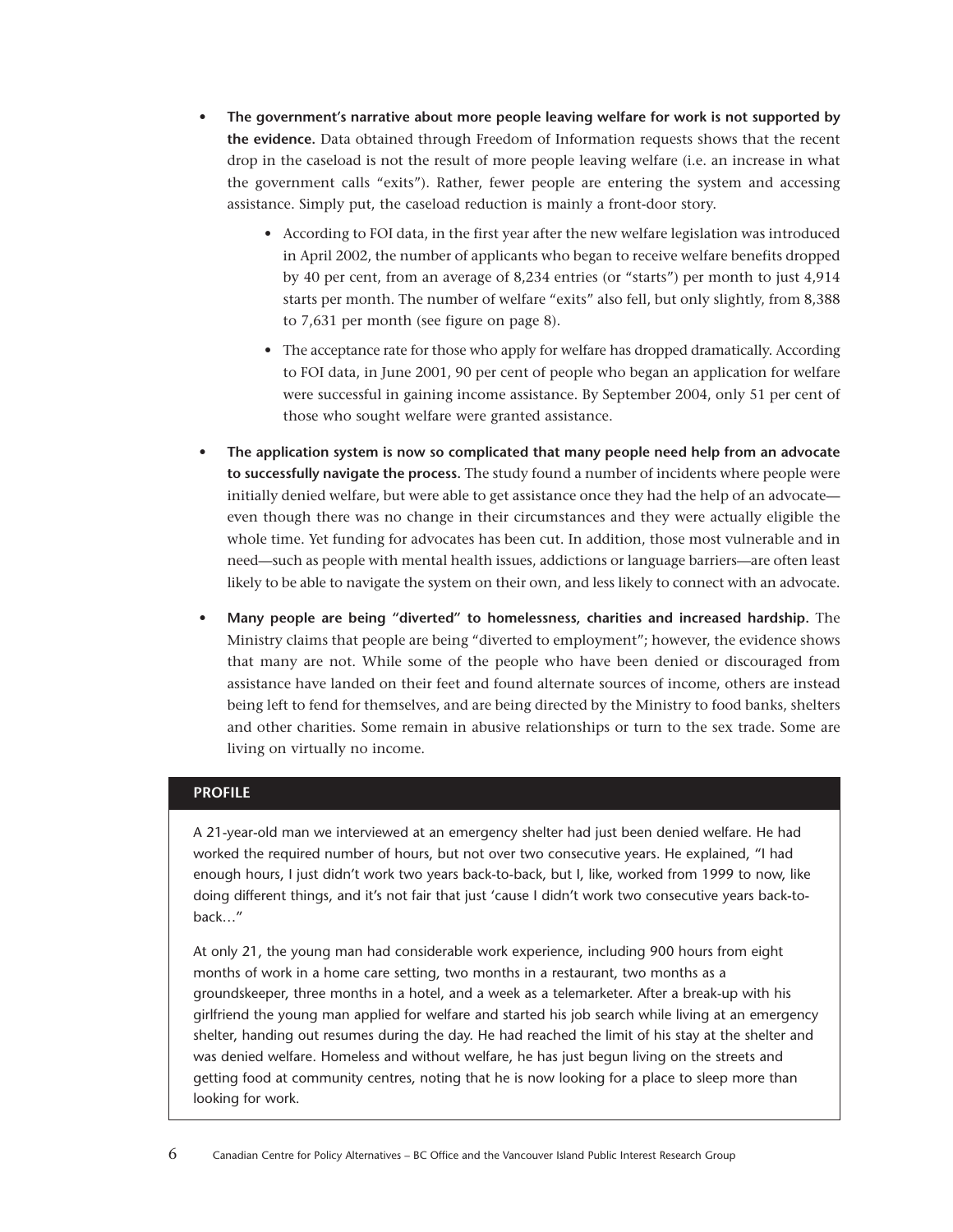• **In some cases, denying people assistance reduces their ability to be self-sufficient.** Lack of assistance forces some people to focus their time and resources on meeting basic shelter and food needs rather than looking for work (see profile box). Without a permanent residence, a phone line, access to transportation or appropriate clothing, searching for work is difficult if not impossible. The three-week wait leads to greater debt and increased vulnerability to eviction. The documentation needed for an Emergency Needs Assessment sometimes requires people to actually request formal eviction notices, thereby increasing the risk of homelessness.

## Discouraged, Delayed and Denied

At every stage of the application process, people experience the "3Ds" of discouragement, delay and denial.

These barriers are encountered in complex and subtle ways. Denials and delays can be due simply to the new rules introduced in 2002, but they can also result from an uneven and unreasonable application of these rules. Discouragements may result from a worker verbally telling an applicant that they will not meet the eligibility requirements (which may or may not be correct), from the word-on-the-street being "don't bother," or from an administrative process that is too complex and onerous. One finding from the interviews in this study was reports from individuals that they were denied welfare through their initial contact with the Ministry—most often through a 1-800 call (in this case, to a 1-866 line). Several individuals told us how they believe they were deemed ineligible through this initial inquiry, well before a formal application had been submitted.

Three key changes to the eligibility rules and application process have driven the reduction in welfare caseloads:

- **The three-week wait:** Welfare is understood to be an income of last resort (people must have exhausted their assets and all alternate sources of income). Yet, beginning in 2002, when people first seek assistance, they are required to conduct a three-week job search before an "in-take interview" is conducted. And in practice, this wait can be four to six weeks.
- **The two-year "independence" test:** To be eligible for assistance, applicants must demonstrate that they have earned a minimum level of income for two consecutive years—they must prove they had at least \$7,000 of employment income or 840 hours of employment per year for two years running. The rule does not recognize other forms of independence, such as surviving on the streets. This new eligibility rule can deny benefits to an individual regardless of their financial need.
- **The implementation of electronic "alternate service delivery" systems**, including directing initial enquiries to a 1-800 line and the compulsory use of an on-line computer orientation.

The application process can be sped up if an Emergency Needs Assessment (ENA) is requested and provided, but applicants must know about this option and initiate it themselves. Even people who describe their emergency needs (without specifically requesting an ENA) are frequently not offered an ENA. We interviewed individuals living without shelter or in emergency shelters who were not offered ENAs, but rather were expected to wait a month for an appointment.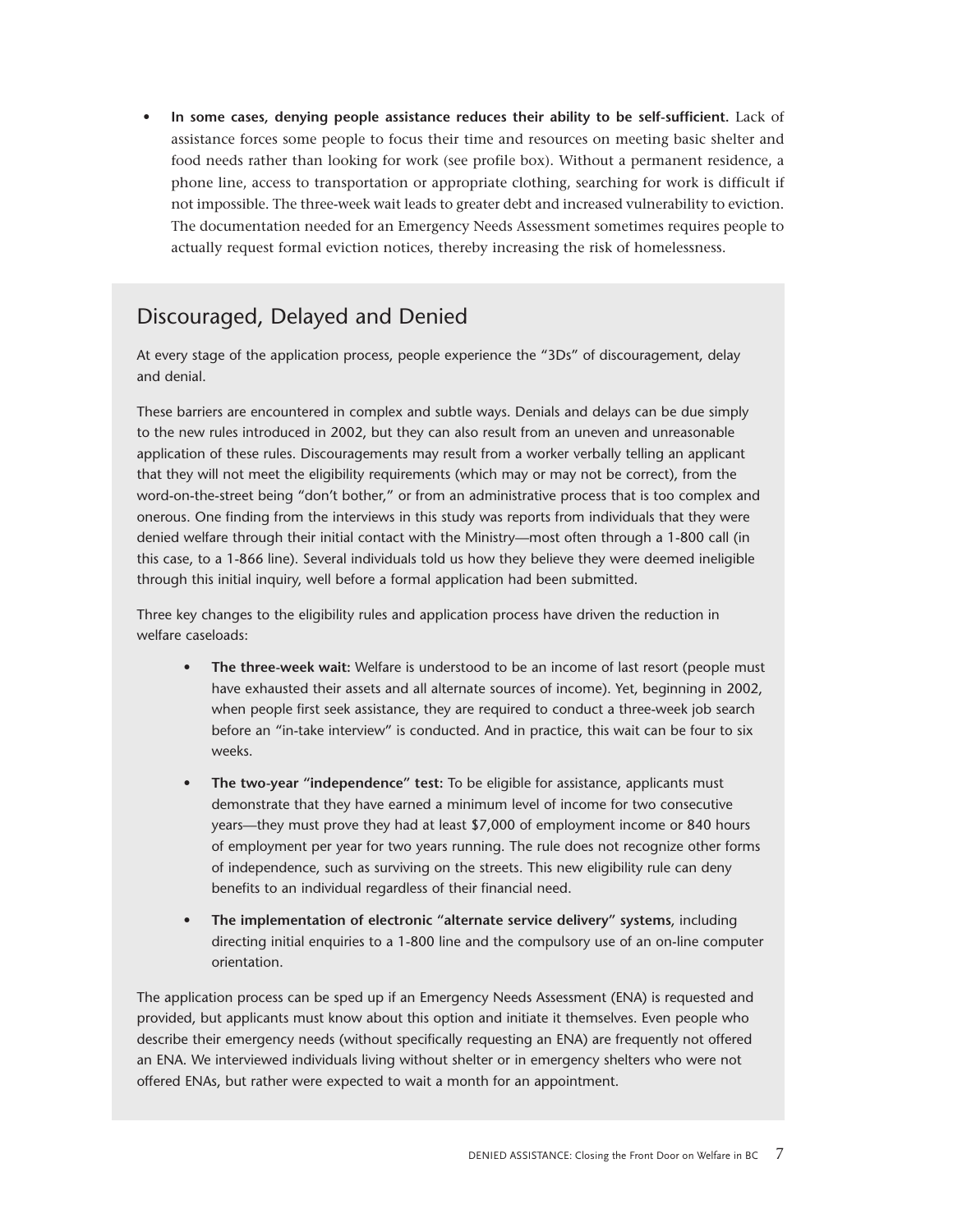## Additional Findings

- **Between 2001 and 2005, the number of people receiving welfare plummeted by 42 per cent.** There are now more than 100,000 fewer British Columbians receiving assistance. The drop was particularly steep during 2002 and 2003. The percentage of the population receiving welfare also dropped—prior to the 2002 policy changes, six per cent of the population was receiving welfare; by the end of 2005, this was reduced to 3.5 per cent.
- **• Only some of the decrease in the welfare caseload can be explained by an improved labour market.** We would expect fewer people to need welfare when times are good and jobs are plentiful, just as we would expect more people to need help when unemployment is high. However, the number of people receiving welfare shrank even when the unemployment rate was going up in 2002. The labour market then improved, but according to economic analysis conducted for this study, this turnaround can explain only about 50 per cent of the caseload decline. The other half is due to the government's policy changes.
- **• The arbitrary two-year "independence" test, which refuses welfare to people regardless of their need, is now the third most common reason for denying assistance.** Between October 2002 and October 2004, an average of 162 applicants per month were refused assistance for this reason, with refusals peaking in late 2002 and early 2003. In total over this twoyear period, approximately 4,000 applicants failed to gain assistance as a result of this new rule.
- **• The new eligibility rules have led to an increase in homelessness, as evidenced in both Vancouver and Victoria.** The City of Vancouver's Homelessness Action Plan found that the number of homeless doubled between 2001 and 2004, and notes that, "In 2001, about 15 per cent of the street homeless were not on welfare. By early 2004, this had increased to

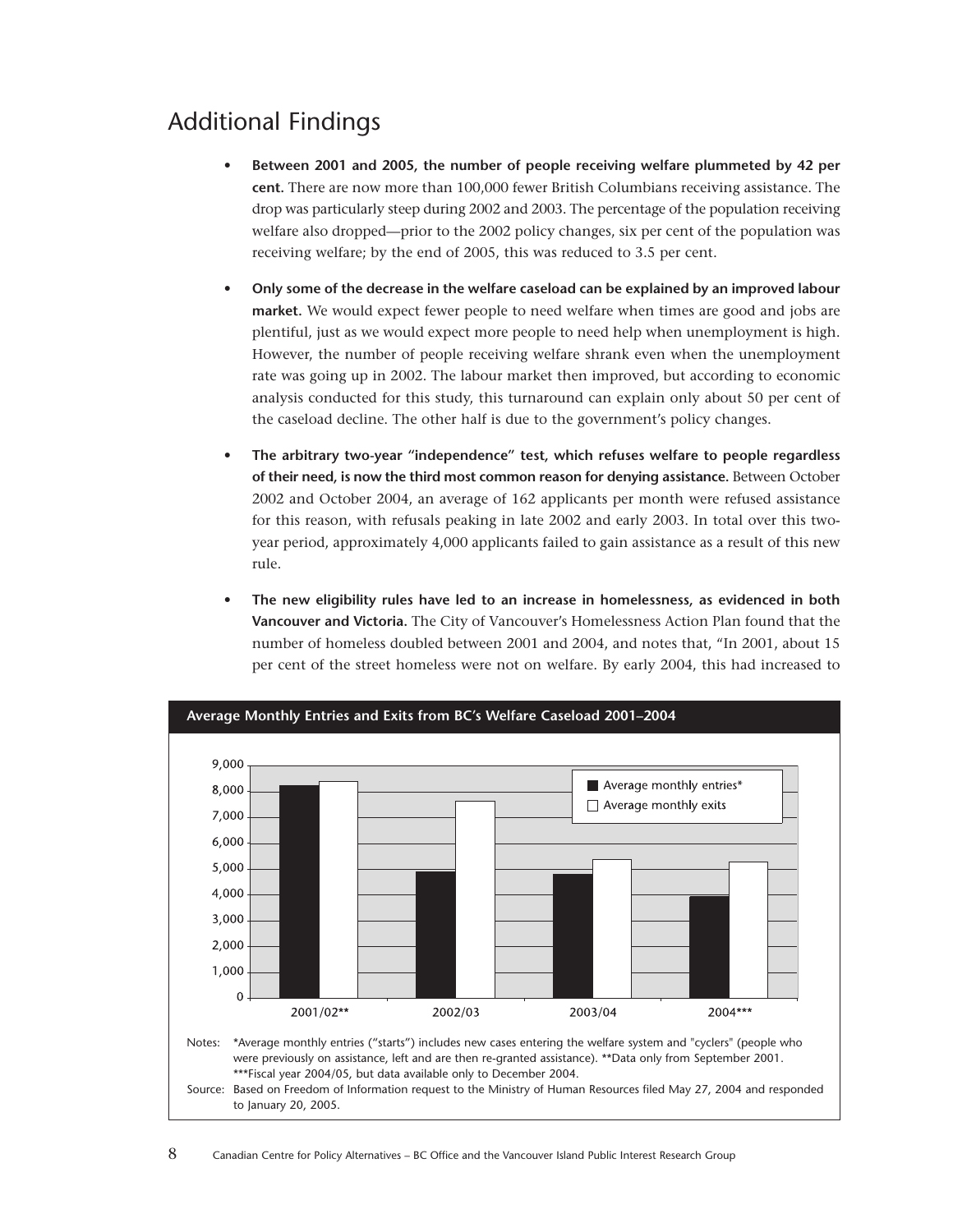50 per cent, and by summer 2004, more than 75 per cent of the street homeless reported they are not on welfare." Similarly, a study of Victoria-based social service agencies reports major increases in demand for all types of emergency assistance, including food and shelter.

- **• The welfare application process assumes people are employable, yet many who apply are not, and as a result they are not able to comply with the application requirements.** The three-week job search and the arbitrary two-year "independence" test both assume that people applying for welfare are employable. Yet many of the people applying for welfare are not i.e. they have a disability, young children, addictions, etc. Indeed, the current caseload is made up primarily of people who are not categorized as "expected to work."
- **• Our interviews reveal that welfare applicants are frequently unaware of their rights, and are not made aware of various exemptions to the eligibility rules when they apply.** As a result, there is repeated evidence of individuals who were discouraged or denied assistance but who were, in fact, eligible. Exemptions have meaning only if applicants know they exist

### What is Welfare?

Welfare is income assistance (money and/or benefits) provided by the provincial government to people considered eligible under a set of strict rules. Welfare is a program of last resort—it is available only to individuals and families who do not have the resources to meet their basic needs, have no employment, have used up their savings, and have exhausted all other options.

Welfare is not, and has never been, 'generous.' A single person considered to be employable receives \$510 per month—\$325 for shelter and \$185 (or about \$6 per day) for all other needs, including food, clothing, transit, telephone, etc. For a single parent with a child, the monthly welfare payment is \$969—\$520 for shelter and \$449 for all other needs. These amounts are lower than what people on welfare in BC received 12 years ago (and after taking inflation into account, they are substantially lower).

There are several categories of welfare with different criteria for eligibility. The two main categories are temporary assistance (for people considered employable or temporarily unable to work) and disability assistance. (See page 18, *The Categories That Make Up the Caseload,* for more information.)

Welfare in Canada is legislated and administered by provincial and territorial governments. From 1966 to 1996, the federal government helped fund welfare under the Canada Assistance Plan (CAP), initially sharing 50 per cent of the cost with the provinces and territories. This funding was subject to conditions—national standards—including that welfare be provided to people when in need. In 1995, the federal government announced its plan to eliminate the Canada Assistance Plan. In 1996 CAP was replaced with a new funding system that scrapped most of the conditions for federal money for welfare. It also dramatically cut the amount of transfer payments, leaving the provinces to make up the loss or cut social programs.

Throughout the 1990s, many provinces, including BC, made policy changes to welfare that resulted in less 'generous' and more restrictive programs. In 2002, the BC government announced a new set of policies that made welfare even harder to access, reduced benefits for many people (especially older recipients and single parents) and made the rules for those receiving assistance more demanding.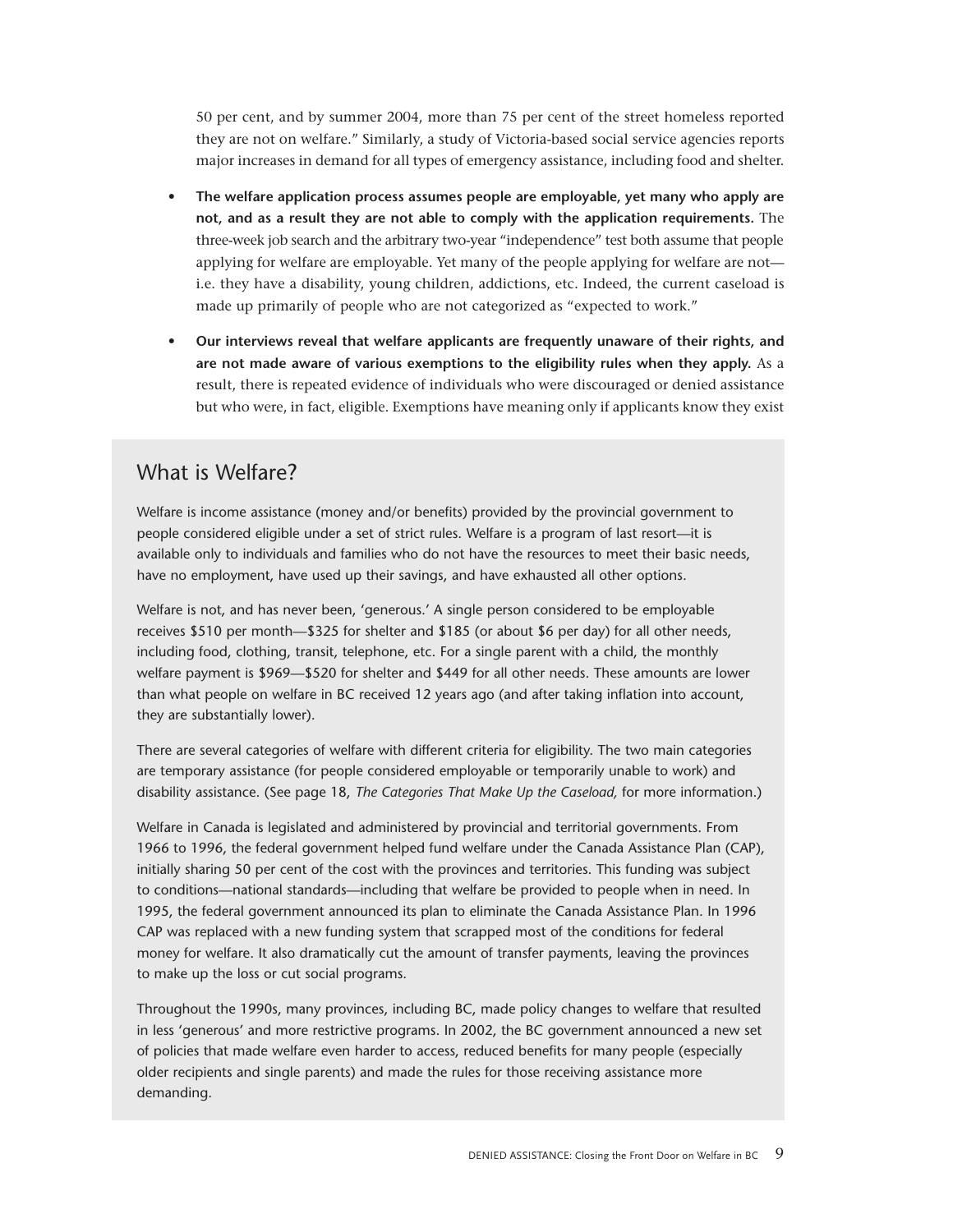and they are fairly enforced. Specific policies for applicants in emergency need are being routinely ignored. Moreover, too much responsibility is being placed on applicants to demonstrate "emergency need."

- **Requiring people to use electronic "services"—the 1-800 number and the online orientation—is inappropriate for the population of people who need assistance.** The loss of face-to-face service is being used to create further barriers, rather than helping people to access a vital public service. In both Vancouver and Victoria, interviewees said phone lines are "overworked and understaffed." Difficulties are experienced when people are unable to get through. Often they cannot leave a message because they do not have a phone to receive returned calls.
- **The supply of advocates has shrunk just as the need has grown.** Despite the clear need for advocates, many community groups have had to eliminate advocacy positions. Those paid advocacy positions that still exist tend to be funded mainly by sources other than the provincial government. And provincial funding has been eliminated for women's centres, which in many communities provide the only welfare advocates in town.

Welfare reform in BC cannot be declared a success. Helping far fewer people is not necessarily good news. The BC government needs to address the much more complex goal of reducing poverty, not just reducing the caseload.

### Recommendations

- The two-year independence test and the three-week wait must be discontinued.
- Assessing emergency need must become the responsibility of the Ministry, not the individuals in crisis.
- The use of technology to deliver services must be a service delivery *option* rather than a barrier.
- Overall, the process of applying for welfare must be designed to help individuals in need, rather than the current model, which is designed to discourage and deny.
- There is need for an in-depth review of the province's welfare legislation, policies and practices. A proper review must follow up on what happens to individuals who are "diverted" from applying for assistance. The BC government has never undertaken such an evaluation. A clear option is for the Office of the Auditor General to assess the efficiency, effectiveness and appropriateness of the Ministry's eligibility rules and application process, to determine whether the current system is meeting the needs of British Columbians.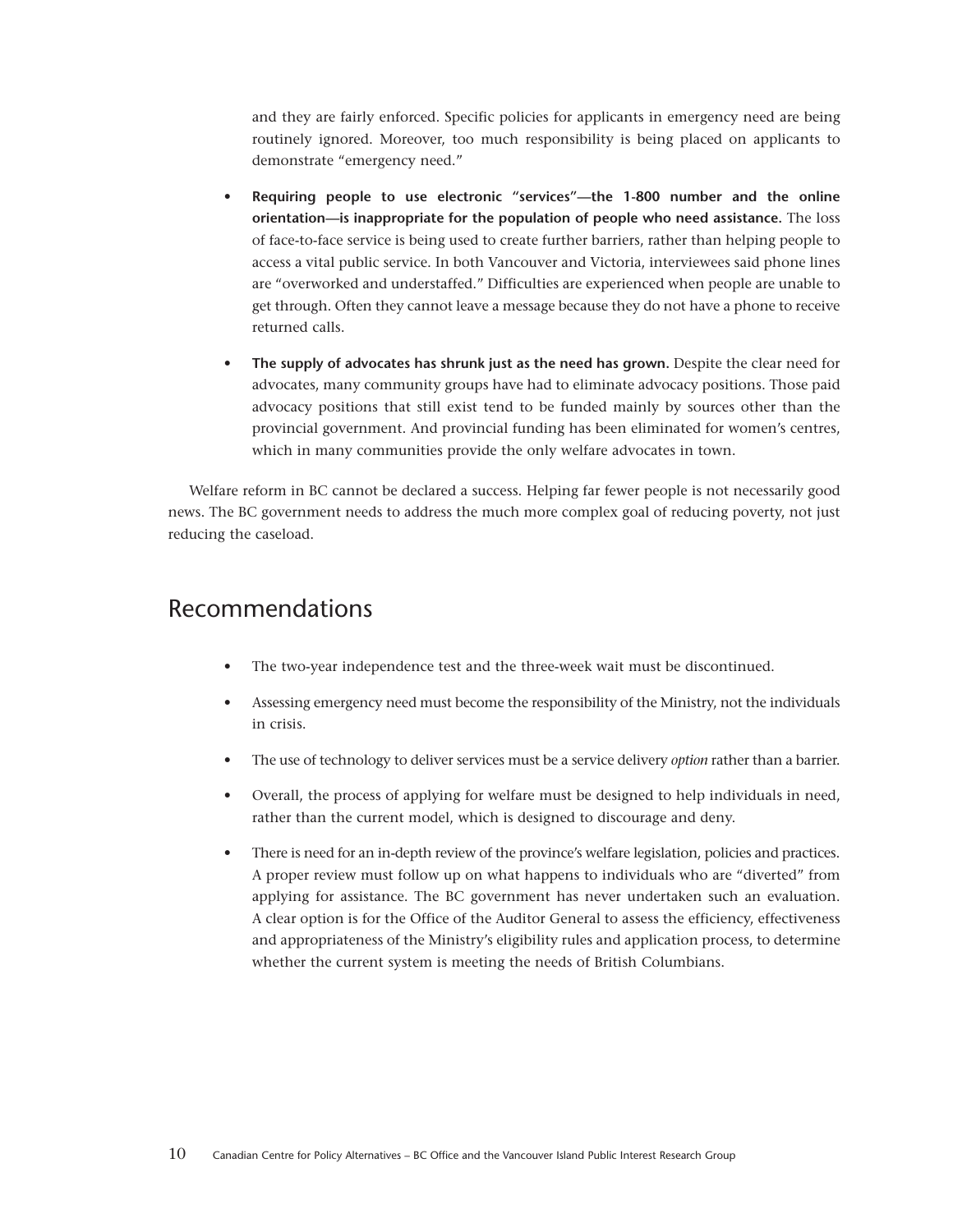## <span id="page-10-0"></span>Introduction

Why are so few people receiving welfare in British Columbia? While the number of people receiving welfare benefits—welfare caseloads—has been steadily decreasing across Canada and BC for the last decade, BC has seen unparalleled reductions in the number of people receiving benefits since the introduction of unprecedented policy changes in 2002.

New welfare legislation was made effective in BC in April 2002—the *Employment and Assistance Act*, and the *Employment and Assistance for Persons with Disabilities Act*. The policy changes introduced through this legislation and corresponding regulations and administrative practices included a number of fundamental changes to eligibility rules and the application process, including:

- a two-year time limit rule (limiting "employable" welfare recipients without children to two years of support during any five year period);
- a "two-year independence test" (requiring new welfare applicants to demonstrate that they have been financially independent for two consecutive years);
- a three-week wait period for welfare applicants (requiring that people search for work for three weeks after contacting the Ministry for support before they can formally apply for assistance); and
- "alternative service delivery models" that increased the use of 1-800 lines and a web-based orientation, and reduced Ministry staff and closed offices.

(See *Key Changes to BC's Welfare Eligibility* for a summary of these changes.)

These new policies were explicitly designed to reduce the welfare caseload and accordingly reduce the province's welfare budget.1 Targets were established to reduce the proportion of British Columbians who received welfare, and those targets were surpassed. The various Ministers<sup>2</sup> responsible for social assistance in BC declared this reduction a shining success. Following the first year of new policies, the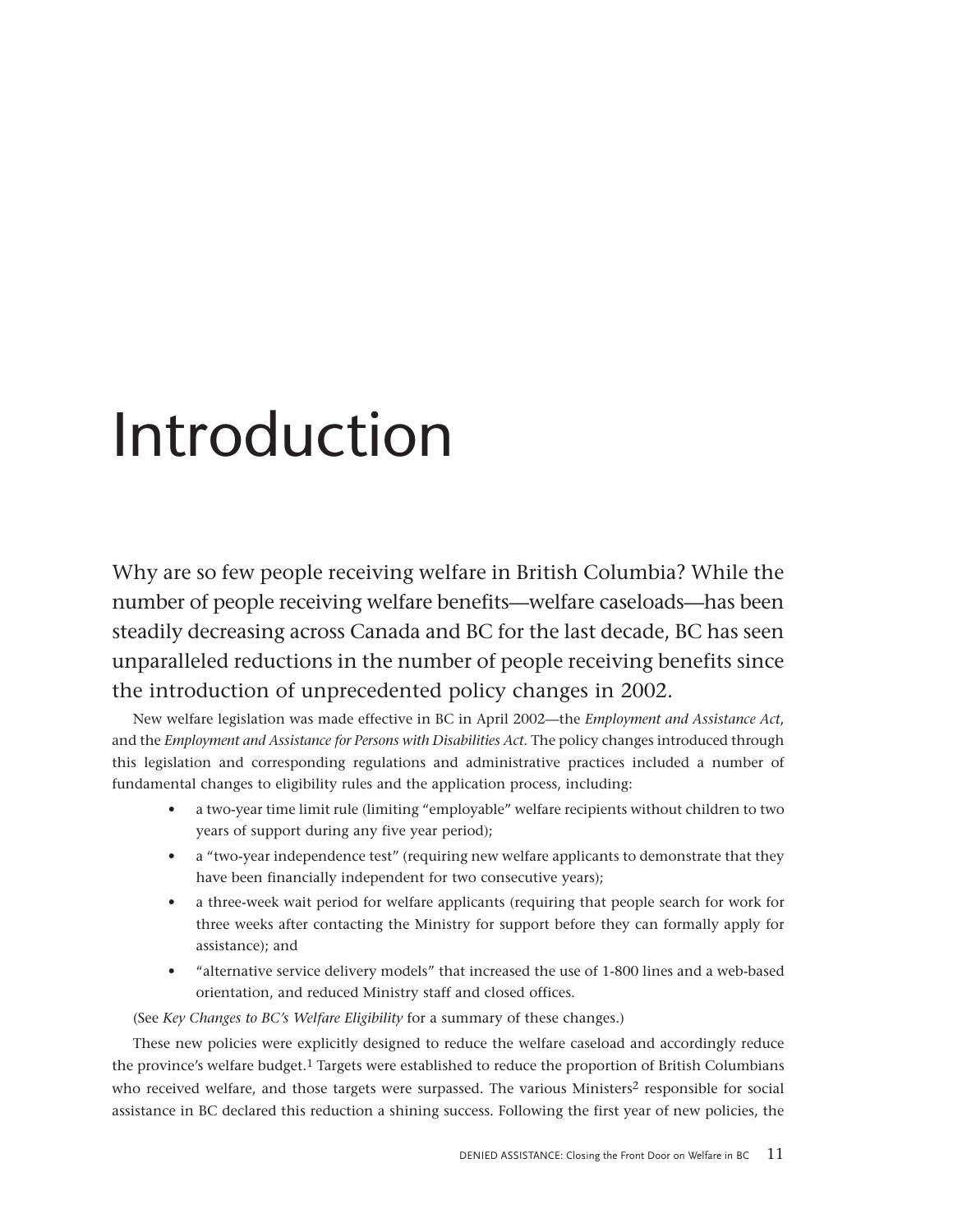## Key Changes to BC's Welfare Eligibility

In April 2002, the British Columbia government introduced a number of significant changes to the eligibility and application process for welfare in BC. The Ministry's web orientation describes the new policies to applicants seeking welfare as follows:

#### **The Three-Week Wait**

*Before you can apply for income assistance, you must complete three weeks of active work search. The three weeks begins once you have your PA* [pre-application] *number. If there is more than one adult applicant in your family, each adult will be required to conduct a work search.*

*The Ministry has expectations on how a reasonable work search is conducted… During your threeweek work search, you must make regular and ongoing efforts to find employment not restricted to a particular job or wage range.*

#### **Two-year Independence Test**

You might not qualify for income assistance if:

*…you have not been financially independent for a period of 2 consecutive years before applying for income assistance. Financial Independence means:*

*You have been employed for at least 840 hours OR*

*You have earned at least \$7,000 gross in each of any 2 consecutive years.*

The web-orientation notes that "some exceptions apply." By clicking on a question mark icon, a separate page lists exceptions (which we describe in more detail on page 32).

#### **Electronic "Services"**

The Ministry provides a pamphlet for applicants seeking welfare that describes "enhanced telephone and Internet access" as part of the shift to increase the use of technology to deliver welfare services, cut costs and reduce ministry staffing. The pamphlet outlines the Automated Telephone Inquiry program (the 1-800 number needed to access the Ministry), as well as the on-line Orientation Session website, the on-line Income Assistance Eligibility Estimator, and the on-line Child Care Subsidy Estimator.

But what the Ministry calls "services" represents a barrier to access for some. In parts of the province, applicants are required to use the 1-800 number before being allowed to meet with a welfare worker (even if they have already come into a welfare office). And the web-based orientation is now a required part of the application process.

#### **Emergency Needs**

There is little information provided in the Ministry's web orientation on programs for people in emergency need. Instead, there is simply an encouragement to seek help from community services, specifically: "Check the telephone book under 'Social Service Organizations' or 'Community Services' for local resources that may offer support."

While applicants may not be aware, there is an Emergency Needs Assessment (ENA) policy, which is detailed to Ministry workers in the Policy and Procedures Manual. While applicants are ▶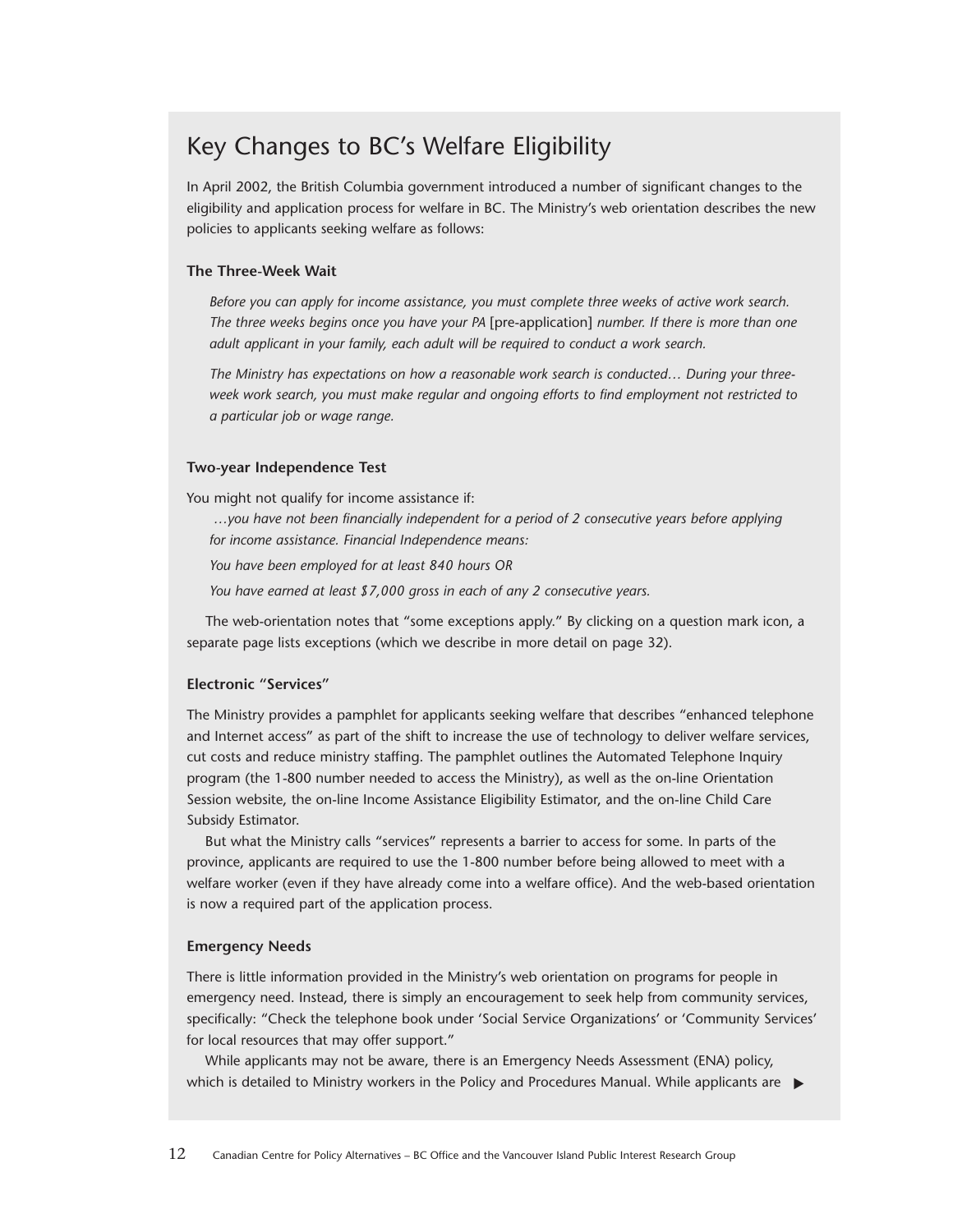Ministry announced that the number of people receiving welfare was reduced by over 60,000. "This is good news," exclaimed the Ministry's annual report. The evidence provided was "exit surveys"—surveys of people who had left welfare.3 The following year, the government similarly announced that, "Our approach is working," with "87,000 former clients no longer relying on income assistance."4 This decline continued, and by 2005, there were 107,000 fewer people receiving benefits from the province than in 2001.

Repeatedly, the architects of the province's welfare reforms told their "good news story" to a public eager for good news. According to the government's narrative, due to the province's reforms, people were moving off of welfare and into jobs. After tripping over panhandlers and endlessly donating to the local food bank, the public likely welcomed the comforting news that government policies had finally resulted in "better lives, more independence and a higher standard of living for many British Columbians."5

When the policy changes were introduced, they were described as changing the welfare system "from a culture of entitlement to a culture of employment and self-sufficiency." Raising the spectre of "welfare dependency" the Minister announced, "We will be changing the eligibility criteria for income assistance to focus on

employment." For many people working the front lines against poverty in this province, the Minister responsible for welfare seemed to speak as if he despised the very public service he was responsible for. The Minister perceived providing temporary assistance to individuals as not helpful,

According to the government's narrative, due to the province's reforms, people were moving off of welfare and into jobs.

but rather detrimental, arguing that "in the long term it doesn't do the individual any favour and does nothing for the economy and our society."6 Welfare was described as a service that "encourages dependency and represents a waste of people's potential."7 Standing in the Legislature, the Minister described how welfare will "drain the human spirit, kill self-esteem and bring a sense of hopelessness" and "can lead to other problems like alcohol and drug abuse, family neglect and physical abuse."8 Welfare, which had been defined by the previous government as a "vital safety net," was now defined as "a waste of people's potential."9

The questions that guided this study were these: Does fewer people receiving welfare mean more people are achieving independence through paid employment? Is it really that simple? Is the caseload being reduced by more people leaving welfare for jobs, or could the reduction also be a result of fewer people

◀ encouraged to seek support at community services, the policy clearly states that, "When persons are assessed for an emergency need, community resources such as food banks and community-based hostels and shelters are not to be considered as alternatives to an expedited application for assistance." The ENA is the method used to determine whether compliance with the three-week work search would result in undue hardship to a person or their dependents.

*In cases where the enquirer indicates that undue hardship will occur as a result of the three-week work search, Ministry staff will conduct an ENA. The ENA will provide Ministry staff with information about the enquirer's circumstances so that the urgency of the enquirer's needs can be determined. If the assessment reveals that the enquirer does have an emergency need and would therefore suffer hardship to wait three weeks for an application interview, an expedited application will be conducted.* (Part 6, Section 1)

As detailed later in this study, the ENA process is frequently ignored, and applicants are often not informed that such an option exists.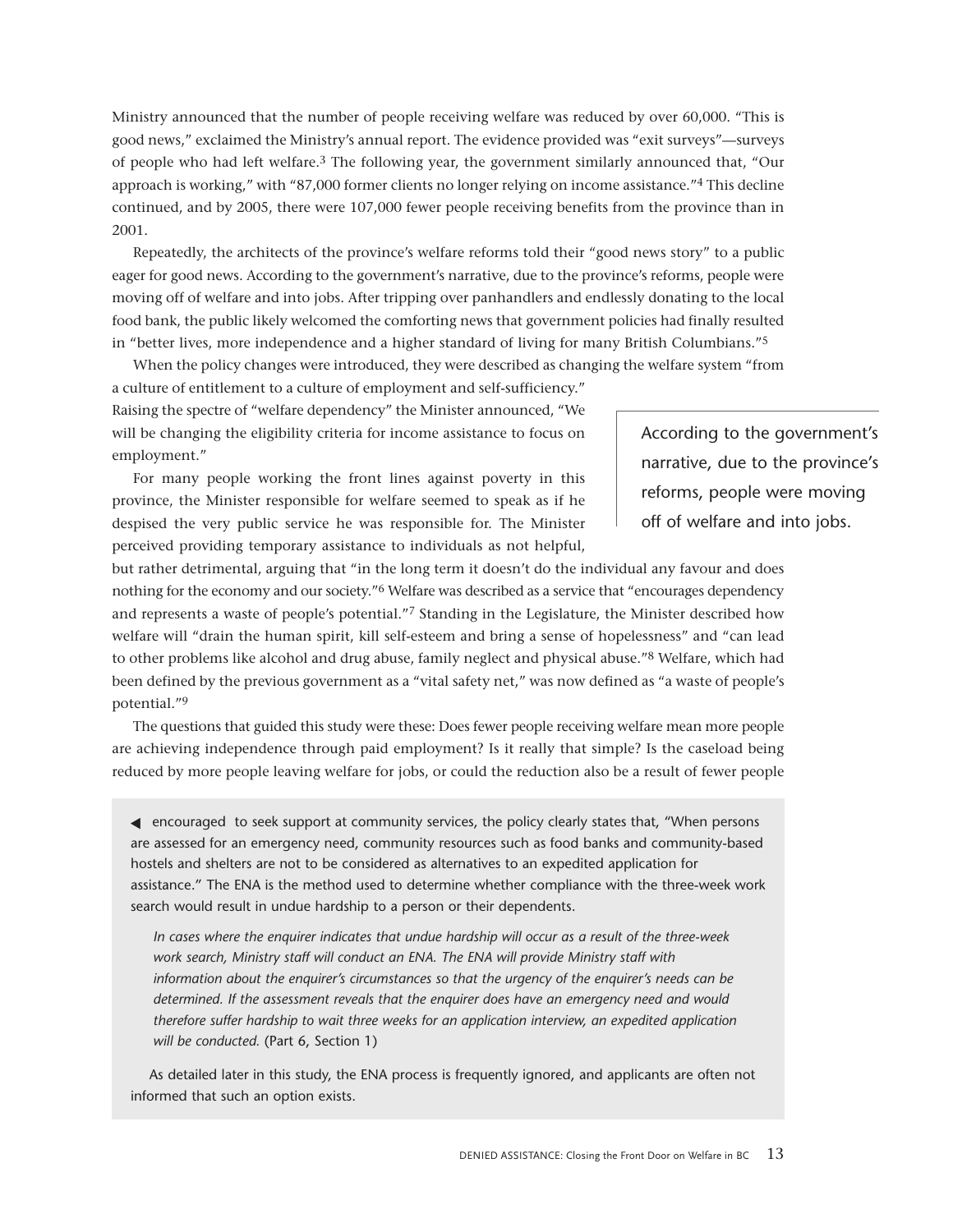being able to access benefits when in need? And depending on the answers to these questions, should helping fewer people in need be cheered as a success story?

While the fact that there are far fewer people receiving welfare today than four years ago is undeniable (caseloads have been in decline since 1995), do we really know the causes of this reduction and its full impacts? Are we ignoring some possibly obvious evidence of hardship resulting from fewer people accessing our provincial safety net? Indeed, what evidence is being provided by the government to assure us that their good news story is true?

There is certainly evidence from other provinces that contradicts the claims being made by the BC government. Prior to BC's most recent round of welfare policy changes, the federal government conducted a national review of provincial reforms and questioned caseload reduction as the best or even an adequate measure of success.10 Caseload reduction was deemed a "one-dimensional measure of success" that does not answer many other critical questions.

The truth of the matter is that the provincial government does not know how many people leave welfare for employment. It does not conduct studies that would factually allow it to make such bold claims.

The truth of the matter is that the provincial government's claims of success are simply political rhetoric—it does not know how many people leave welfare for employment. It does not conduct studies that would factually allow it to make such bold claims. And with respect to the claim that caseload reductions are due to more people exiting welfare, here the government's own data tells a different and more complex story.

The narrow definition of success as reduced caseload has been achieved by focusing public attention on welfare "leavers" (people who exit the welfare system) and ignoring equally significant changes to the welfare application process—the front door. In reality, caseload reductions are also due to fewer people getting on welfare, meaning caseload declines are both a front door and back door story. What is happening to these individuals not accessing welfare?

This more nuanced story is the one this paper seeks to tell. It reports on policy evaluation research the government should have done itself, but which, in the absence of such work, our research team has endeavoured to undertake.

This report looks at the front door to welfare because there is very little available information on the impacts of the significant reforms to eligibility rules and the application process. Caseload statistics are not routinely released to indicate how many people are entering the system and how many are exiting. This paper provides such information to the public for the first time, accessed under the Freedom of Information process. While the Ministry presents performance measures, none are specifically focused on the policy changes to eligibility and admission. Most significantly, no one knows what is happening to all of those people who seek welfare and are "diverted" (see *Defining "Diversion"*) in the process, either by being denied or discouraged. This research is the first attempt to follow up on the outcomes of diverting people from welfare in BC.

## Defining "Diversion"

"Diversion" is the euphemistic term governments use for people who try to access welfare but are discouraged, denied or subjected to delay in the process. The term has a positive connotation, implying that people are being diverted *to* something better—typically, employment. In truth, governments generally don't know what actually happens to "diverted" people. As this study finds, some do land on their feet, but many are diverted to increased hardship, including homelessness.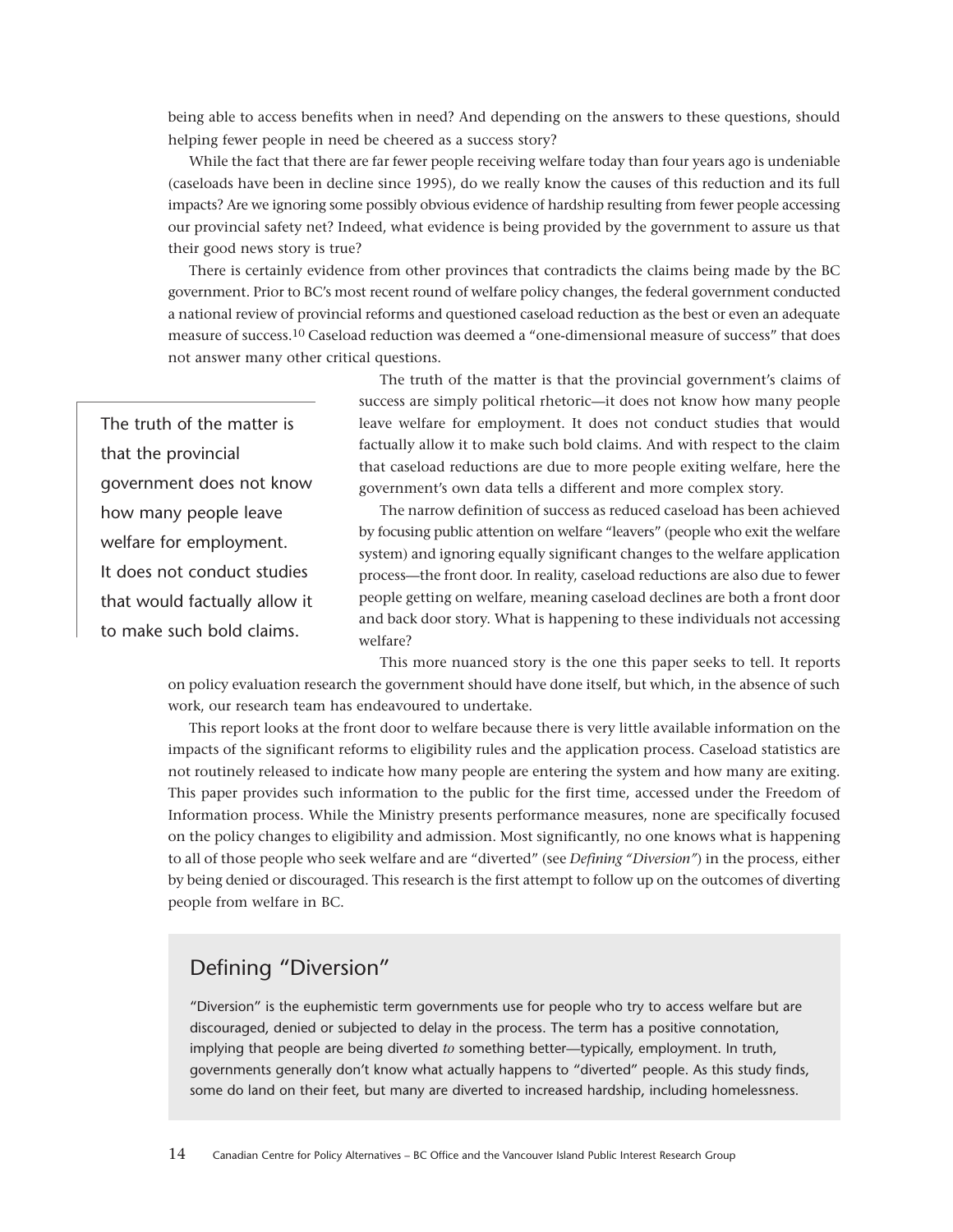<span id="page-14-0"></span>In and of itself, caseload decline is not necessarily good or bad news. A more comprehensive evaluative framework is required. The focus needs to shift from welfare exits to a more complex perspective that includes welfare enquiries—those who contact the Ministry to find out about accessing benefits. There is an urgent need to listen to those most affected by the welfare policy changes. Our research looked at how legislated welfare reforms have worked in practice, and what some of the outcomes of these changes have been.

## Study Methodology

This project set out to examine the impact of eligibility policies and practices on access to welfare in BC, and to investigate the experiences of people being discouraged, delayed or denied in the process of seeking welfare benefits.

The primary methods used in this study are qualitative in-depth interviews in Vancouver and Victoria and analysis of these interviews, quantitative analysis of Ministry statistics, and a review of policy literature. The quantitative data, obtained primarily through Freedom of Information requests, describes caseload dynamics in BC over recent years. This combination of qualitative and quantitative data provides a unique and in-depth understanding of the impact of recent welfare policy changes.

Forty-two interviews were conducted by three researchers from September 2004 to January 2005. The sample was drawn from two of BC's core urban areas: 23 from Vancouver and 19 from Victoria. The 42 interviews include 24 welfare applicants, 15 front-line community workers, and three Ministry workers. The sample is designed to capture a diversity of experiences and perspectives. Resources and access challenges limited the number of Ministry workers interviewed and thus restricts depth and variety of this perspective.

The most unique and challenging component of this research was the interviews with individuals who had applied for welfare and were denied or discouraged through the process. Optimally, the Ministry would conduct follow-up interviews with individuals who apply for welfare and do not succeed in receiving benefits. A random sampling of all individuals "diverted" through the application process would provide the most comprehensive evaluation of the impacts of such diversions. In 2003, the Ministry stated that it would collect this information by conducting exit surveys with individuals who completed a preapplication but did not become clients.<sup>11</sup> Such a study has never been released, and in fact all exit surveys (including those with welfare "leavers") have since been discontinued.

Without the same access to the full population, our researchers adopted the next best strategy: a nonrandom sample that involved interviews with all individuals who responded to an invitation to participate. Invitations to be interviewed were posted in various community agencies and gathering places, and many agencies and front-line workers were asked to extend the invitation to their clients. All eligible applicants who contacted the researchers were interviewed. Of the 24 applicants interviewed, half were in Victoria and half in Vancouver. The sample is diverse. It includes vulnerable individuals who are least likely to be "job-ready" when seeking welfare and who face difficulties navigating the application system, which includes many administrative discouragements. The majority of the sample was comprised of applicants who applied as single people, and most lived alone. Many are not living in secure housing; some individuals live in SROs (single room occupancy hotels), in shelters and on the streets, and others are renters. Twothirds of the sample identify as men and one-third as women. Several of the applicants identify as Aboriginal and several as recent immigrants to Canada.

The 15 community workers interviewed were selected through purposive sampling, in which the researchers sought participants based on knowledge of the diversity and needs in the community. The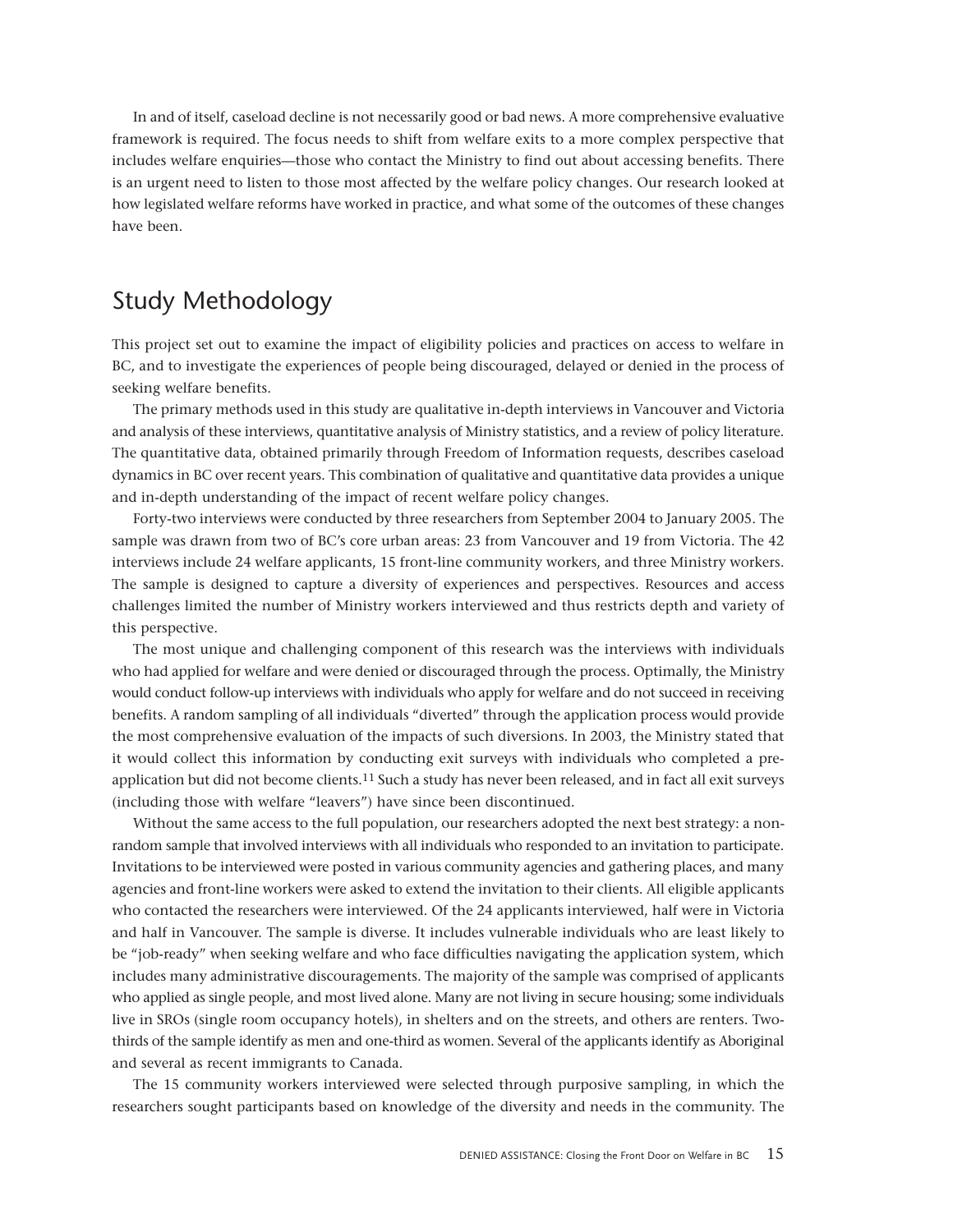sample of community workers included: youth workers, immigrant and refugee workers, transition house workers, a doctor in a community health centre, a mental health worker, legal advocates, and workers supporting homeless and at-risk populations. The three Ministry workers were from separate offices in Vancouver and Victoria and all had worked with the Ministry for many years.

This research also includes detailed caseload and application statistics accessed through several Freedom of Information (FOI) requests. The caseload statistics routinely released through the Ministry's website illustrates the overall decline in the caseload. However, more in-depth information on caseload dynamics

> was required to sufficiently understand the variables influencing the caseload reduction. Ultimately, it took our research team well over a year to access all the data requested under the FOI process.

In and of itself, caseload decline is not necessarily good or bad news. A more comprehensive evaluative framework is required.

The review of policy literature includes both governmental reports and reports from non-governmental organizations. Publicly released documents from the Ministry were reviewed, including all Service Plans, Annual Reports, Speeches from the Throne, as well as relevant press releases, clippings and correspondence. Federal government policy reports were collected from Statistics Canada and Human Resources and Skills

Development Canada (HRSDC). Non-governmental literature includes reports from BC research institutes, community groups, coalitions and academics.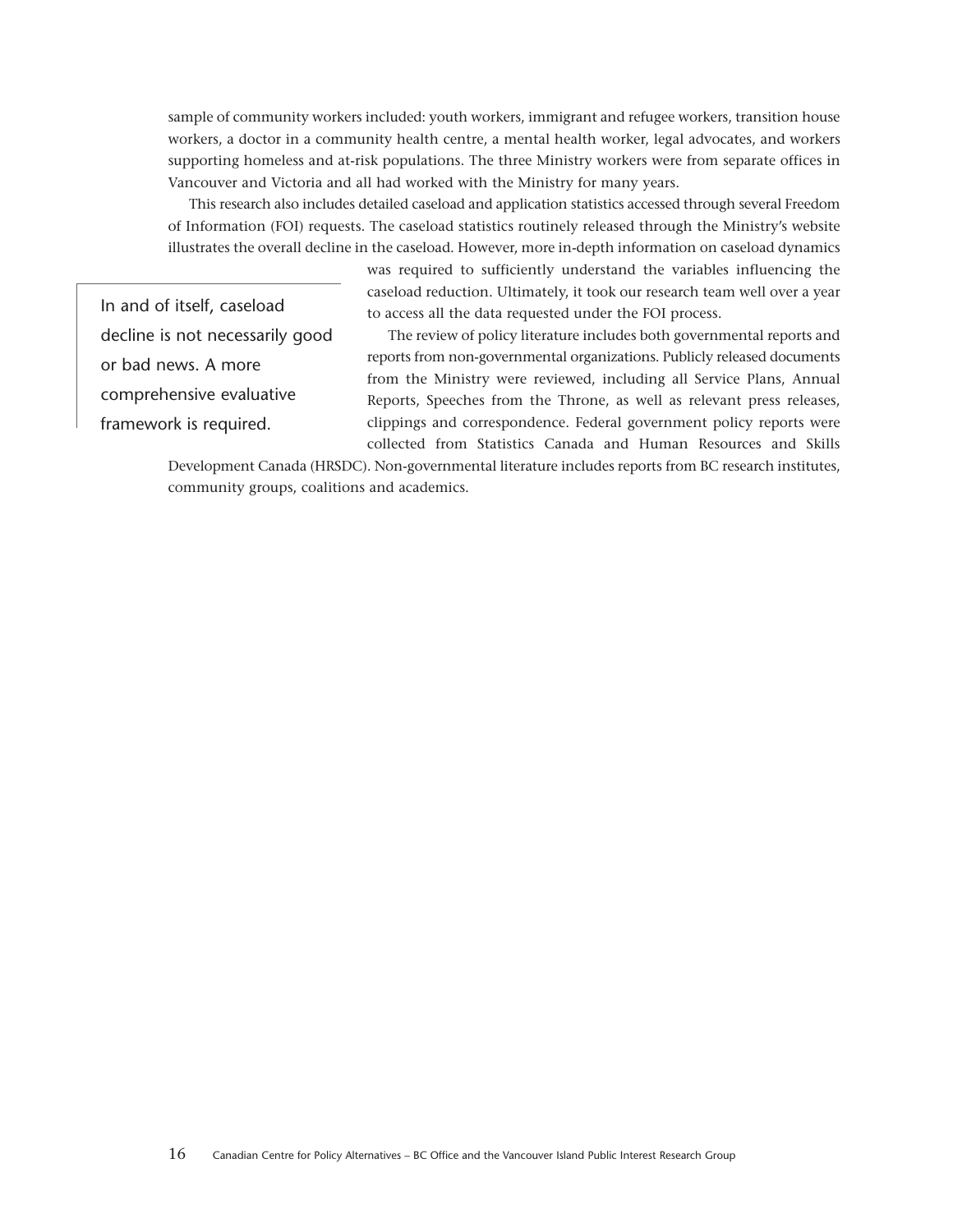## <span id="page-16-0"></span>Reducing the Welfare Caseload in BC

The welfare caseload in BC has been in decline since 1995. Over that time, there has also been a dramatic shift in the make-up of the caseload. The decline has been entirely in the "expected to work" category. Thus, the share of the caseload representing people with disabilities or other recognized barriers to employment has gone from a minority of the caseload to a strong majority of the caseload (see Figure 1).

The reduction in the number of people receiving assistance has resulted in part from economic trends and an improved labour market, but also from welfare policy changes themselves, introduced first by the NDP in the mid 1990s, and then again by the Liberals in 2002. The 2002 policy changes surprised many, both because the caseloads were already shrinking, but also because these reforms included policies that were unprecedented in Canada.

The 2002 welfare policy changes began with targets—to reduce the Ministry's budget by one third, primarily by reducing the number of people receiving assistance but also by cutting the amount of benefits for those who receive assistance. There is no denying the government's success in achieving, and even exceeding these targets. Caseloads are now extremely low.

Between 2001 and 2004 the percentage of the population receiving income assistance plummeted. There are now more than 100,000 fewer British Columbians receiving assistance, a drop of 42 per cent since 2001.The drop was particularly steep during 2002 and 2003. When the reforms began, six per cent of the population was receiving income assistance in BC. By the end of 2005, 3.5 per cent of the population was receiving assistance. The decline is even more dramatic for the proportion of the caseload that is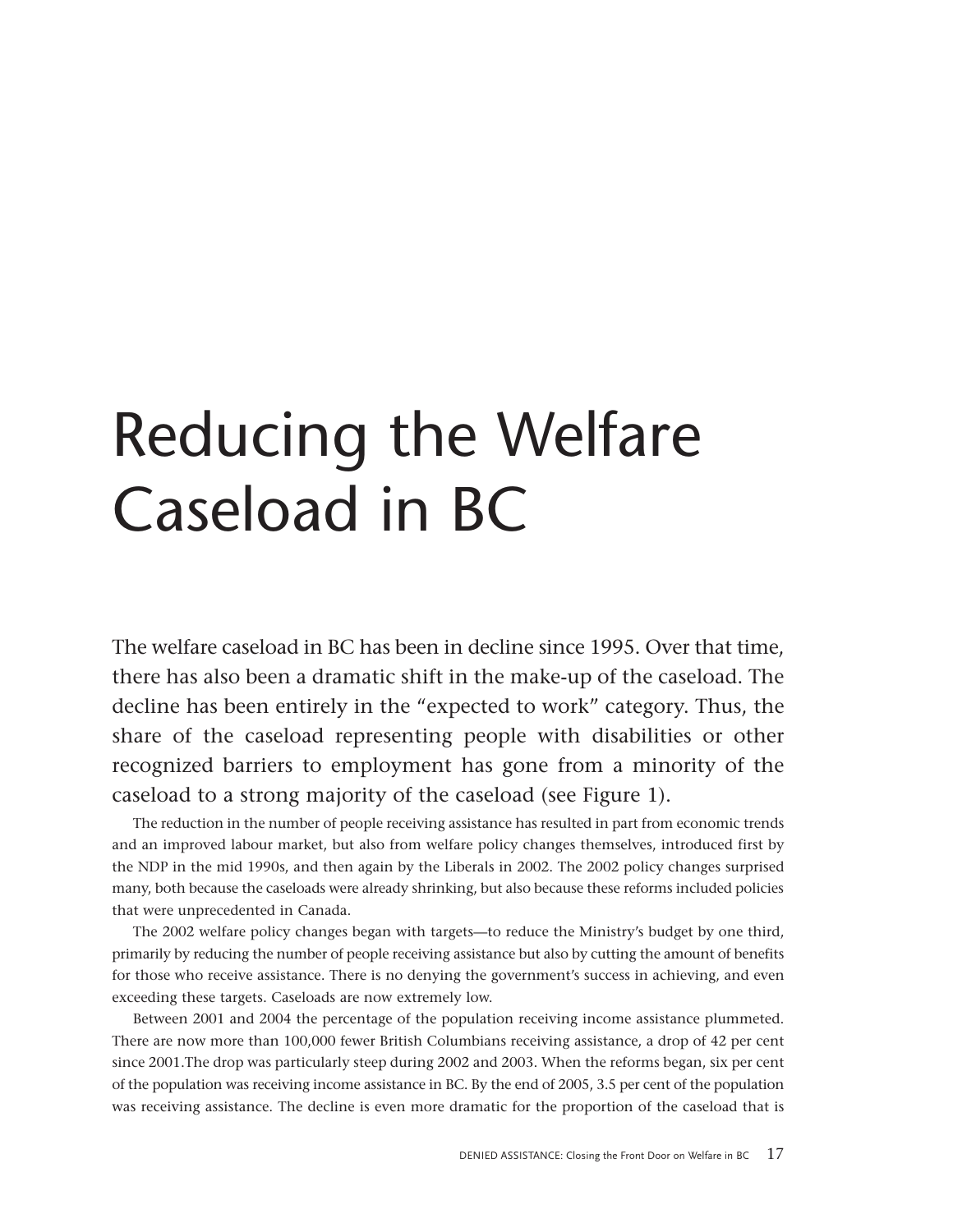considered "employable" (those in the "expected to work" category): in 2001, 3.4 per cent of the population aged 19 to 64 were receiving temporary assistance (with employment obligations), while by 2005 less than one per cent (0.95 per cent) of the population was receiving this assistance.<sup>12</sup> Or, put another way, in four years the "expected to work" category declined by 78 per cent.13

This sharp decline in both the number of people and the share of the population receiving assistance still leaves important questions unanswered: What is driving the reduction? Does the decline confirm the government's claims of increased employment and independence for the people who leave welfare?

One hypothesis is that the drop in the welfare caseload since 2001 was less about the welfare policy changes and more a result of changes in the economy. As the Minister explained "A lower percentage indicates that fewer people are in need of assistance and more are contributing to a strong and vibrant provincial economy."14 In other words, the caseload decline should be reflected by corresponding employment and unemployment changes. So were more people employed?

In Figure 2, we again look at the decline in the welfare caseload (this time as a share of the population), but now set against trends in the provincial unemployment and employment rates. As one would expect, it appears that these trends are somewhat related, raising the possibility that the decline in welfare reliance is merely a natural response to an improving labour market. Overall, when the unemployment rate trends downward and the employment rate trends upward, we would expect the percentage of the population receiving social assistance to decline.

### The Categories That Make up the Caseload

The Ministry generally splits the caseload into two overall categories—those eligible for Temporary Assistance and those designated as Persons with Disabilities. Within these two broad categories there are other client groups with differing eligibility, benefits and expectations.

Expected to Work (ETA): This category is for those individuals who the Ministry considers "employable," which means capable of working, looking for work or taking part in a training program. Everyone who is considered employable is required to follow an employment plan. It is this category that has seen the most dramatic decline. It is worth noting, however, that while the Ministry considers those in this category as "employable," many are not, at least not in the near term. Many face serious personal, social, health and addiction issues that pose major barriers to employment. But because the criteria for being excused from this category are so onerous, these people remain designated "Expected to Work."

Temporarily Excused: These are individuals receiving assistance who are temporarily excused from looking for work due to a medical condition or family situation, such as a single parent with a child under three.

Persons with Persistent Multiple Barriers (PPMB): These are individuals who experience significant and multiple barriers to employment that limit their ability to be financially independent, such as a medical condition that has lasted for at least one year and is likely to reoccur or continue for the next two years, seriously limiting their ability to find or keep work.

Persons with Disabilities (PWD): These are individuals who experience a severe physical or mental disability and require assistance in their ability to perform daily living activities.

Children in the Home of a Relative (CIHR): If a parent is unable to care for and support their child and places the child in the home of a relative, the Ministry may provide the relative with financial support.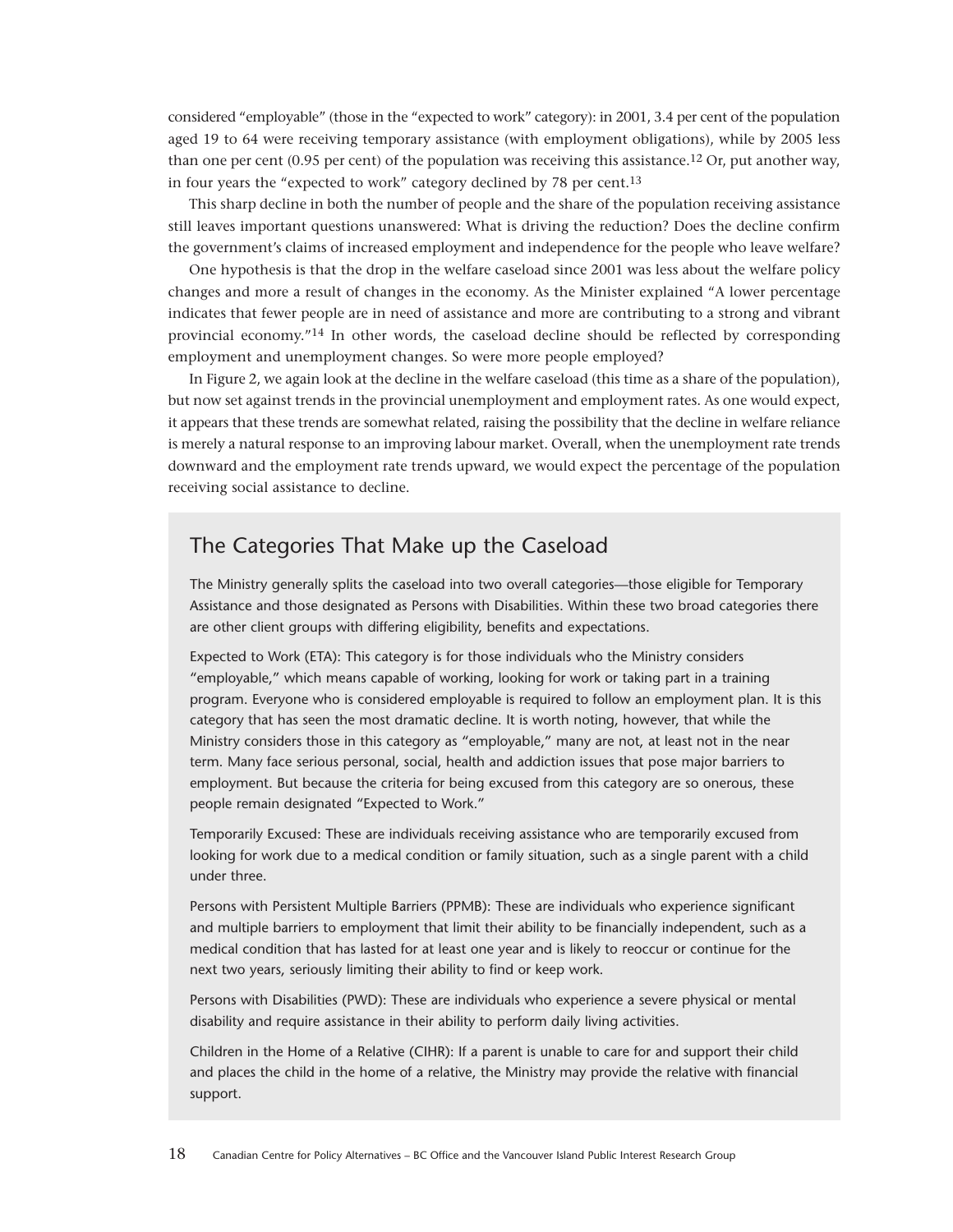Yet, as is also evident, these trends do not correspond evenly. There are a few years in which the welfare caseload declines even while the unemployment rate is rising (and interestingly, these periods correspond to times when welfare rule changes came into effect under both the NDP and the Liberals), and the overall improvement in the employment rate is not nearly as dramatic as the drop in welfare receipt.



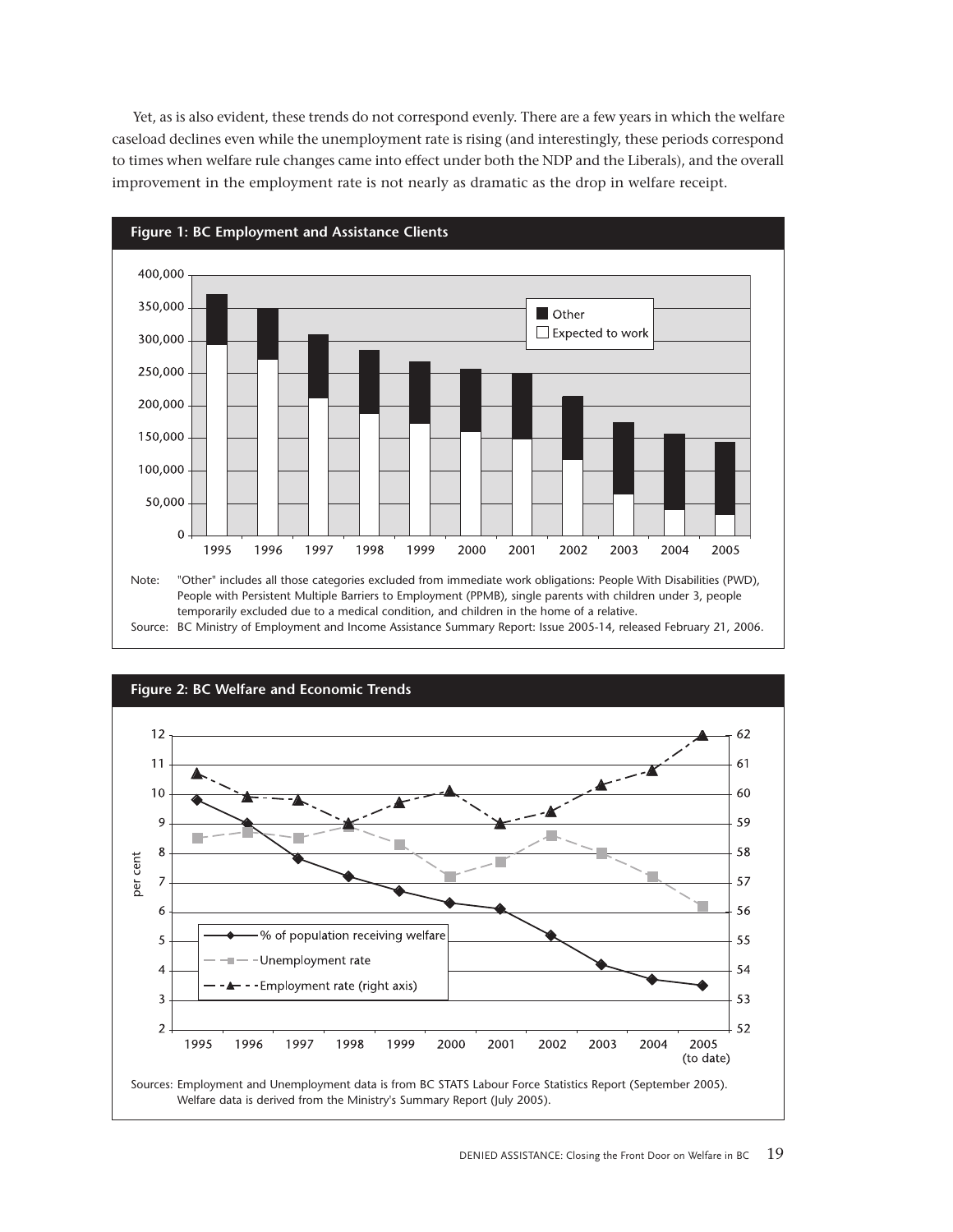This discrepancy can be more clearly explored by use of a simple economic regression analysis. Economists have found that the unemployment rate (more than the employment rate) is the strongest predictor of welfare caseloads.15 Our regression found the same. We then isolated the unemployment rate and the rate of welfare receipt, along with a dummy variable indicating the time of the 2002 welfare policy changes.16 The results are contained in Figure 3, which shows both the actual decline in welfare receipt, along with what the "predicted" decline would have been in the absence of the 2002 policy changes.

As seen, our regression analysis indicates that the welfare receipt rate as of 2005 was over 50 per cent lower due to the 2002 policy changes than one would expect given the unemployment rates in those years. In other words, the improved economy can explain about half of the caseload decline, but the

Our analysis indicates that the improved economy can explain about half of the caseload decline, but the other half is due to the government's policy changes. Put another way, had the labour market alone been left to reduce welfare caseloads, the share of the population receiving welfare in 2005 would have been 5 per cent, rather than 3.5 per cent.

other half is due to the government's policy changes. Or, put another way, had the labour market alone been left to reduce welfare caseloads, the share of the population receiving welfare in 2005 would have been 5 per cent, rather than 3.5 per cent.

This discrepancy is most apparent between 2001 and 2002 when the welfare caseload experiences a dramatic decrease at the same time that the unemployment rate was actually going up. Our regression would have predicted an increase in welfare receipt during this time.

Statistics Canada also confirms that the caseload decline in BC is different than national trends. A 2004 report notes that "In recent years, British Columbia has had the largest decrease."17 In 2001, the percentage of the population receiving social assistance in BC was identical to the national average (at 6.2 per cent), but three years later BC's rate was significantly lower than the national average, and much lower than other provinces (second only to Alberta). Clearly, the provincial welfare policy changes themselves contributed significantly to dramatic caseload reduction in BC.

The question remains, however: Was BC's caseload decline driven mainly by more people leaving welfare, or fewer people accessing welfare? Meaning, was the decline mainly a back door or front door story? We turn to this question in the next section.

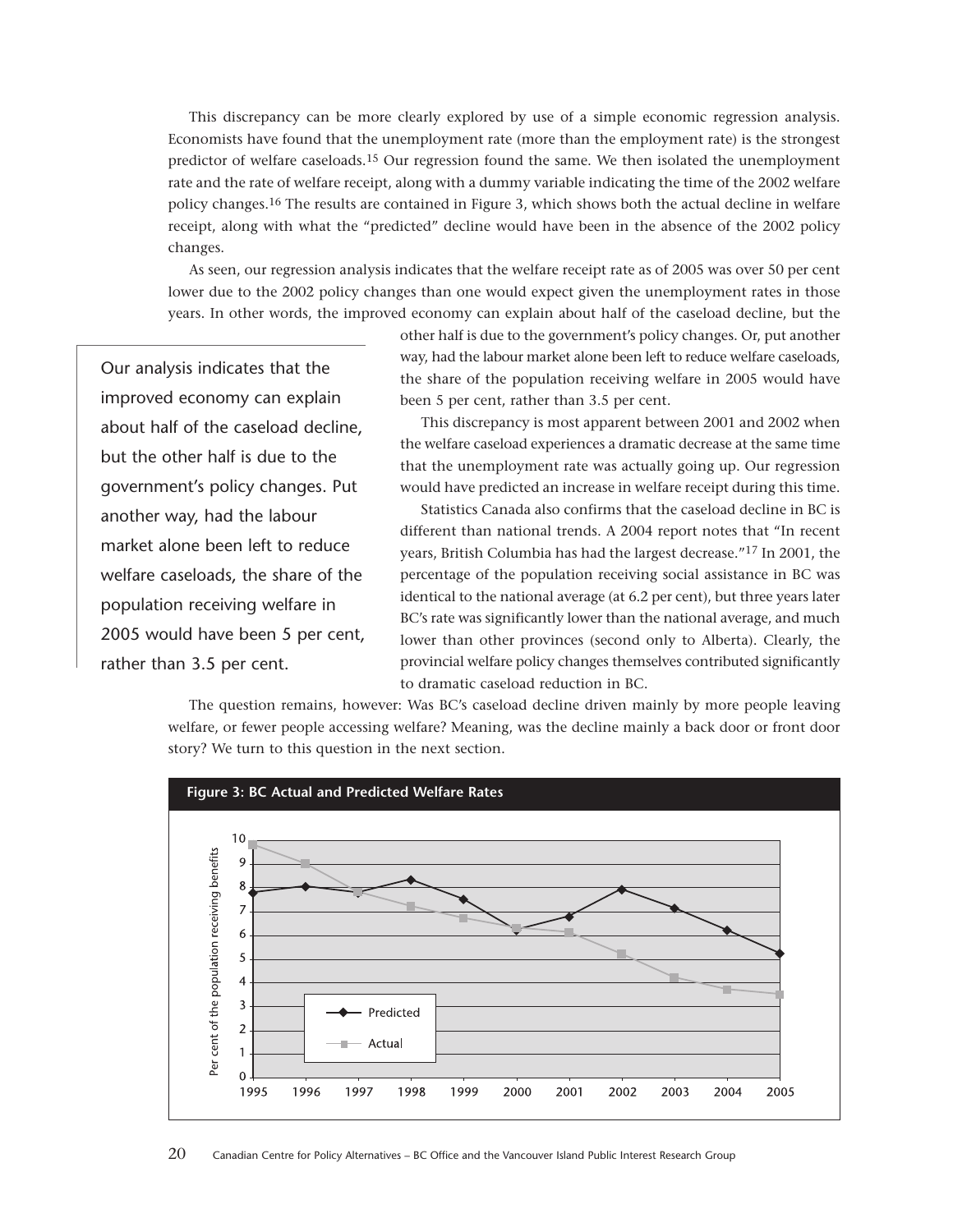## Caseload Decline Driven by Restricting Entry

Welfare caseloads are constantly in flux. Every month there are significant numbers of people entering and exiting the welfare system. Think of the welfare caseload as your bank account. At the end of the year, if you have less money in your account this could be a result of more spending, but it could also be a result of lower deposits. Welfare caseloads are similarly dynamic: a reduction in the overall caseload does not necessarily mean more people are exiting the system—it could also mean fewer people are getting into the system in the first place.

By attributing the dramatic caseload reduction to welfare exits, the government has diverted the public's gaze away from its policies that restrict entry. This practice—of restricting entry but attributing success to exits—mirrors strategies in the United States, which also focuses on leavers, paying little or no attention to those who do not or cannot access welfare. As American scholars Schram and Soss note:

<span id="page-20-0"></span>*The fact that prevailing interpretations of roll decline emphasize leavers and exit rates rather than diversion and entry rates has major political implications. Moving long-term recipients out of welfare and into jobs that raise them out of poverty would be widely hailed by the public as a major policy achievement. By contrast, we suspect that paring the rolls by shutting the gates on needy families would be viewed by many as a small and ignoble feat.*18

Reviews of welfare reforms in both the United States and Canada recognize the significant role restricted eligibility plays in reducing caseloads. The BC policy changes to eligibility are modifications of American "work first" diversion strategies. Reviews of these policies would have informed the BC government of their effectiveness in reducing caseloads and their questionable role in increasing self-sufficiency.19

In the mid-1990s, the Ontario government likewise implemented significant policy changes aimed at reducing the number of people receiving welfare. Caseload reductions there were similarly more about reduced entries than increased exits.20 This news is based on a recent report from economists at the Toronto-Dominion Bank who report that, "While welfare caseloads in Ontario did fall in the ensuing years, a closer look at the data suggests that one of the main drivers of the decline was fewer Ontarians being able to get on welfare—not the intended exodus of welfare recipients into the workforce."21

Statistics Canada recently conducted a study of welfare caseload dynamics in Canada over the 1990s and reported that, "Most of the overall drop in welfare cases reflected fewer people entering the system."22 In determining the causes of caseload reductions, the report recognized the role of tightened eligibility criteria and procedural changes that make benefits more difficult and more onerous to obtain.23 In other words, welfare caseloads were less about people getting off assistance and more about fewer people accessing assistance.

The fact that the process for applying for income assistance is purposefully designed to be discouraging is a reality that can be shocking for individuals who believe the Ministry is actually there to help them. However, the Ministry makes it very clear: the desired outcome of the welfare reforms is to have "fewer people enter the income assistance caseload." $24$  When the policy changes began, the Ministry listed this outcome in its Annual Report. With a stated goal of "diversion," the Ministry introduced policy changes and practices to ensure that the process of getting welfare is burdened with barriers, delays and discouragements.

The Fraser Institute's welfare reform "Report Card" gave the province a B+ grade for diversion.<sup>25</sup> The Ministry's 2003 Service Plan argues that diversion from welfare is desirable as it reduces "dependency." That year, the Ministry established a goal (performance measure) to purposefully divert people who contact MHR offices to enquire about welfare. The following year's Annual Report $^{26}$  proudly reported that the Ministry had successfully diverted every second person who sought income assistance. Forty-nine per cent of "enquirers" were diverted from applying for assistance and *assumed* to have been "diverted to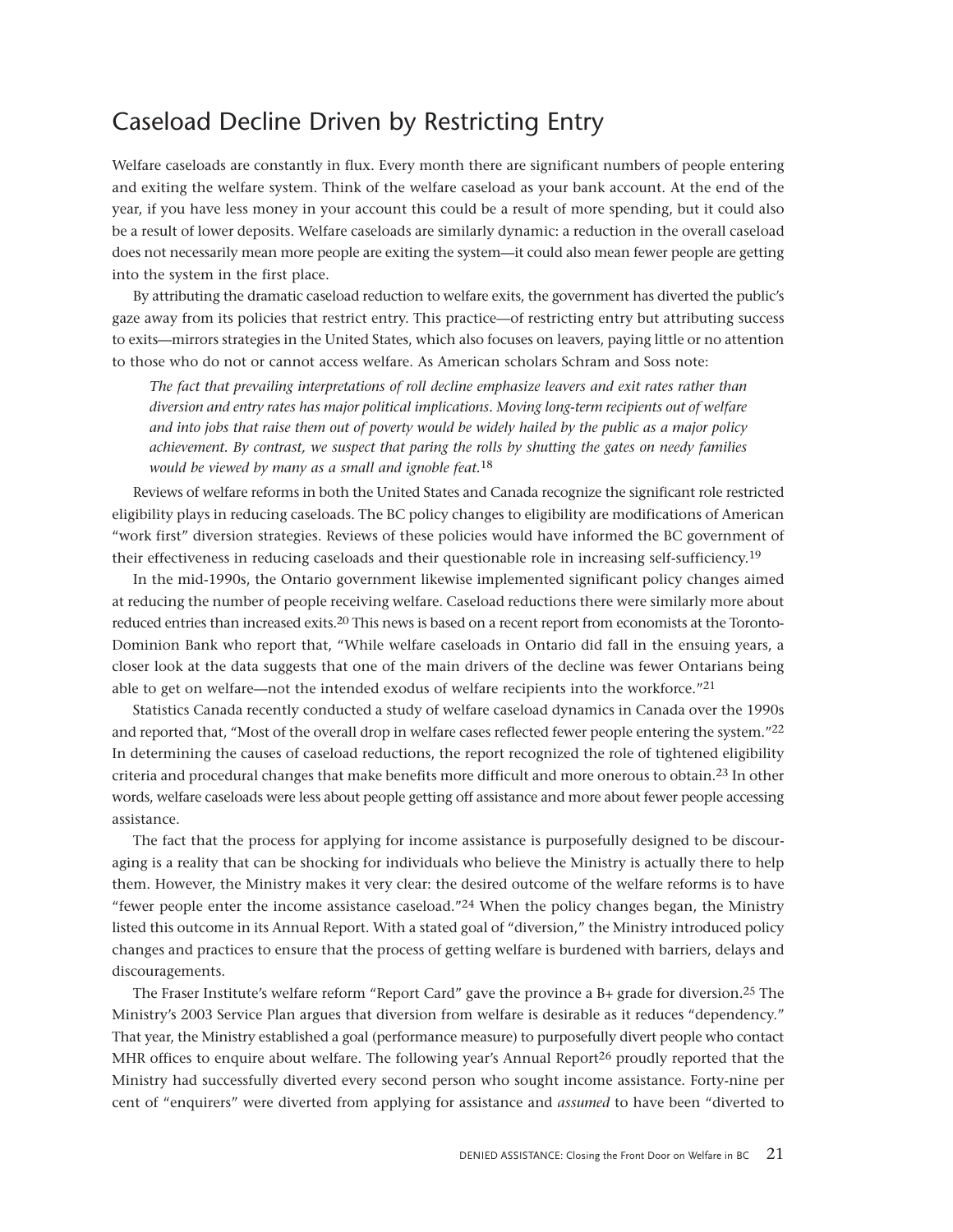<span id="page-21-0"></span>employment." Of course, no one knows what really happened to the thousands of individuals who were prevented from seeking welfare. For this reason the measure was discontinued, as the Ministry admitted it could not determine why an enquirer did not continue their application for welfare.

Counting how many people were diverted from getting help is not as good a story, from the government's point of view, as moving people from welfare to work. But even when the Ministry commissioned a study specifically to focus on its success in moving clients from welfare to work through its job training programs, the consultants bluntly stated that the dramatic decline is because of the changes in rules governing eligibility and benefits.27

To determine whether caseload reductions in BC are more about reduced entries or increased exits, more information is required—information the Ministry does not routinely release or comment upon. Freedom of Information (FOI) requests<sup>28</sup> produced more detailed caseload information, including monthly data on entries and exits from June 2001 to December 2004. This new data was then analyzed to determine whether the caseload reduction was caused by an increase in the number of people exiting welfare or a decrease in the number of people entering, or some combination of both.

## Comparing Enquiry, Entry and Exit Rates

In the year following the introduction of the *Employment and Assistance Act* in April 2002, the number of people accessing welfare dropped dramatically. As shown in Table 1, our FOI data reveals that the average number of new welfare cases<sup>29</sup> in 2001/02 was 4,240 per month. The following year the average number of new cases was just 2,173 a month—a full 49 per cent reduction in just one year. Looking at all "starts" (new cases and returning cases), there is a similar pattern: during the 2001/02 fiscal year, there were an average of 8,234 total starts per month, while in 2002/03 this dropped to 4,914 per month, a reduction of 40 per cent.

At the same time, the number of "cases" (which may include individuals or families) exiting the welfare caseload also decreased. In 2001/02, an average of 8,388 cases left the caseload each month, but by 2002/03, only 7,631 were leaving each month.

| Table 1: Average Monthly Starts and Exits from Welfare Caseload (2001–2004) |                               |                                                              |       |                                   |  |  |  |
|-----------------------------------------------------------------------------|-------------------------------|--------------------------------------------------------------|-------|-----------------------------------|--|--|--|
| <b>Fiscal year</b>                                                          | Average monthly<br>new starts | Average monthly<br>Average monthly<br>total starts*<br>exits |       | Average monthly<br>total caseload |  |  |  |
| 2001/02**                                                                   | 4,240                         | 8,234                                                        | 8,388 | 154,880                           |  |  |  |
| 2002/03                                                                     | 2,173                         | 4,914                                                        | 7,631 | 130,524                           |  |  |  |
| 2003/04                                                                     | 2,571                         | 4,800                                                        | 5,366 | 116,015                           |  |  |  |
| 2004***                                                                     | 2,085                         | 3,926                                                        | 5,278 | 108,207                           |  |  |  |

Through the next two fiscal years, the number of new cases continued to decline, but more gradually. The number of cases exiting also continued to decline.

\* Total Starts includes New Starts and "Cyclers" (people who were previously on assistance, left and are then re-granted assistance). \*\*Data only available from September 2001. \*\*\*Fiscal year 2004/05, but data only available to December 2004.

Source: Based on Freedom of Information request to the Ministry of Human Resources filed May 27, 2004 and responded to January 20, 2005.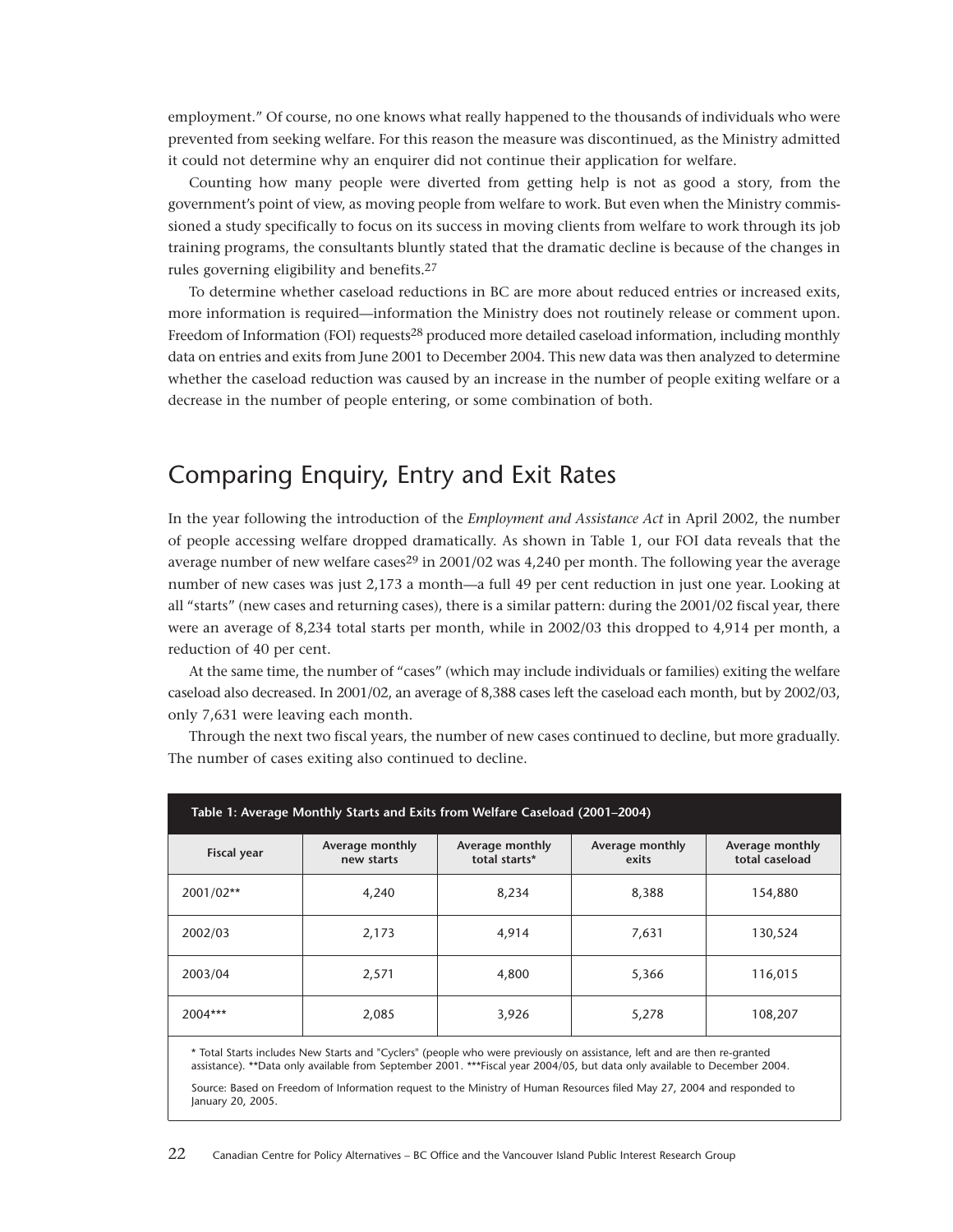While the decline in the number of exits is to be expected, given the smaller overall caseload, it stands in stark contrast to the government's dominant narrative, which is that *more* people are leaving welfare, not fewer.

Because both entries and exits decrease as the caseload shrinks, a more useful analysis is to ask how many cases were entering or exiting the caseload as a proportion of the overall caseload. These calculations are shown in Table 2. In 2001/02, the proportion of the caseload that entered each month (5.3 per cent) was roughly the same as the proportion of the caseload that exited (5.4 per cent). But by 2004, the entry rate had dropped to 3.6 per cent of the total caseload, while the exit rate (at 4.9 per cent) had also declined, although much less sharply.

Thus, the evidence is very strong that the overall caseload reduction is not about increased exits; rather the caseload decrease is primarily due to lower entry rates—it is mainly a front door story.

Still to be determined is whether the reduction in entries is mainly a result of fewer applications (and perhaps fewer people in need of welfare) or a result of policy changes designed to restrict entry. Again, FOI requests were employed to produce the data needed to answer this question. The results are shown in Table 3, which compares the number of *requests* for welfare with the number of *successful applications* since 2001/02 (the year before the implementation of the new rules).

In recent years, not only has there been a dramatic drop in the number of pre-applications for assistance (from an average of 9,848 per month in 2001/02 to 6,735 per month in 2004), but an even more dramatic fall in the proportion of applications who start welfare. Each year the rate of unsuccessful applications increases. In the fiscal year 2001/02, 85 per cent of pre-applicants received assistance. By 2002/03, 65 per cent of those who applied were granted assistance. And by 2004, just over half (58 per cent) of those who applied actually received assistance. Indeed, looking at the

In the fiscal year 2001/02, 85 per cent of pre-applicants received assistance. By 2002/03, 65 per cent of those who applied were granted assistance. And by 2004, just over half (58 per cent) of those who applied actually received assistance.

monthly data, we see the success rate dropping from a high of 90 per cent during the year before the policy changes to a low of 51 per cent in 2004 (in the last month for which we have data).

(For a description of the stages of applying for welfare, see *The BC Welfare Application Process* on page 25.)

As noted earlier, the decline in the number of pre-applications is undoubtedly due in part to an improved labour market and a reduction in need. However, it is also due to policy changes. Pre-application numbers are provided to applicants when they are ready to complete the on-line orientation. Thus, if a potential

| Table 2: Percentage of Caseload Starting and Exiting Welfare (2001–2004) |                                                                                                                        |                                  |  |  |
|--------------------------------------------------------------------------|------------------------------------------------------------------------------------------------------------------------|----------------------------------|--|--|
| <b>Fiscal year</b>                                                       | Starts (as a % of total caseload)                                                                                      | Exits (as a % of total caseload) |  |  |
| 2001/02                                                                  | 5.3                                                                                                                    | 5.4                              |  |  |
| 2002/03                                                                  | 3.8                                                                                                                    | 5.8                              |  |  |
| 2003/04                                                                  | 4.1                                                                                                                    | 4.6                              |  |  |
| 2004                                                                     | 3.6                                                                                                                    | 4.9                              |  |  |
| January 20, 2005.                                                        | Source: Based on Freedom of Information request to the Ministry of Human Resources filed May 27, 2004 and responded to |                                  |  |  |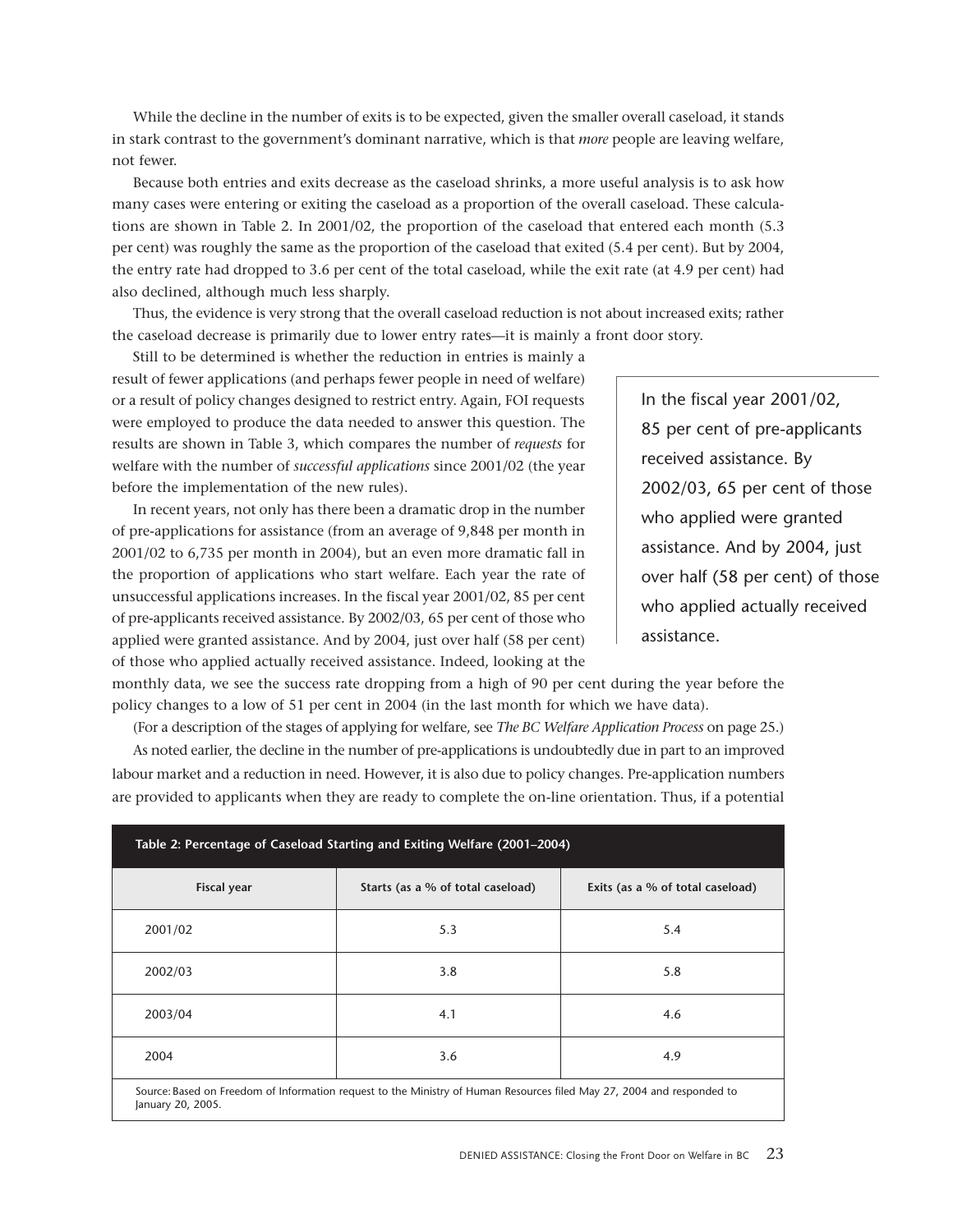applicant is effectively discouraged from applying before this stage, either because a welfare worker tells them they are likely ineligible, because the potential applicant finds the process too difficult to navigate, or simply because the word on the street is "don't bother," these various forms of discouragement will also be reflected in the reduction in pre-applications.

These findings support what others have found. FOI requests by investigative reporter Andrew MacLeod of Victoria's *Monday Magazine* sought to expose the rules and processes being used to drastically limit entry into welfare. MacLeod found that the front door was closing on individuals well before they were even considered "applicants." Based on numbers he obtained through an FOI request, MacLeod reports<sup>30</sup> that between June 2002 and September 2004 a total of 206,759 pre-applications were completed but

In actual numbers there are now twice as many applicants being denied, discouraged or "diverted" each month. In 2001, each month an average of 1,474 pre-applications did not obtain assistance. By 2004 this number rose to 2,845 a month.

only 122,361 began receiving welfare payments. In other words, 84,000 enquirers who completed the pre-application process, or about four out of 10, did not get help.

The Ministry's own reports indicate that the percentage of enquirers who are diverted is even greater. In the *2003/04 Annual Service Plan Report*,<sup>31</sup> the Ministry claims that half (49 per cent) of enquirers were diverted from obtaining income assistance. In actual numbers there are now twice as many applicants being denied, discouraged or "diverted" each month. In 2001, each month an average of 1,474 pre-applications did not obtain assistance. This number doubled by 2003 as the average number of diverted applications rose to 2,715 a month, rising again in 2004 to 2,845 a month.

By analyzing the trends in pre-applications, entries and exits since the reforms, it becomes clear that the Ministry's good news story is based on faulty logic. While the welfare reformers would like us to believe that fewer people are receiving welfare because they have found work, and while the public would also like to believe this message, it clearly is not accurate. The fact is a significant cause of the declining caseload is a result of increasingly restricting entry regardless of people's real need a fact that is likely less palatable to the public. And while the Ministry likes to assume everyone diverted from assistance is employed and self-reliant, there is no evidence to confirm such claims.

| Table 3: Percentage of "Pre-applicants" Who Successfully Obtain Welfare (2001–2004)                                                         |                              |                                               |  |  |
|---------------------------------------------------------------------------------------------------------------------------------------------|------------------------------|-----------------------------------------------|--|--|
| <b>Fiscal Year</b>                                                                                                                          | Average monthly applications | Percentage of applicants<br>who start welfare |  |  |
| 2001-02                                                                                                                                     | 9,848                        | 85                                            |  |  |
| 2002-03                                                                                                                                     | 7,626                        | 65                                            |  |  |
| 2003-04                                                                                                                                     | 7,498                        | 64                                            |  |  |
| 2004-05 (six months only)                                                                                                                   | 6,735                        | 58                                            |  |  |
| Source: Based on Freedom of Information request to the Ministry of Human Resources filed May 27, 2004 and responded to<br>January 20, 2005. |                              |                                               |  |  |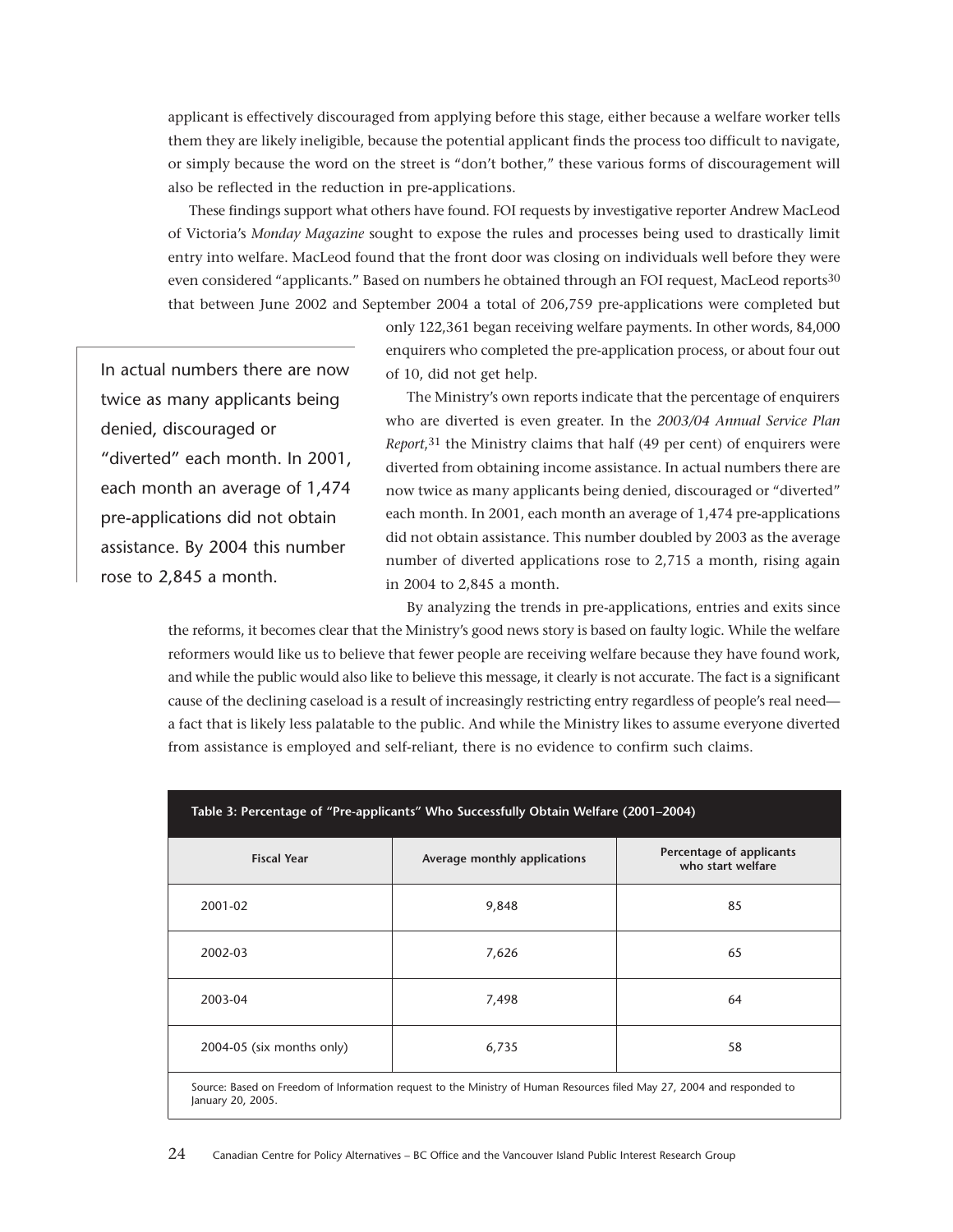### The BC Welfare Application Process<sup>32</sup>

The following describes the formal process for applying for welfare in BC at the time this study was conducted. In practice, various other forms of delays, discouragements and denials make accessing benefits even more difficult than the formal process would imply.

#### **Enquiry Stage**

People who intend to apply for welfare have been called "enquirers" by the Ministry, although as of November 1, 2005 the Ministry no longer uses this term and this stage is simply referred to as Stage One. The first step is for the individual to contact their local Employment and Assistance office. This contact is usually through the Ministry's 1-800 information line. Our interviews with applicants indicated that individuals in Vancouver were generally able to go to their local office to fill out an Enquiry form, while individuals in Victoria would not be helped in person by Ministry staff, but were instead instructed to contact them by phone using a 1-800 number.

If the individual suitably demonstrates eligibility they are provided a "pre-application" (PA) number, which is necessary to proceed to the subsequent stages. As well, they need to access their "Independent Work Search Toolkit" and the "Work Search Guidelines," which can also be downloaded from the website.

#### **Orientation Stage**

Individuals must then complete an orientation session. This orientation is available only online at www.weborientation.gov.bc.ca. The orientation session provides details about the necessary documents, income and assets levels, eligibility rules, and work expectations when applying for welfare. Individuals access the web orientation using their PA number and at the end of the session they record their "confirmation number" as evidence that they have completed the on-line tasks. Both of these numbers are necessary to secure an intake interview.

#### **Three-Week Work Search Stage**

Individuals are expected to look for employment for three weeks before moving to the next stage. During this period, individuals are to prepare and use an up-to-date resume and complete the Work Search Activities Record form. All adult members of the household are required to complete this search.

#### **Intake Interview Stage**

Individuals are given an appointment date for the intake interview, scheduled to follow the threeweek work search. This first interview is expected to take up to 1.5 hours. If more than one adult lives in the household the interview may take longer. In the interview, the Ministry staff will assess whether the individual's work search is adequate to proceed. If the work search is deemed inadequate the individual may not be allowed to apply for assistance until another work search is completed to the Ministry's satisfaction.

Individuals are told to bring many documents to the intake appointment in order to determine eligibility. These might include, for example, an up-to-date resume, the completed Work Search Activities Record, social insurance card, valid picture identification, one other piece of identification, current rent receipt, landlord name and phone number, utility bills, 60-day bank statements, income ▶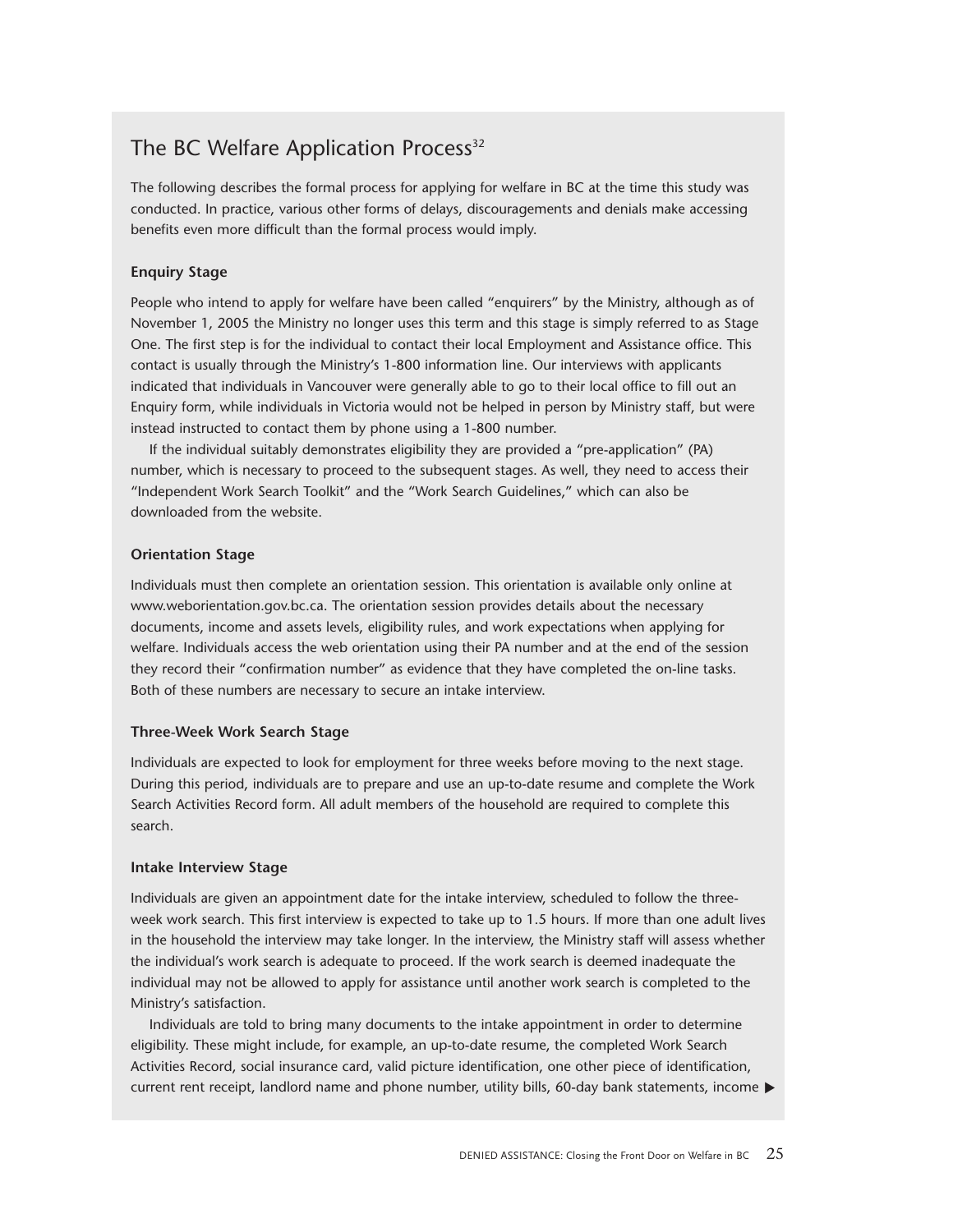tax notice of assessment, children's birth certificates, separation agreement, Records of ▼Employment, proof of any other sources of income, employment insurance application, vehicle registration, etc. All adult members of the household may be subject to these requirements. At this stage the individual may be deemed not eligible for many reasons, such as insufficient identification, incomplete documentation, assets in excess of allowable limits, having been dismissed with cause or quit a job, not seeking work, being a full-time student, or failure to pass the two-year independence test.

Through this process an Application Form will be completed, and signed. At this stage, a person becomes an official "applicant" in the Ministry's view. The applicant must also sign a Consent Form that allows the Ministry to check the information provided as well as exchange information with other agencies.

The next stage for the applicant may be a verification process by a Verification Officer, which has included unannounced home visits.

#### **Approval of Benefits Stage**

Applicants who are approved for benefits will be issued a cheque at a date following the interview. As soon as the Ministry approves benefits and a file is opened, the individual must meet with Ministry staff to create and sign an Employment Plan (unless a person has been granted disability status or been temporarily excused from work). Employment Plans are a condition of receiving benefits. Clients with "employment-related obligations" (i.e. those in the expected-to-work category) who do not agree to enter into an Employment Plan are not eligible for assistance.

#### **Emergency Needs Assessments Stage**

Enquirers in urgent need may complete an Emergency Needs Assessment process rather than having to wait the required three weeks for an intake appointment. An Emergency Needs Assessment Request form is completed to demonstrate that they have an urgent need for food, shelter or medical assistance and that "undue hardship" will occur as a result of the three-week wait. The enquirer must also be able to demonstrate that they have accessed alternate resources including friends and family and confirm that no alternative resources are available. If eligibility for emergency need is determined, an expedited intake application appointment time may be provided.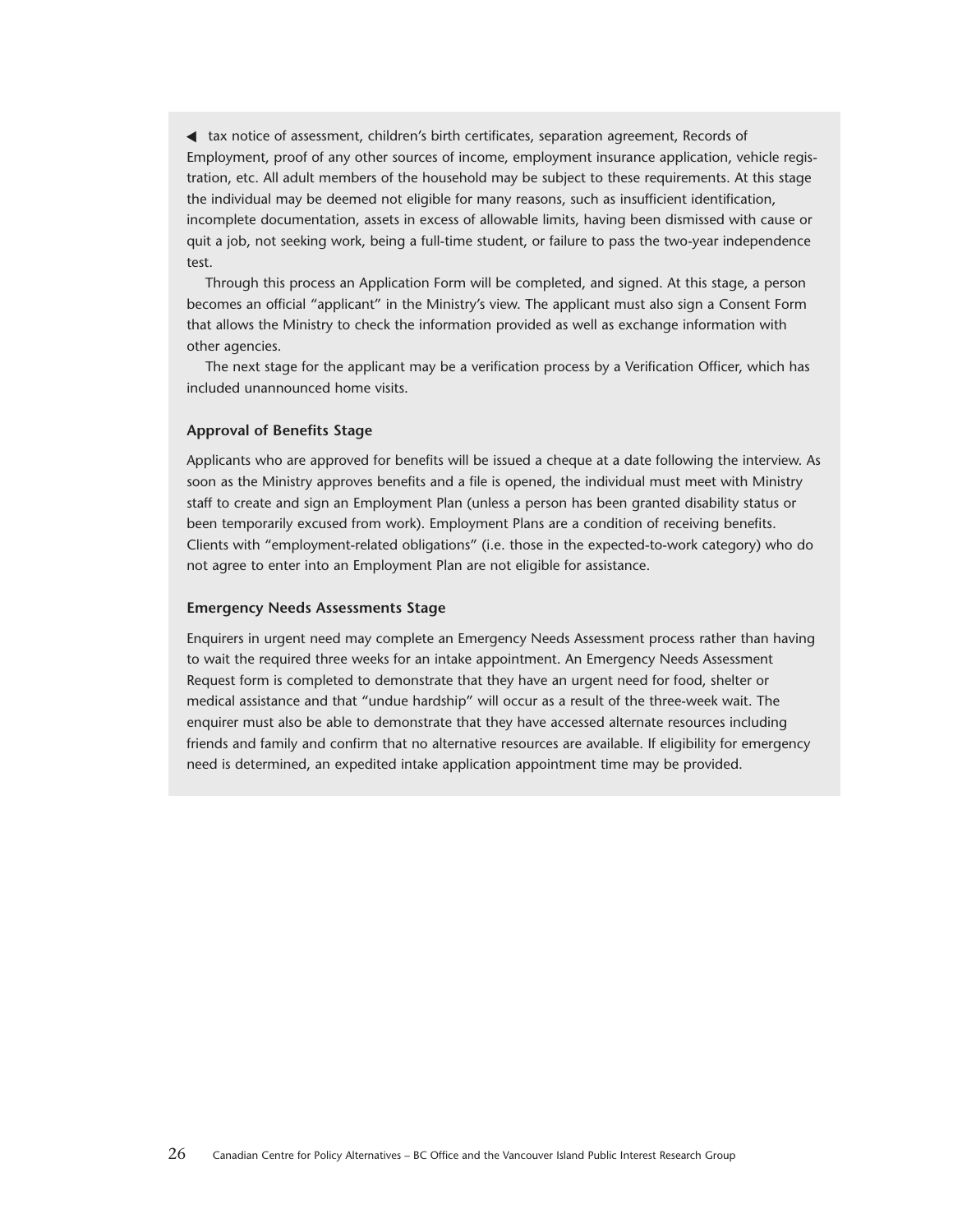## <span id="page-26-0"></span>How Policies Restrict Entry

The two-year independence test and three-week work search are two of the most significant policy changes to welfare eligibility in BC. Evidence from our research indicates that these two regulations have been instrumental in reducing the overall caseload, as they deny eligibility, delay receipt of assistance, and discourage individuals from accessing welfare. These eligibility and application policies take a "one size-fits all" approach to applicants that fails to reflect the diversity within the population of people in need of assistance. Specifically, these two significant reforms wrongfully assume employability.

The Ministry is very clear that these policy changes are an attempt to redesign welfare "from a culture of entitlement to a culture of employment and self-sufficiency."33 However, the majority of people currently receiving welfare are individuals who face barriers to employment and are not considered employable. Nevertheless, the Ministry wrongly assumes applicants to be "job-ready"—it requires that they conduct a work search before even being interviewed, and demands two years of financial independence before being eligible. Anyone who cannot fulfil these requirements is required to complete an additional eligibility test to seek exemption from these one-size-fits-all policies.

Efforts to use the Freedom of Information process to obtain data on why people are denied social assistance proved extremely difficult, primarily because such information is not readily available and had to be assembled in response to our FOI request. One would think that, each month, the Minister responsible for income assistance would receive a report telling him or her how many people were denied assistance in the previous month and for what reasons. In fact, it appears that no such reporting takes place. This is itself a fascinating finding: it suggests that the government is decidedly uninterested in the answer to such questions.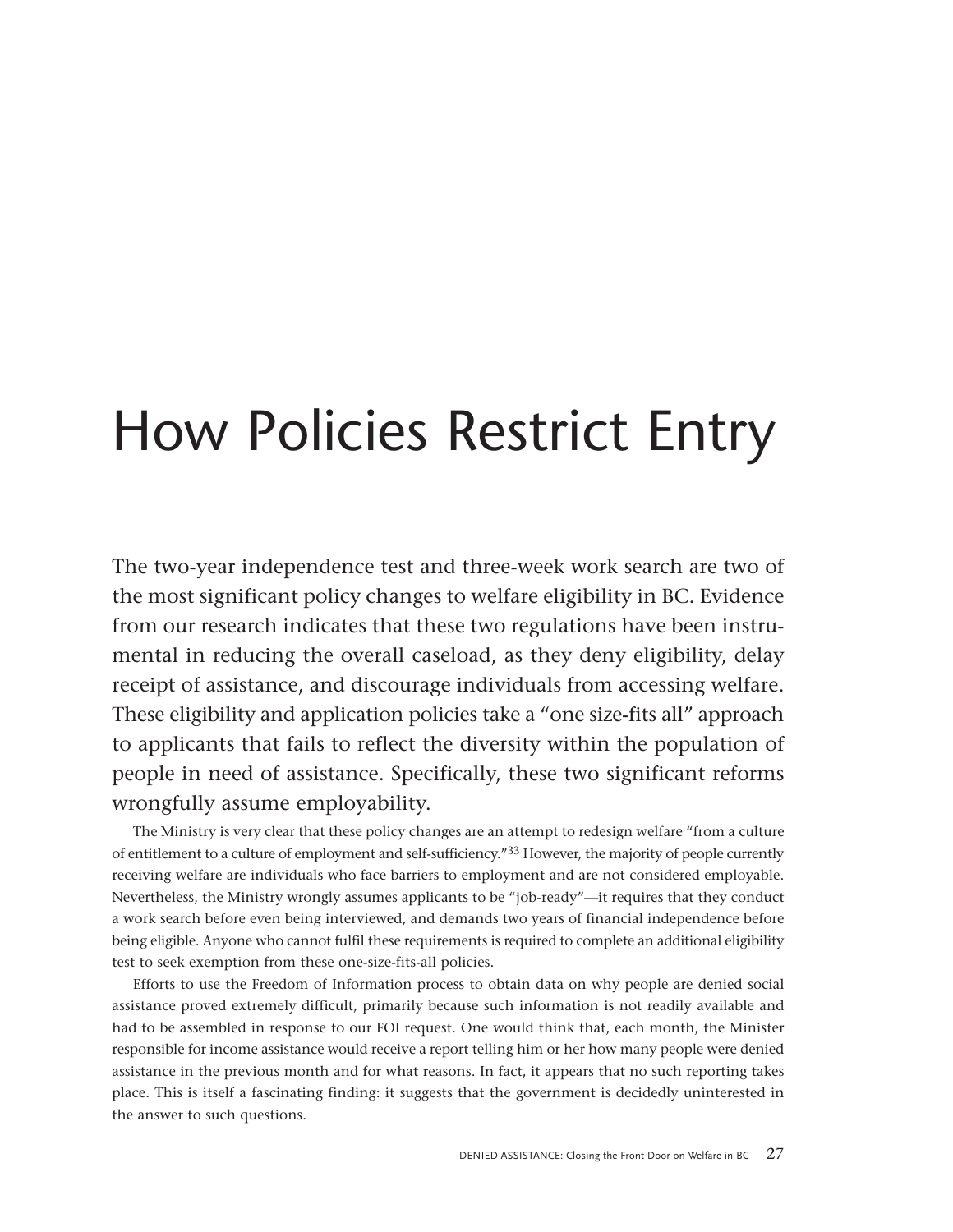The Ministry does maintain a database in which welfare workers are asked to enter codes (representing various reasons for ineligibility) when an application for assistance is not granted. However, until prompted by our FOI, it appears the Ministry has never produced a report that extracted this information from its database, nor has any systematic analysis of this data been undertaken. Our FOI requested disclosure of the denial codes, both in instances of "no case made" (i.e. in cases where applicants were deemed ineligible for assistance at the initial time of application) and in instances of "closed files" when the applicant in question had not been in receipt of assistance for the previous three months (i.e. in cases where a file was opened, but prior to the issuing of support, the applicant was subsequently deemed ineligible upon completion of the application process). Table 4 summarizes this information, based on the response to our FOI request.

| Table 4: Reasons for Denial by Category (March 2002 to December 2005)* |                                                           |                          |                          |                          |                                     |              |                  |  |
|------------------------------------------------------------------------|-----------------------------------------------------------|--------------------------|--------------------------|--------------------------|-------------------------------------|--------------|------------------|--|
| Rank                                                                   | <b>Reason for denial</b>                                  | <b>Fiscal</b><br>2002/03 | <b>Fiscal</b><br>2003/04 | <b>Fiscal</b><br>2004/05 | <b>Fiscal</b><br>2005<br>(9 months) | All<br>years | $\%$<br>of total |  |
| $\mathbf{1}$                                                           | Refused request for information                           | 1,151                    | 1,404                    | 1,040                    | 603                                 | 4,198        | 20.8             |  |
| 2                                                                      | Income in excess                                          |                          | 1,093                    | 825                      | 538                                 | 3,749        | 18.6             |  |
| 3                                                                      | Fail 2-year independence test                             |                          | 1,152                    | 817                      | 404                                 | 3,199        | 15.8             |  |
| $\overline{4}$                                                         | Assets in excess                                          | 1,011                    | 945                      | 719                      | 441                                 | 3,116        | 15.4             |  |
| 5                                                                      | Application withdrawn                                     | 564                      | 520                      | 330                      | 217                                 | 1,631        | 8.1              |  |
| 6                                                                      | Missing or incorrect information                          | 319                      | 331                      | 244                      | 125                                 | 1,019        | 5.0              |  |
| $\overline{7}$                                                         | Under age 19                                              | 337                      | 319                      | 228                      | 119                                 | 1,003        | 5.0              |  |
| 8                                                                      | Quit/fired/refused employment or<br>non-pursuit of income | 161                      | 179                      | 139                      | 73                                  | 552          | 2.7              |  |
| 9                                                                      | Non-compliance with job search/<br>employment obligations | 250                      | 73                       | 63                       | 28                                  | 414          | 2.1              |  |
| 10 <sup>°</sup>                                                        | Ineligible due to immigration status                      | 139                      | 129                      | 83                       | 41                                  | 392          | 1.9              |  |
| 11                                                                     | Ineligible as in school                                   | 178                      | 98                       | 68                       | 32                                  | 376          | 1.9              |  |
| 12                                                                     | In prison/halfway house                                   | 126                      | 83                       | 92                       | 71                                  | 372          | 1.8              |  |
| 13                                                                     | On reserve                                                | 36                       | 35                       | 34                       | 30                                  | 135          | 0.7              |  |
| 14                                                                     | Other rare reasons**                                      | 2                        | 9                        | 15                       | 8                                   | 34           | 0.2              |  |
|                                                                        | All reasons for denial                                    | 6,393                    | 6,370                    | 4,697                    | 2,730                               | 20,190       |                  |  |

Notes: \* The reasons for denial presented in this table are based on "reason codes" for ineligibility produced by the Ministry of Employment and Income Assistance. The codes capture both instances in which an application is designated as "no case made" (i.e. cases where applicants were deemed ineligible for assistance at the initial time of application), and instances of "closed files" when the case in question had not been in receipt of assistance for the previous three months (i.e. in cases where a file was opened, but prior to the issuing of support, the applicant was subsequently deemed ineligible). Further, our FOI requested only one reason code per application (the first reason code entered). Applications may have been deemed ineligible for more than one reason (up to six reason may be entered, with an average of between 1 and 2). However, by restricting our request in this manner, we ensure that the totals provided in the table do not count applications more than once.

\*\* Of the 34 "Other Rare Reasons" five were denied due to the 2-year time limits.

Source: Freedom of Information Request submitted to the Ministry of Employment and Income Assistance dated November 10, 2005, received January 19, 2006.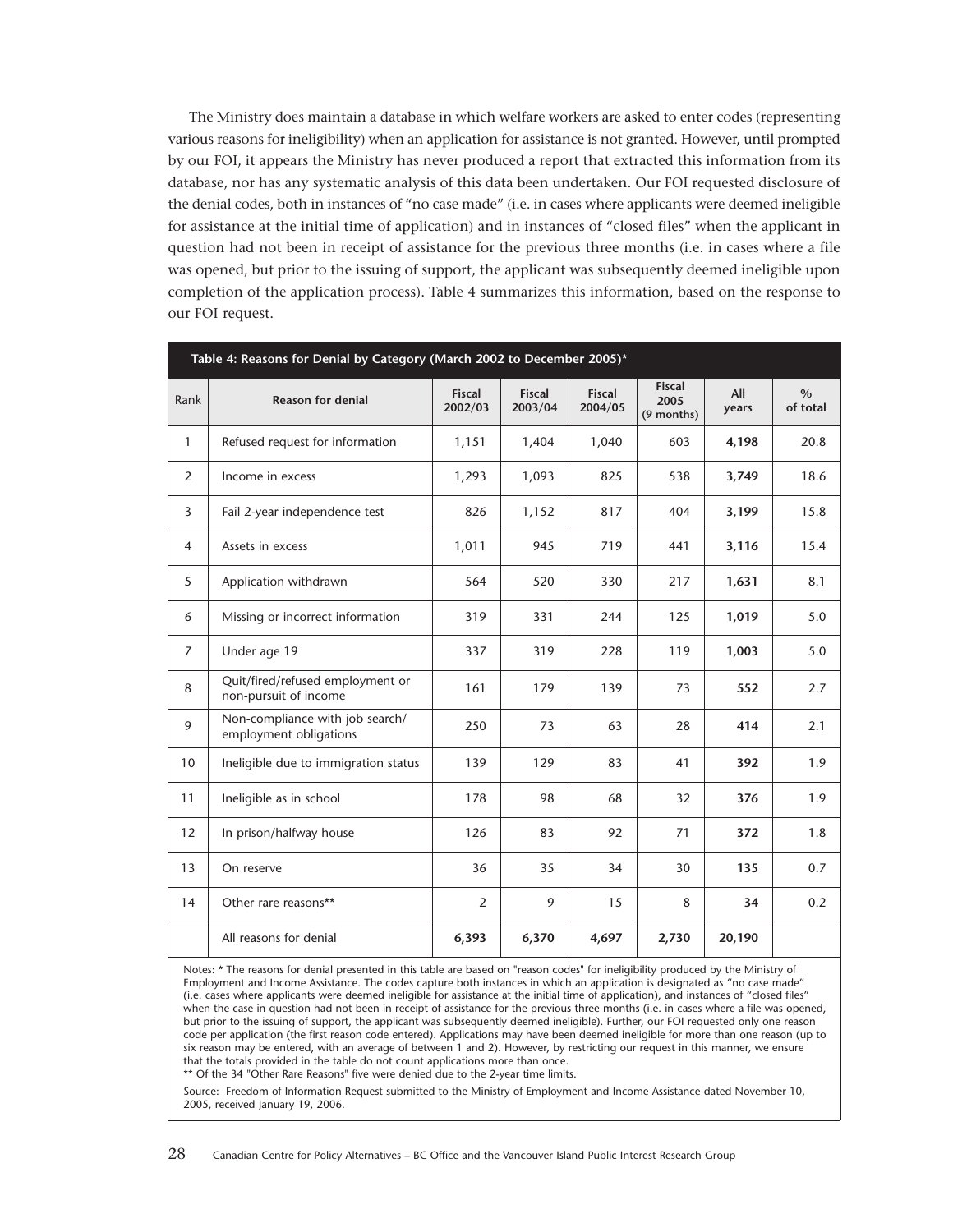Of note, the total number of applicants recorded as having been denied assistance in Table 4 (20,190 over a period of just under four years since the new welfare rules came into effect) grossly understates the total number of people who are denied, diverted or discouraged at some stage during the full application process. First, reason codes are frequently left blank by welfare workers, and are thus not captured by Table 4. Second, Table 4 does not capture a large number of people who reached the pre-application stage, but who, for various reasons, did not advance to the final application stage.

While Table 4 may only capture a sample of those who seek welfare, it is nonetheless telling. First, it reveals the degree to which applicants who may in fact be eligible for assistance are being denied welfare simply because they have failed to successfully navigate the demanding process itself. In other words, the administrative requirements themselves may be keeping people from legitimate support. It appears that one out of every four applicants (26 per cent) are denied because they do not provide the reams of

information required to demonstrate eligibility (21 per cent were denied due to "refusing a request for information," while another 5 per cent were denied due to "missing or incorrect information"; sadly, we do not know what attempt, if any, is made to obtain correct information in these circumstances). Another eight per cent of applicants withdraw their applications, which again may be due in part to people finding the process too onerous or complicated. Cumulatively, this shows that many applications for welfare are refused not because of a clear lack of need, but rather, due to an inability to fulfil the bureaucratic demands—or to "jump through their hoops," as applicants described the process to us.

The second remarkable finding revealed in Table 4 is the degree to which the new two-year independence test is leading to welfare denials. Prior to the 2002 welfare reforms, the two most significant tests of eligibility were the obvious tests to determine a person's financial need: first, do they have an income, and second, do they have excessive assets? "Income in excess" and "assets in excess" continue to be common reasons for denial (representing 18.6 per cent and 15.4 per cent of the reasons for denial respectively). Now, however, failure to pass the two-year independence test One would think that, each month, the Minister responsible for income assistance would receive a report telling him or her how many people were denied assistance in the previous month and for what reasons. In fact, it appears that no such reporting takes place. This is itself a fascinating finding.

represents the third most common reason for denial, noted in 15.8 per cent of the cases in Table 4. (As noted under Table 4, the data provided in the FOI lists only one reason for denial per applicant. In practice, there may be multiple reasons for a denial, and thus, as we will see below, failure to pass the two-year test is more common than the 3,199 cases noted in Table 4.)

Our interviews indicate that a considerable number of applicants are in fact not employable when seeking assistance. Many are in need because they lack the ability to be self-sufficient, but they are nevertheless deemed ineligible for assistance by the Ministry. Both applicants and community workers questioned the wisdom of creating barriers to income assistance while providing little or no help to those in need. If the Ministry was truly intent on helping people find work and become self-sufficient, would there not be some incentives, such as bus tickets, food, temporary assistance, etc. while undertaking a job search?

A mental health worker explained that many of her clients were now unable to get welfare, but neither were they able to get jobs:

*They don't divert our clients to employment, because most of our clients are temporarily not employable …so where they divert our clients is to the street. Thanks MHR [Ministry of Human Resources]. They know that a good number of the people who approach them have disabilities, hidden or otherwise, that make it more difficult for them to get through this process.*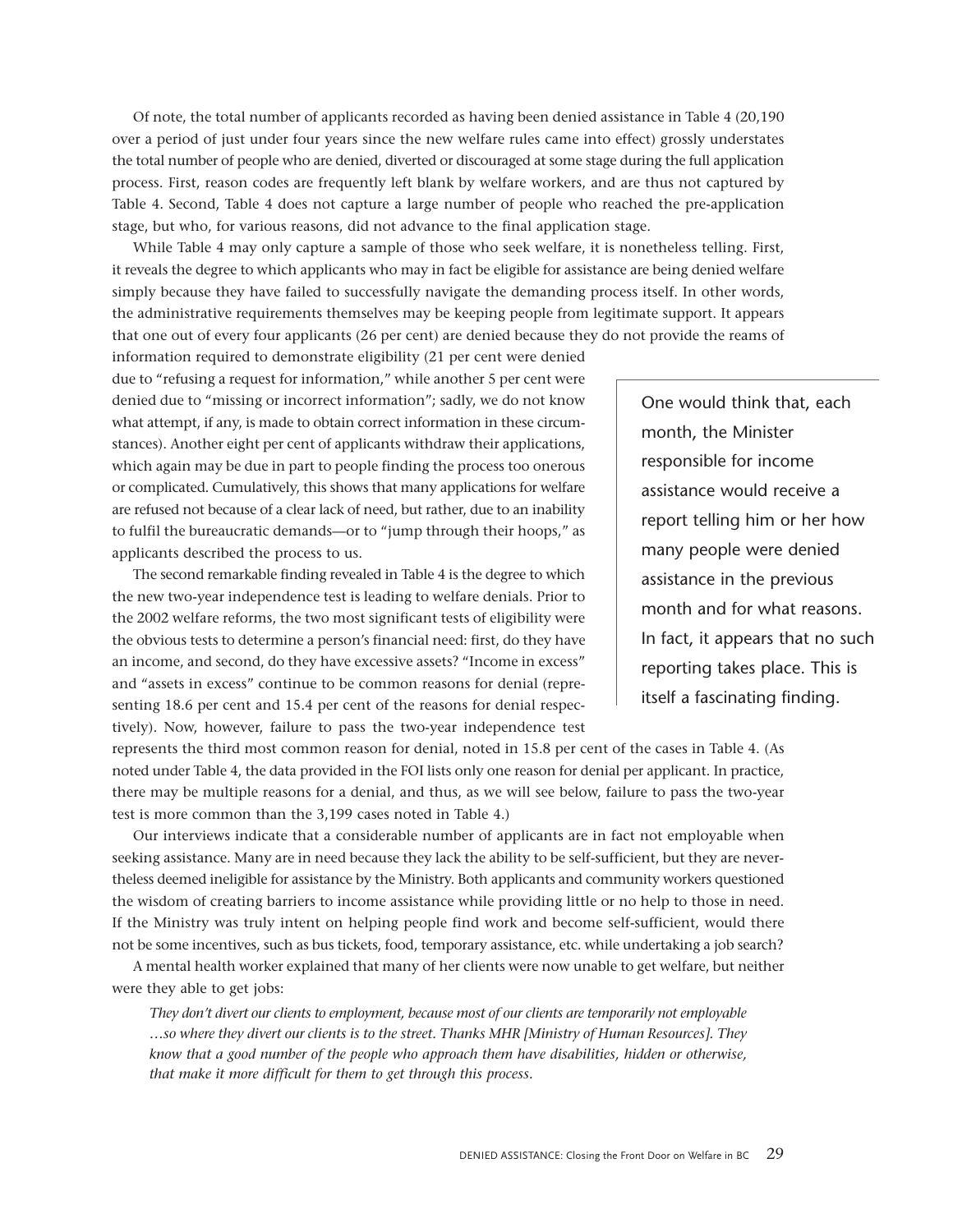A youth worker argued that to deny assistance to a person seeking welfare may actually make them less able to find work:

<span id="page-29-0"></span>*If you're not housed and you're not clean and you have no way to clean yourself, to clean your clothes, sort of keep a resume up to date, a place to phone you back to, there's really not a high chance of being able to walk the streets and gain employment. So, the irony is when they deny people that support, they are denying you employment. The route to employment is some support, housing and then you can move on to getting employed.*

### The Two-Year Independence Test

The two-year independence test is unprecedented in Canada, and is unique in that failure to pass this test means denial regardless of income or assets, in other words, regardless of need. For this reason the rule represents a fundamental departure within Canadian social policy—the denial of support when in need as a basic human right.

According to the Minister, "The two-year independence requirement promotes self-reliance through employment and discourages dependency on income assistance.<sup>"34</sup> The reform stipulates that before a person can apply for welfare, they are required to prove to the Ministry that they have been financially independent for two consecutive years. The independence test requires providing sufficient documentation to demonstrate that you have worked for at least 840 hours or earned at least \$7,000 for two years in a row (which can include money received through Employment Insurance). The two-year independence test sets a very high bar for access to assistance. Indeed, this bar is set such that many younger applicants have simply not been in the labour force long enough to pass the test.35

The Ministry has created an extended list of exemptions to the rule, and continued to add exemptions through the initial years of implementation (see *The Two-Year Independence Test Regulations* on page 32).

While the list of exemptions may appear to make the two-year rule more reasonable, palatable and fair, it also raises many questions: How are people required to prove that they have been employed or financially independent for two years, particularly if they lack documentation? How are people expected

#### **PROFILE**

Julie<sup>37</sup>, who is 52 years old, raised five children and lived with an abusive partner for 15 years. She struggles with depression and the effects of living with Hepatitis C.

Julie had applied for welfare three times over the last year or so and each time was denied for failure to pass the two-year independence test. Each time she needed help, she explained to the Ministry that Social Services in Ontario would have all of her records as she was in receipt of medical benefits in that province. She thought it would be much easier for the Ministry worker in BC to access the Ministry records in Ontario than for her to try to get the records, especially as she had spent the last five months sleeping in a tent in Stanley Park.

Then Julie sought an advocate. "He took me over to the welfare building, helped me talk to the people the first time, and I collected all the forms I was supposed to fill out. He took me to the clinic, he waited with me at the clinic and I got my form filled out and he actually took the form back for me," she explained. The next meeting with the Ministry worker was the following Monday, and the next day she was on welfare.

Julie is now receiving counselling and the Ministry is helping her obtain disability benefits. She suggests that anyone who needs to deal with the Ministry should first get an advocate.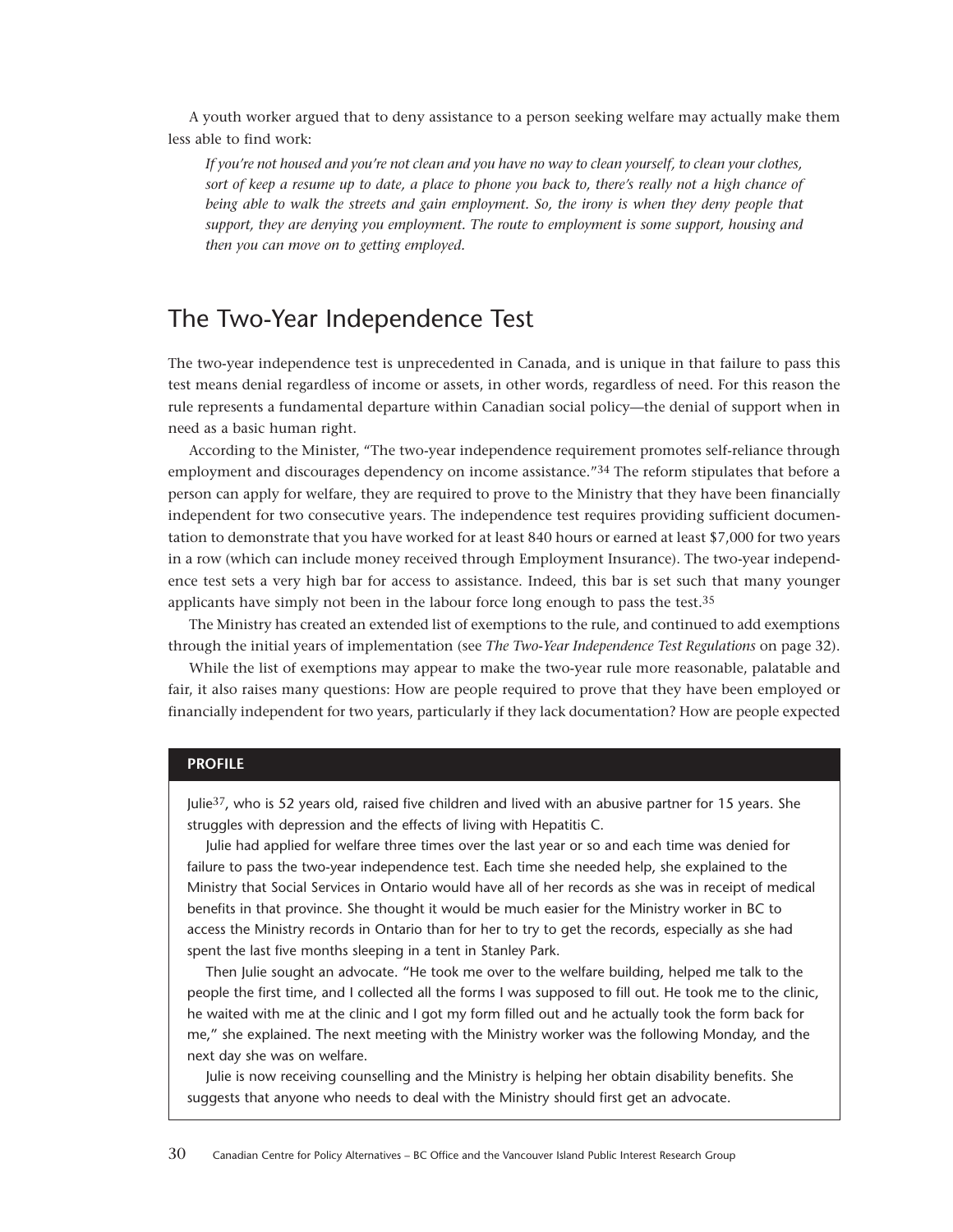to prove that they have left an abusive home situation (is their word good enough?), and how is this abuse judged to have "impaired" their ability to work? And is the enforcement of these exemptions consistent across welfare offices and from worker to worker?

Furthermore, it is worth noting that the government's use of the term "financial independence" is misleading. The government is requiring people to prove that they have had a certain level of formal paid employment over the past two years. This test ignores many people who have in fact been independent—people who have survived on the streets or in marginal housing situations, as sex trade workers, or by other means of survival.

More importantly, exemptions to the two-year test have meaning only if applicants know they exist and they are fairly enforced. Yet, our research found that people are being denied assistance due to failure to pass the two-year test when they should, in fact, have been exempt, but were never made aware of or understood the exemptions. Welfare workers do not routinely inform applicants of the exemptions, nor is the list of exemptions easily found on the Ministry's website.

As noted above, data obtained though our FOI requests indicate that the third most common reason for denying applicants assistance in recent years has been failure to pass the two-year independence test.

Figure 4 shows the number of applicants denied assistance due to failure to meet the two-year independence test each month between October 2002 and October 2004 (all the months for which we were able to obtain data Many applications for welfare are refused not because of a clear lack of need, but rather, due to an inability to fulfil the bureaucratic demands—or to "jump through their hoops," as applicants described the process to us.

under this FOI). On average, 162 applicants per month were refused assistance for this reason, with refusals peaking in late 2002 and early 2003. This represents a significant number of people. While it is true that a few people may have applied more than once and been rejected each time, it is unlikely that many would be so persistent. The numbers contained in this figure are greater than those in Table 4 (above

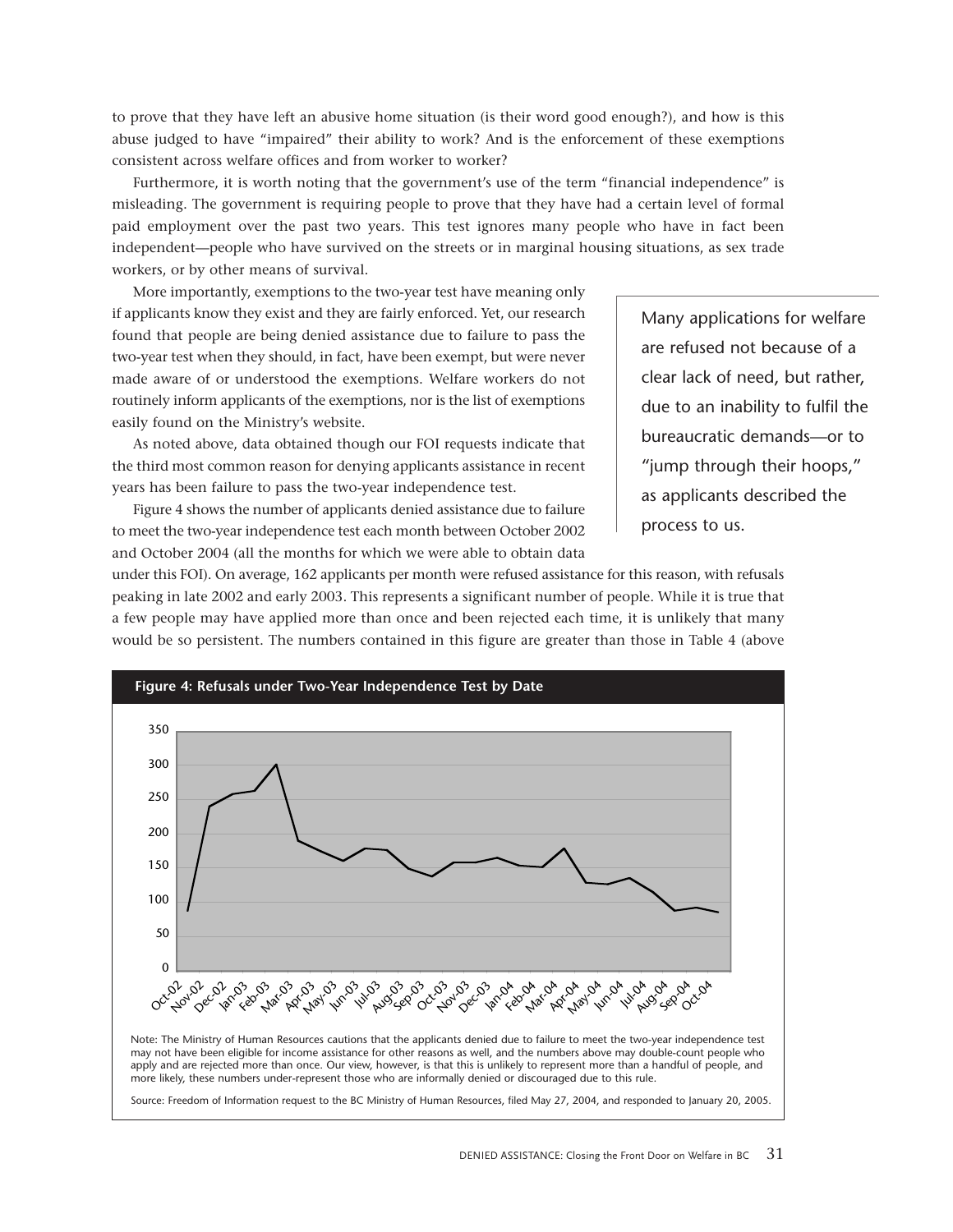on page 28), as this FOI captured *all* instances when the two-year rule was given as a reason for denial (including cases where multiple reasons for denial were recorded), whereas the data used for Table 4 gave only one reason per applicant.

Thus, in total, over this two-year period, approximately 4,000 applicants failed to gain assistance under the new two-year independence rule. And while it is likely that many of these people have landed on their feet and found alternate sources of income, one of our core findings is that many have not. Some are living on virtually no income at all, and some have joined the ranks of the homeless.

### The Two-Year Independence Test Regulations

Section 8 of the Employment and Income Assistance Act states:

*Requirement for 2 years employment*

*8 (1) For a family unit to be eligible for income assistance, at least one applicant in the family unit must have*

*(a) been employed for remuneration for at least the prescribed number of hours in each of two consecutive years,*

*(b) earned remuneration for employment in at least the prescribed amount in each of two consecutive years, or*

*(c) been employed for remuneration for a portion of two consecutive years and for the balance of those years either*

*(i) served a waiting period in respect of, or received benefits under, a claim under the* Employment Insurance Act *(Canada), or*

*(ii) received income under a public or private income replacement program or plan.*

*(2) The Lieutenant Governor in Council may prescribe categories of applicants to whose family units this section does not apply.*

It is important to note that when the government introduced this new rule in 2002, it simultaneously introduced a host of exemptions. Among these, applicants are excused from the two-year test if they:

- are under the age of 19;
- are pregnant, have dependent children, or serve as a foster parent;
- have, or had, a medical condition that prevents them from working for at least 30 days from the date of application, or prevented them from working for a period of at least six months during the two years immediately prior to applying;
- have been a spouse supported by a partner's employment for a period of two consecutive years;
- were incarcerated in a correctional facility for at least six months during the two years prior to applying;
- were in the care of the Ministry of Children and Families when they turned 19;
- have separated from an abusive spouse or fled an abusive family situation within the last six months, and as a result had their ability to work impaired;
- hold a two-year diploma, a bachelor's degree, or higher from a college or university; or
- were previously determined to be a Person with Persistent Multiple Barriers to Employment (PPMB).36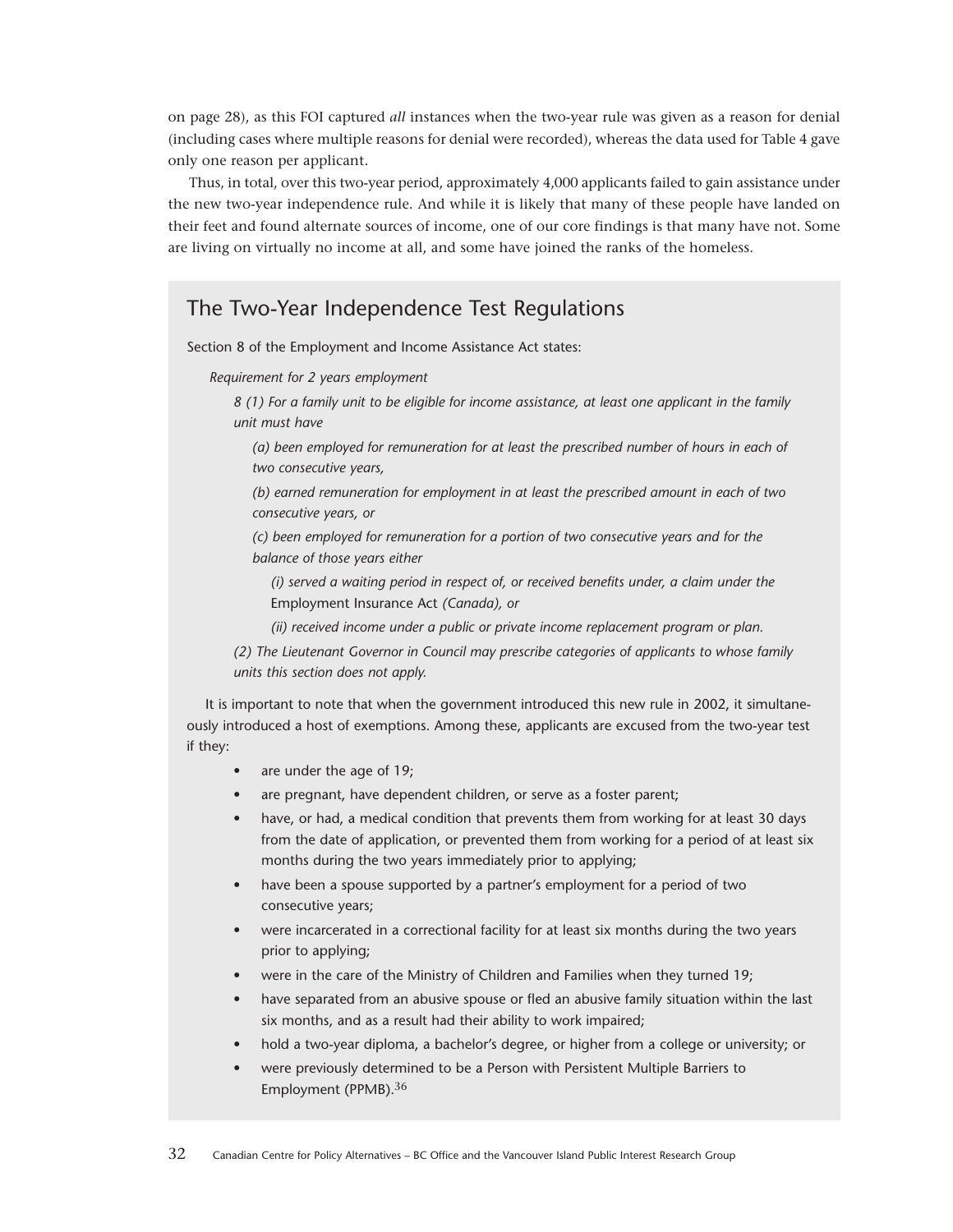Our research indicates that the two-year independence test acts both as a formal eligibility rule that denies assistance, as well as a significant discouragement before individuals who may need income assistance even reach the formal application stage. While there is widespread knowledge of the rule, there is less knowledge of the exemptions. In our interviews, people who faced significant barriers to employment and who believed they did not meet the independence test criteria did not bother to apply. However, it appears likely that many of these same individuals would clearly be exempt from the policy.

A youth worker we interviewed found that the two-year independence test is the most significant

barrier to youth, primarily street youth, accessing welfare. He found that if you can pass the independence test, you likely would qualify for Employment Insurance. We heard that some people cannot pass the test because they have not been employed enough, while others cannot pass the test simply because they are unable to obtain the necessary documentation. Many young people work casual jobs, for cash or numerous shortterm jobs, which makes accumulating all of the necessary Records of Employment very difficult—especially if they have no phone or money for transportation. Examples where young adults could not document their past employment included: working for summer contractors such as house painters who no longer exist as a business, on-reserve work, work in other provinces or other countries, temporary labour pools, and cash labour.

A 21-year-old man we interviewed at an emergency shelter had just been denied welfare. He had worked the required number of hours, but not over two consecutive years. He explained "I had enough hours, I just Exemptions to the two-year test have meaning only if applicants know they exist and they are fairly enforced. Yet, our research found that people are being denied assistance due to failure to pass the twoyear test when they should, in fact, have been exempt.

didn't work two years back-to-back, but I like worked from 1999 to now, like doing different things, and it's not fair that just cause I didn't work two consecutive years back-to-back…" At only 21 years the young man had considerable work experience, including 900 hours from eight months of work in a home care setting, two months in a restaurant, two months as a groundskeeper, three months in a hotel, and a

#### **PROFILE**

Jason is 24 years old and has been on the street using drugs since he was a teenager. When he applied for welfare, he obtained a PA (pre-application) number and job search information, and three weeks later met with a worker, at which point he was denied welfare for failing to pass the two-year independence test. While he has never had a "real job," Jason has worked many temporary cash labour jobs in the construction industry as well as dishwashing, working as prep cook, "and when I was 19 I had a job for eight months in a kitchen. That's pretty much the only stable work."

According to Jason, the Ministry provides him assistance only when he agrees to go to detox or a treatment facility. The Ministry has paid for Jason to obtain rehabilitation services many times over the years, but what he really wants now is money for food.

"I work at the temp services [cash labour] and do a day's work here and there to buy food and clothing and you know. I spend a lot of money on drugs, so my money goes in one hand and out the other," he explained.

Jason said he wished the Ministry could give him a chance "to try it on my own, to see if I could get a place to work at the temp service and have my rent paid for a couple of months. If they would just get me off the street and into a place for one month."

He doesn't expect he will apply for welfare again, saying "I don't even want to deal with them, they treat me like a pest," and instead will live day-to-day on the street and eating in soup kitchens.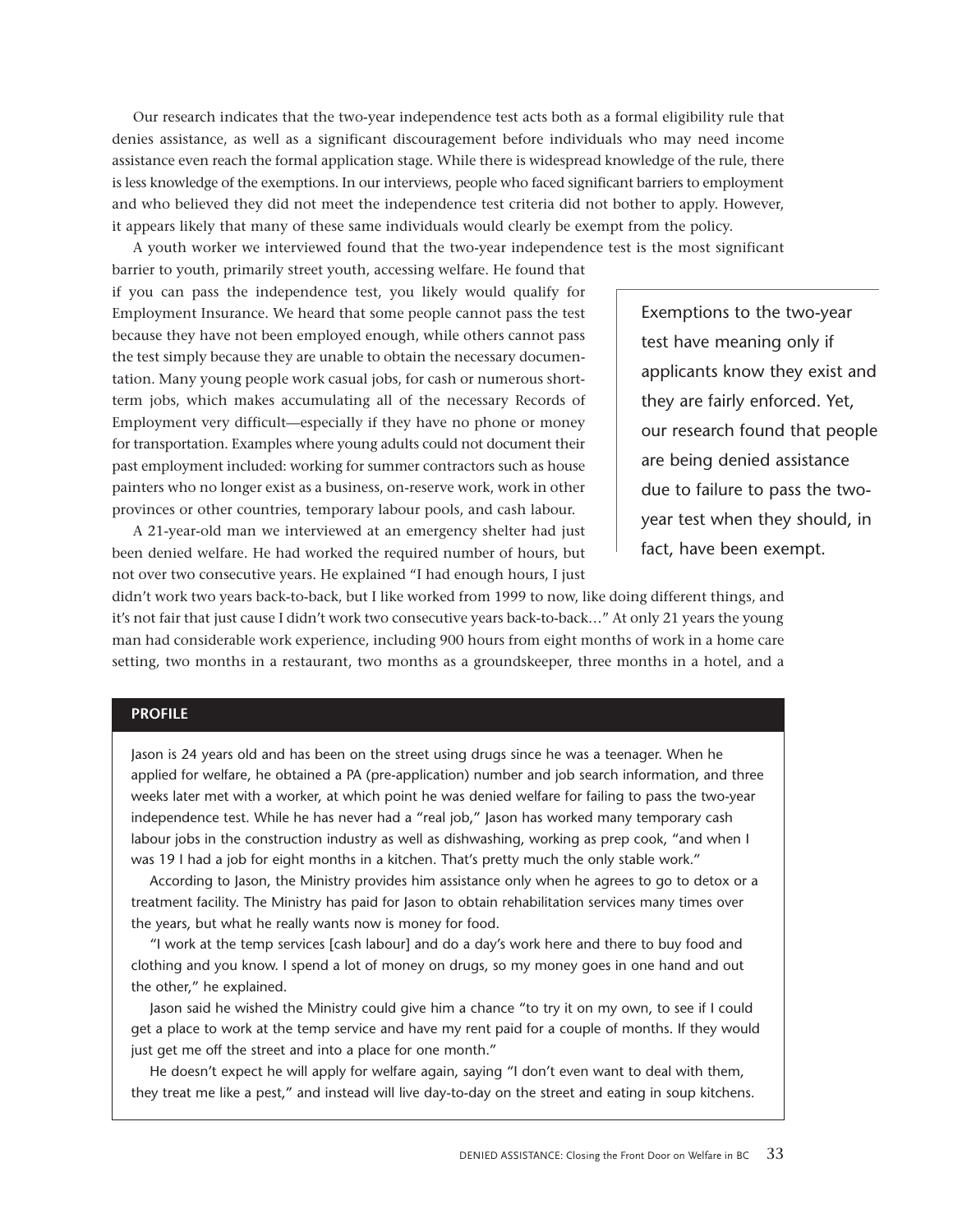<span id="page-33-0"></span>week as a telemarketer. After a break-up with his girlfriend the young man applied for welfare and started his job search while living at an emergency shelter, handing out resumes during the day. He had reached the limit of his stay at the emergency shelter and was denied welfare. Homeless and without welfare he has just begun living on the streets and getting food at community centres, noting that he is now looking for a place to sleep more than looking for work.

Another man on the streets was also denied welfare because he could not pass the two-year independence test. He had applied, did the "run-around" for three weeks, and was then told he wasn't eligible because of the independence test. He told us how he was feeling desperate and "they just shut me down." His last steady employment was two years ago when he worked construction for eight months but was fired and so could not collect EI. Currently he is working part-time through a temporary labour service that pays him minimum wage—not enough to get back on his feet and afford a place to live.

Another young man living on the street had just spent the last 20 days in jail, and when released found himself with nowhere to stay and no money or support. At 20 he had yet to be able to pass the two-year independence test, notably because of his age and the fact that he struggles with addictions. He said the day he was released from jail he called welfare and was told he wouldn't qualify because of the independence test. He said he felt it would be very difficult for him to again work odd jobs and get back on his feet. He felt what would help him was an emergency cheque and money for work boots so he could try to get day labour.

Overall, the rule appears to be unfair as it is designed to purposefully exclude young people from obtaining income assistance even though they fully meet the criteria of being in need. As the Canadian Centre for Policy Alternatives has previously stated, "There is no defensible rationale for requiring people to have two consecutive years of work prior to claiming welfare," naming the rule a "fundamental repudiation of welfare as a right when in need."38

## The Three-Week Wait

Since April 2002, people in need of assistance are required to look for work for three weeks before their application for welfare will be considered. According to the Minister, "This policy is designed to emphasize employment before assistance thereby promoting self-reliance of individuals."40 The findings from interviews with people seeking welfare, community advocates, and welfare workers raise serious concerns about the appropriateness of what is more commonly known as the "three-week wait."

There are significant indications that this specific policy's role in caseload reduction has been vastly understated by a Ministry that wants the public to believe that more and more people are moving off of welfare. Our research raises the concern that the three-week wait is reducing caseload numbers as it both delays applications and makes the application process unrealistic for people who are the least "jobready" and possibly the most vulnerable. There is considerable evidence that the three-week wait is not fulfilling the Ministry's goal of diverting applicants to employment, but rather, diverting applicants from much-needed assistance into greater debt and increased vulnerability. This is ultimately at odds with the Ministry's aim of increased self-sufficiency and employability.

The three-week work search requirement is contradictory to the Ministry's own definition of eligibility. Welfare in BC is defined as "the payer of last resort when all other sources of income are exhausted."<sup>41</sup> Thus, on the one hand, the Ministry is telling people that they must have exhausted all sources of income and have virtually no available assets before seeking welfare. But, on the other hand, it is then requiring these individuals with virtually no resources or means of self-sufficiency to wait for a minimum of three weeks before an application can even begin.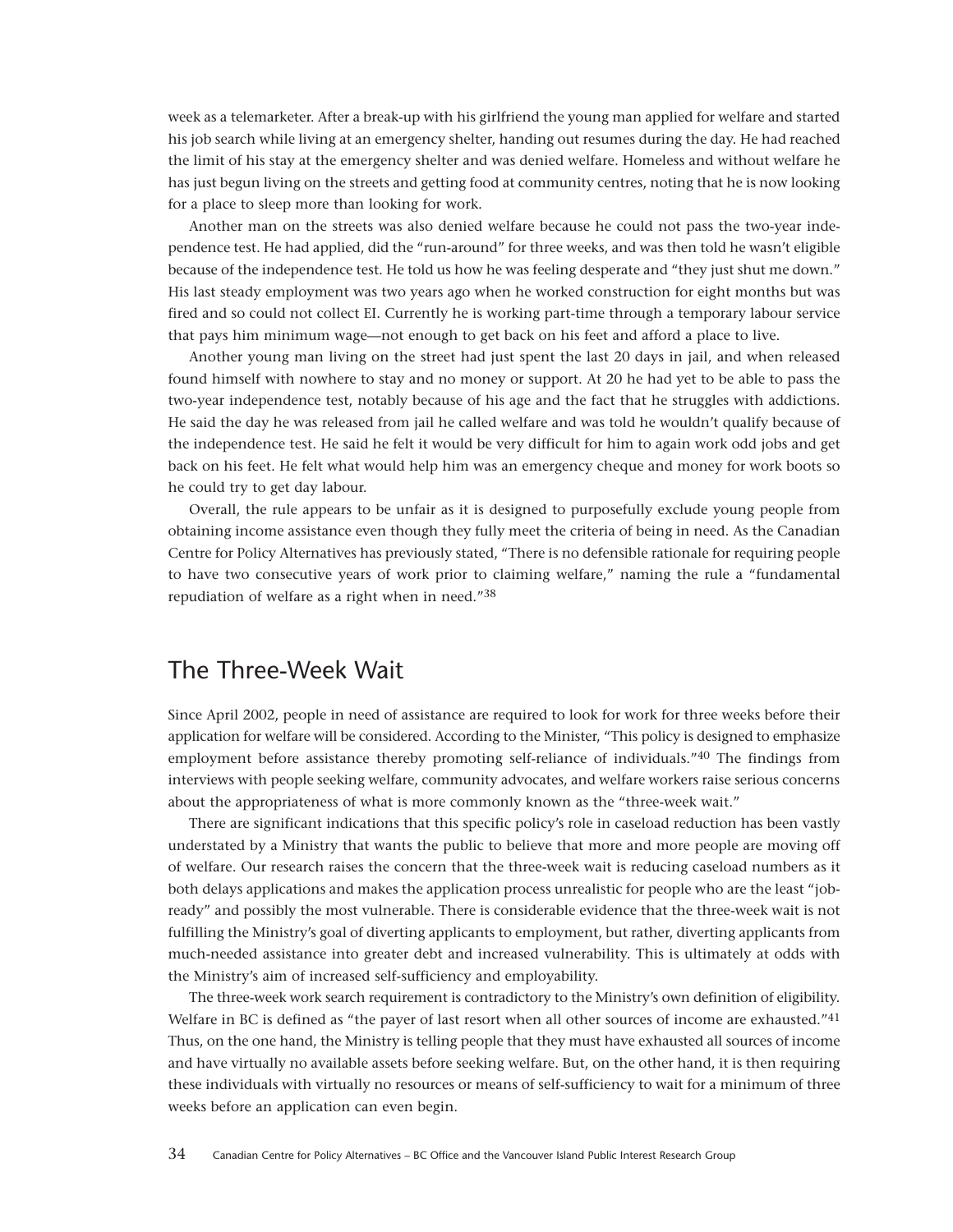Here's how one Ministry worker expressed the incongruity between the Ministry's policy of being an income of last resort and also demanding a three-week wait:

*The Ministry expects people to use all resources available to them before they come and ask us for assistance, so the responsible individual will do that very thing, and will wait until they are at the end of their rope and then they'll come to us, and we tell them they have to look for work for three weeks. Frequently the response I get from people is 'well that's what I've been doing for the last two*

*months, and I've maxed my credit cards, and I've used every IOU I possibly can and I have been looking for work the whole time and I haven't found it yet.' So we really want it both ways, we expect them to be at the end of the rope before they apply for assistance, but then we turn around and impose it further. It's like, it's a double expectation, it's like a lack of belief that a person's actually looked for work. That bothers me because people really then are beyond desperate by the time they get in to see us. Frequently, you know it's too late for them to pay their rent, for example.*

Another Ministry worker explained that a person is in need "when they walk through the door" and not 21 days from applying. The worker related how clients will explain how they lost their job, were in an accident, maxed their credit card, were evicted, lived with their friend for the last two or three months and still haven't found work. They tell the worker "I'm desperate and I can't do this anymore, my friend doesn't want me there and da da da da da da," and the worker's response is "you're still facing four weeks."

The three-week work search requirement is contradictory to the Ministry's own definition of eligibility. The Ministry is requiring individuals with virtually no resources or means of self-sufficiency to wait for a minimum of three weeks before an application can even begin.

The result of the three-week wait is often not employment. The delay of assistance when in crisis exacerbates an individual's crisis and deepens their poverty. For example, one woman staying in an emergency shelter had been walking around town every day handing out her resume for the last two weeks—with one more week to go before she could talk to a worker and possibly get out of the shelter. Another person had no money to pay rent but still had over a week to go before being able to apply. Paradoxically, the three-week wait could mean losing his housing before gaining assistance, making his poverty deeper and employability weaker. A mental health worker explained, "When you're in a life crisis and you have no means to pay your existing bills, is not the time to send someone off to do your independent job search."

### Three-Week Work Search Regulations

Section 3 of the Regulations to the *Employment Assistance Act* states:

*Pre-application requirements*

*3 (1) To be eligible to apply for income assistance, a person must satisfy the following conditions: (a) complete a search for employment as directed by the Minister for the 3 week period immediately following the date the person completed an enquiry form,*

*(b) provide information about and verification of the search for employment in the form specified by the Minister for that purpose.*

*(2) If the Minister is satisfied that compliance with subsection (1) would cause undue hardship to a person or a person's dependants, the Minister may exempt the person from satisfying the conditions under subsection (1).*39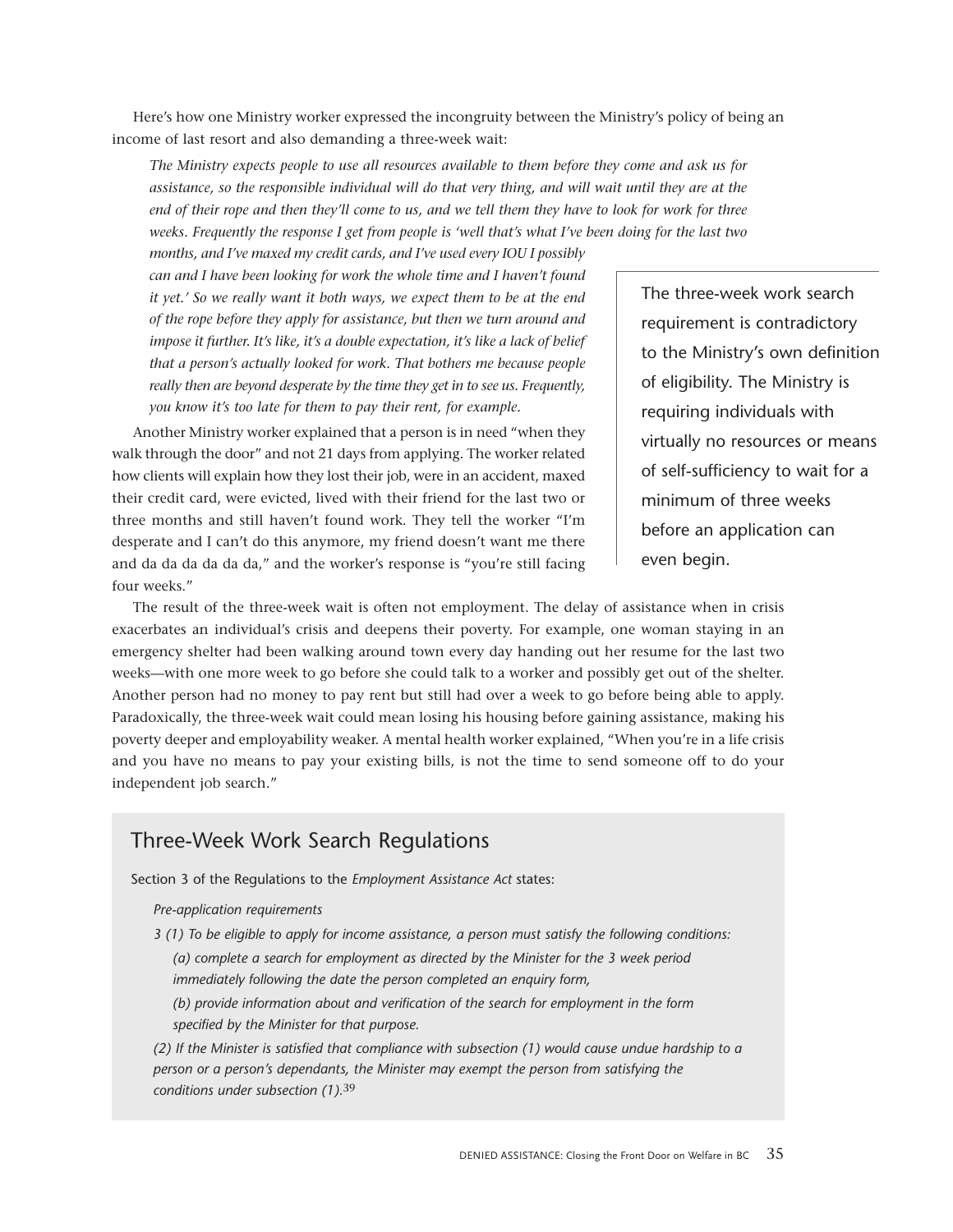The Ministry recognizes that people cannot meet their basic needs, but still makes them wait for help. Rather than providing income assistance through the work search period, the Ministry refers individuals to community social services and charities. For example, the Ministry's web orientation directs enquirers who need help through the three-week wait to "Check the telephone book under 'Social Service Organizations' or 'Community Services' for local resources that may offer support."42 Many of the applicants interviewed said the only help they received from the Ministry that first month was a one-

Many of the applicants interviewed said the only help they received from the Ministry that first month was a onepage list of community agencies and food banks. This is not diversion to employment, but diversion to food banks, shelters and charities.

page list of community agencies and food banks. This is not diversion to employment, but diversion to food banks, shelters and charities. Many people may be surprised to learn the extent to which the public welfare system has chosen to become structurally reliant on charities.

There is no doubt that people are being diverted. But diverted to what? When the Ministry began the reforms, there were plans to track what happened to those individuals diverted through the application process. The Ministry had planned to survey diverted applicants as part of its Exit Surveys. The plan was to track "both former clients and others who completed a pre-application but did not become a client."43 However, this research was not undertaken, and eventually the Ministry stopped releasing its highly questionable Exit Surveys of welfare leavers altogether.

One Ministry worker expresses the fear that not only does the threeweek wait not help clients, it unnecessarily causes harm:

*I believe that people are killing themselves that otherwise wouldn't have, I believe people are being more entrenched in addiction, I believe that people are forcing themselves on relatives that do not want them there at all, and causing family discord because of that, and I'm saying these things from what I'm hearing from my clients, I'm not just pulling this out of the air, we're doing harm, and that's not okay.*

#### **PROFILE**

About 10 years ago Ted began to suffer from depression and that's when his marriage ended. Then he was diagnosed with a brain tumour, which was removed several years ago. Following his surgery, he sold his house and enrolled in retraining courses through a local university.

Ted is now 53 years old and lives in a furnished basement suite. He had expected to find immediate employment following his computer course, but with his course completed, Ted found himself with no savings, no immediate prospect of a job and unable to pay the next month's rent.

Ted realized he needed assistance and called the 1-800 number, completed the on-line orientation and began applying for jobs for 21 days. The problem is that the end of the month comes before the end of the three-week wait, meaning Ted will have missed paying the rent by over a week.

In Ted's initial phone call to the Ministry he enquired as to whether he would be considered disabled due to the tumour being removed, and was told that regardless he would first have to look for work for 21 days before being given an appointment. He feels that before telling someone to look for work, the Ministry should first determine whether the person is disabled.

He continues to look for work and is borrowing money from someone to pay the rent. The whole process, according to Ted, is "dehumanizing" and without compassion, and after he gets off the phone with a worker he feels more depressed.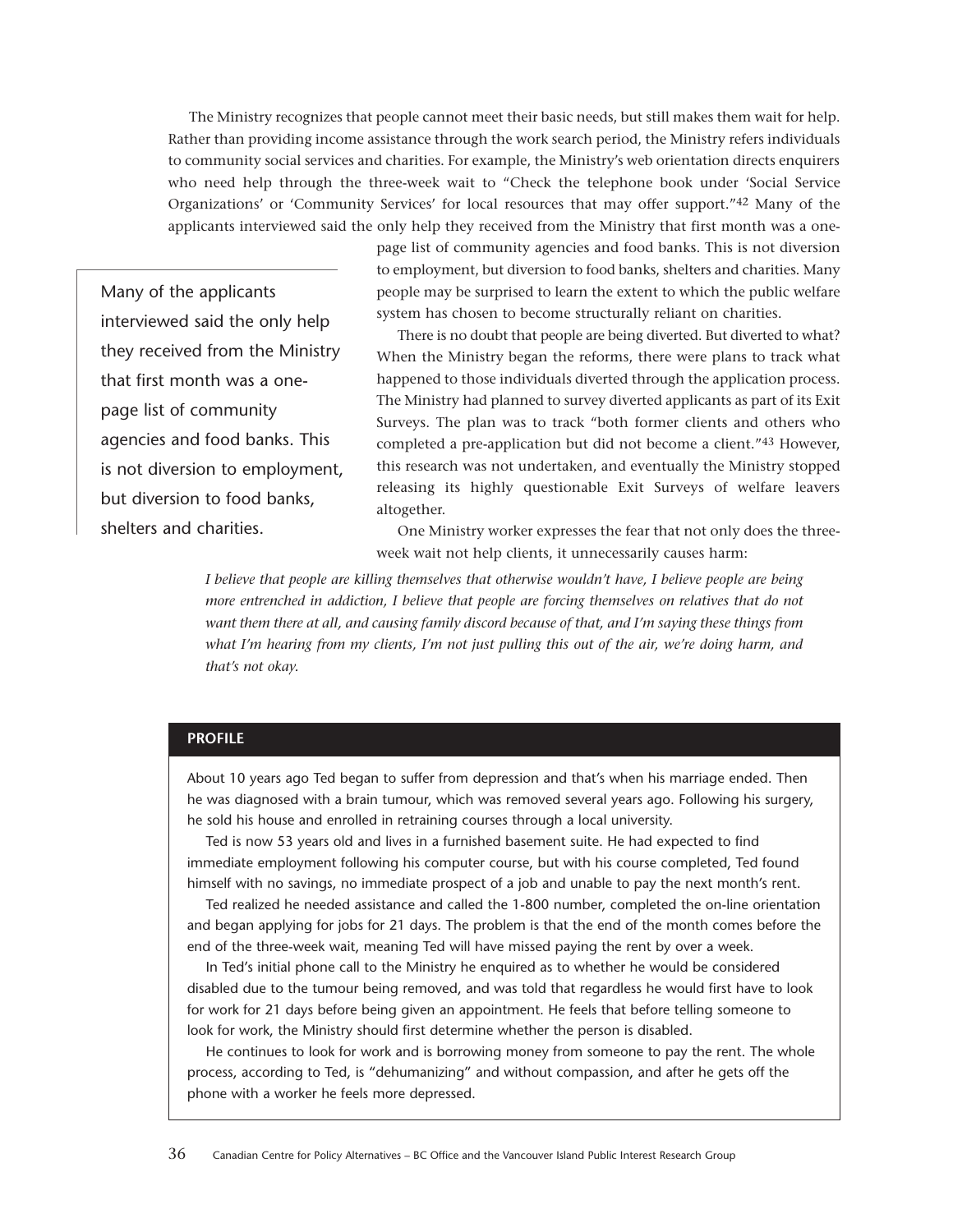## The Wait Exceeds 21 Days

If the three-week work search policy creates hardship, how it is implemented in practice and through local administration creates additional hardship. Over and over again, we heard that people's three-week wait exceeded 21 days. Ministry workers said appointments get backed up and the wait can now be four or five weeks. Workers also expressed concern that even emergency appointments had to wait two weeks before being scheduled:

<span id="page-36-0"></span>*A barrier to us providing the service is the fact that we don't have as many offices as we used to, we don't have as many staff as we used to… We're basically out-matched, in terms of our own human resources, so people tend to wait longer than the three week period, or certainly different times of the year we've run into that problem where, you know, people are coming in faster than we can see them, and the three week job search period is past and people are waiting another week. At some point it is five weeks that people are waiting, and we reach a point also with the emergency appointments where they end up being longer than two weeks. So they're potentially recognized as an emergency, but because of our inability to get them in to be seen they end up being delayed too. It's a real problem, in that our staff have kind of been left to our own devices. I think every office is in that situation, where the situation's being monitored by management, and they're aware of waiting times and that kind of thing. I think each office is left to strategize on its own how to get around that.*

Community workers find that many applicants are unaware that they could pre-book an application appointment, as the Ministry informs individuals to complete the three-week work search, complete the work search activities record and only then contact the Ministry to set-up an intake appointment. The consequence is that an applicant completes the three-week wait, calls the Ministry, but the first available appointment may be another two week wait. Meanwhile the rent is past due and there is no money for food. Obtaining past financial and employment records from government agencies, past employers and property management companies takes time. One applicant, for example, couldn't get the paperwork to the Ministry in the three-week timeframe. The result was that the application could not proceed.

Other studies support the finding that people can be delayed more than three weeks before being permitted to apply for welfare. In 2003, the BC Convention on Ending Discrimination Against Women Group44 also found that in practice there is a waiting period of approximately six weeks. Its concern is that most people exhaust all other avenues of survival before turning to welfare and appear at welfare

#### **IN THEIR OWN WORDS**

A Ministry worker explained how the three-week work search effectively discourages people:

*When somebody comes in with everything, they're given this package that goes step by step through all of the stuff that they're expected to supply when they come for an interview. We're catching people at one of the lowest ends of their life. People come in who are distraught, anxious, devastated, afraid—and they're expected to go out and do a three-week work search? I mean, their phone may be cut off, they may have an eviction notice, I mean all kinds of things can be going on like living with family members that hate the fact that they're not in a good situation already. So it's not unusual for people to just not have done it, and not have gotten all this stuff, so the usual response is, you know, goodbye, go get this stuff. If you don't contact me within five working days your file will be closed and if you still need assistance you'll have to go through the whole application process again. So the vast majority of people that walk out of that interview don't ever answer that.*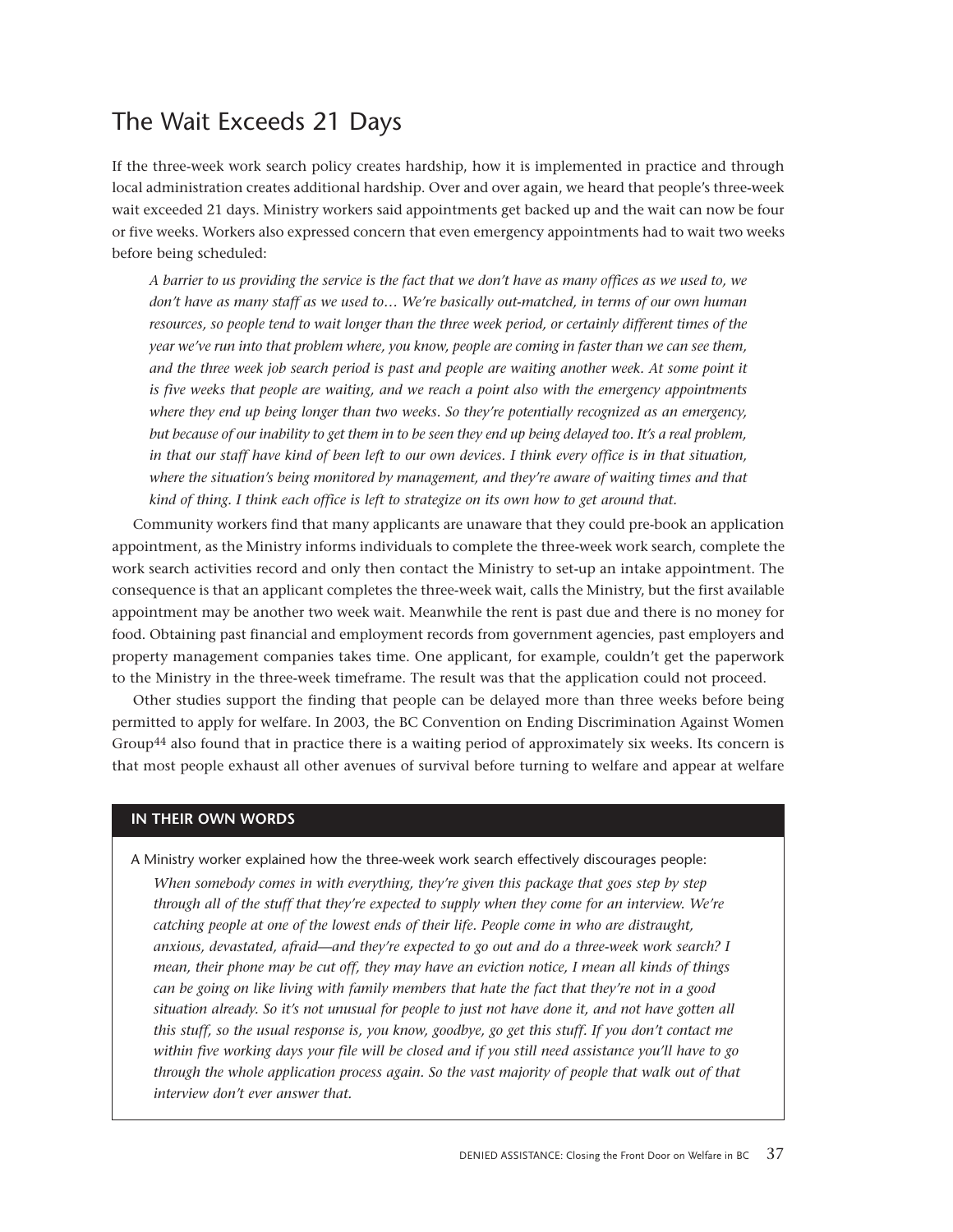offices having no income, assets, or other means of support. A coalition of BC community-based advocacy groups submitted a complaint to the province's Ombudsman in February 2005. Advocates reportedly

If the three-week work search policy creates hardship, how it is implemented in practice and through local administration creates additional hardship. Over and over again, we heard that people's three-week wait exceeded 21 days.

observed that people sometimes wait up to six or seven weeks before receiving any assistance. They argue these waits violate administrative fairness because this extended delay prevents individuals from accessing benefits.45 The advocates also argued that "these long delays may generate significant hardship for individuals and their families, including children… People are asked to search for employment when they are often hungry, about to get evicted, and have no money for transportation, child care, or telephone service."46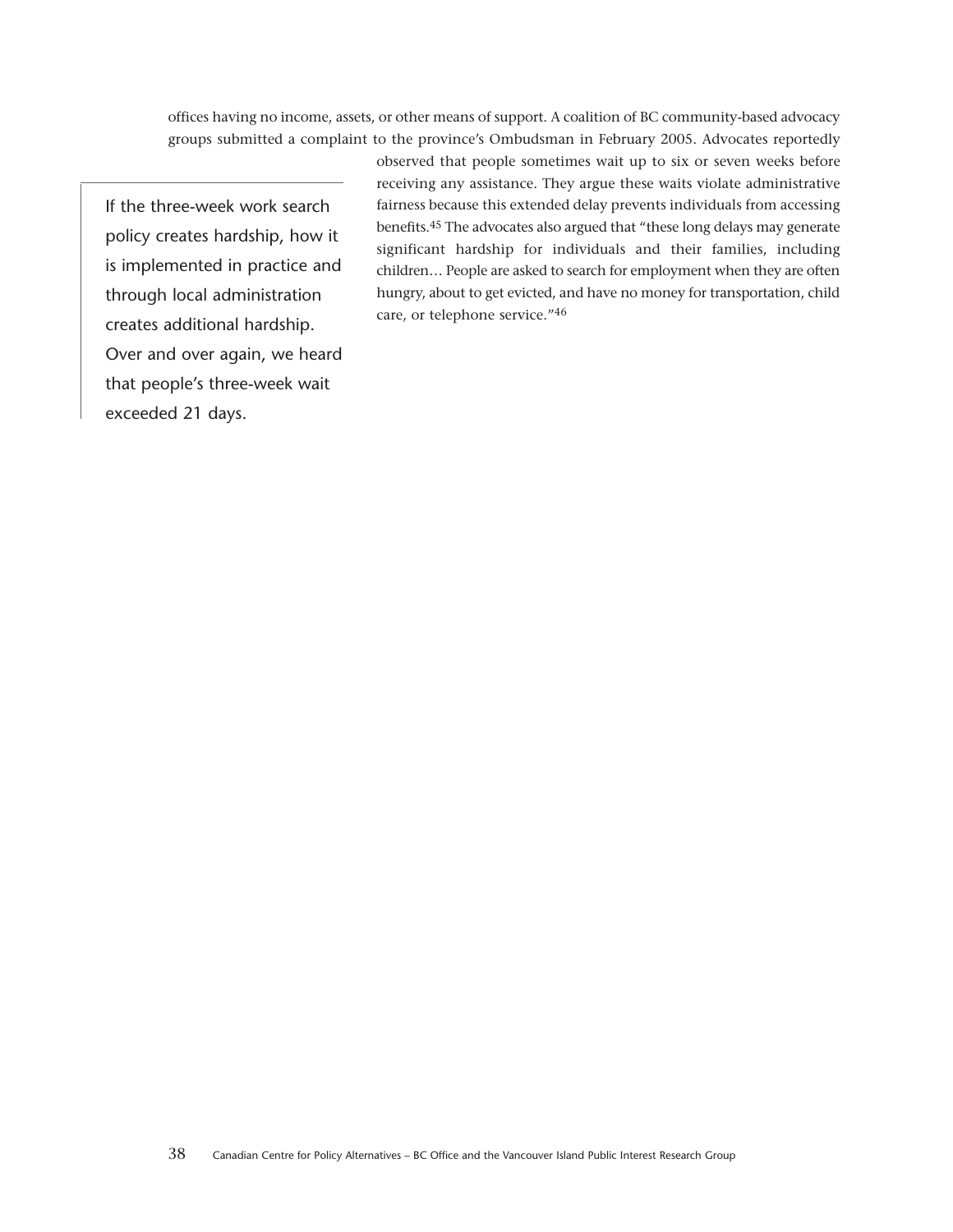# <span id="page-38-0"></span>How Administrative Practices Restrict Entry

Welfare in BC is an income of last resort. Those who need welfare are individuals facing significant barriers to employment and social participation. For example, the Ministry reports that 80 per cent of the people who access welfare did not graduate from high school $47$  and currently half of the caseload are individuals with disabilities. It should be assumed, therefore, that a significant majority of British Columbians seeking income assistance are a population facing significant barriers, including low literacy, disabilities, mental health issues and addictions, and possibly struggling through crises such as dire poverty, debt, abuse, threat of eviction, relationship breakdown, and child custody issues.

Assuming this is the population to be served by our province's welfare system, policies and practices need to be designed to best meet the distinct needs of the people it exists to serve. Our research indicates the opposite. In fact, there is evidence that discouragements have been intentionally created to systemically divert people from obtaining welfare, regardless of their need. Furthermore, those who face the most significant barriers to employment and who struggle with disabilities or immediate crises face the greatest challenges in accessing assistance.

Researchers who looked at the welfare policy changes in Ontario (implemented in the mid-1990s) found that *administrative* practices have an equally strong impact on cutting caseloads as do the eligibility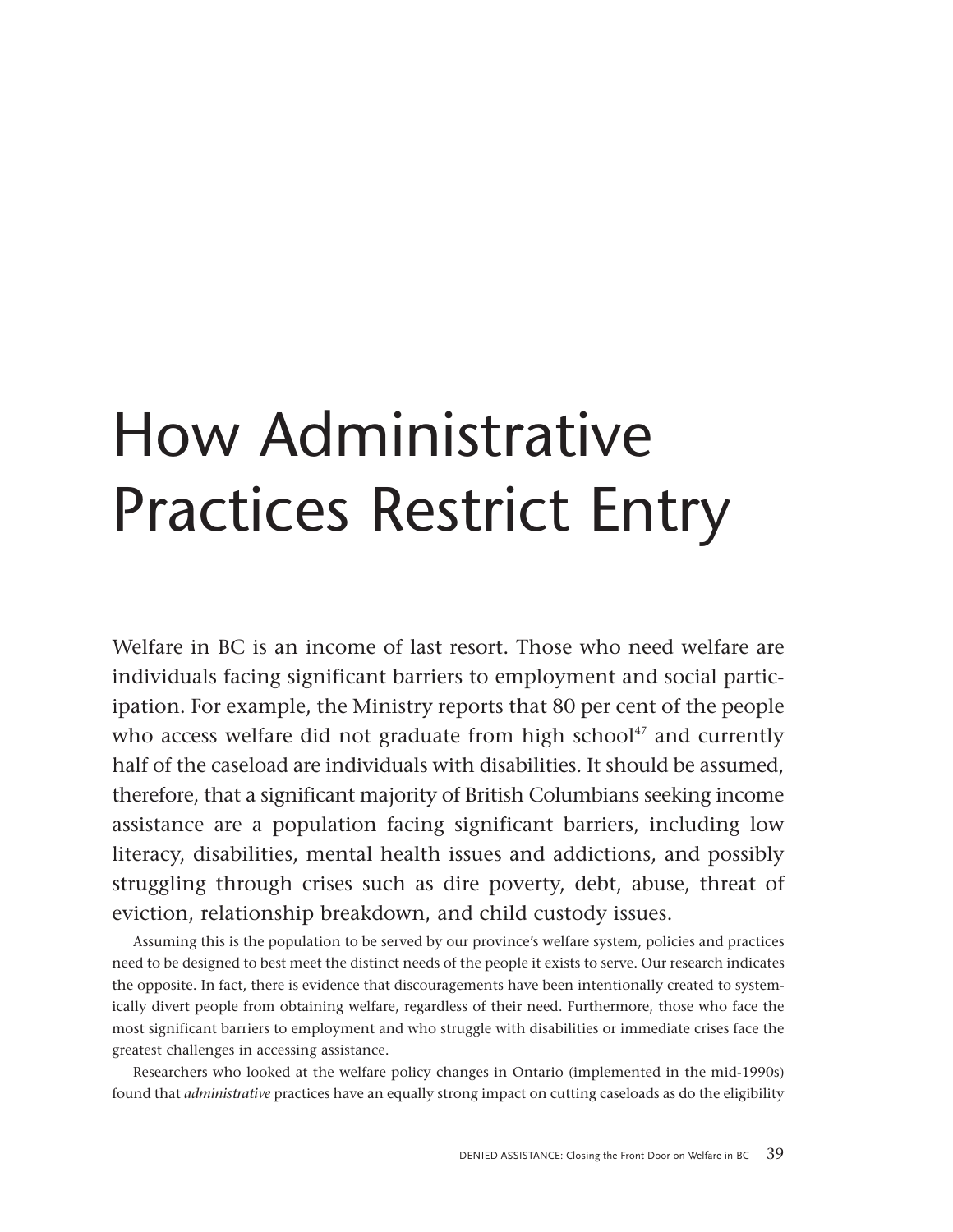policies and regulations themselves.<sup>48</sup> These researchers argue that a "bureaucratic maze" is purposefully created to reduce caseloads. Through unnecessary administrative discouragements, applicants are deterred from making a claim, denied through an administrative rule, or simply scared away from applying. The result is that people with legitimate claims are denied the support they need.<sup>49</sup>

Reviews of the Ontario reforms have now concluded that this punitive model of service delivery in many ways actually inhibits people from moving toward social and economic independence.<sup>50</sup> In general, people turn to the welfare system when in need and leave as soon as they can. A punitive and exclusionary system is not what such people need or deserve, yet that is clearly what we have.

Past research in BC also cautions against across-the-board tightening of eligibility. Through a study

There is evidence that discouragements have been intentionally created to systemically divert people from obtaining welfare, regardless of their need. Furthermore, those who face the most significant barriers to employment and who struggle with disabilities or immediate crises face the greatest challenges in accessing assistance. that compared the impact of verification officers (VOs—Ministry workers whose job it is to confirm the accuracy of information provided by applicants) in 17 welfare offices to similar offices without VOs, researchers examined the impact of benefit denial. The report concludes that denying benefits using increased scrutiny throughout the application process will save immediate money, but the denial of benefits did not appear to have a long-term impact on future welfare use.51 The report recommends that tightening eligibility "would have to be carefully targeted in order not to simply cause hardship for cases who cannot avoid their need for welfare."52

In 2001, when the BC government began its intensive Core Services Review process, the public was promised that government services would be reformed to reduce red tape and administrative barriers. However, evidence from our interviews shows that while red tape and administrative barriers were being reduced for the general population, the government was simultaneously creating more red tape and administrative barriers to programs designed for the most vulnerable British Columbians.

A clear theme emerging from our interviews is that the current application process is not responsive to the needs of the population it is supposed to serve. The 2002 policy changes have had a considerable and negative effect on assisting British Columbians in need. One root cause of this outcome appears to be the implementation of the Ministry's *Alternative Service Delivery* project, which emphasizes the use of

#### **PROFILE**

Pat is a 53-year-old First Nations (status) woman who has seasonal work in a fish plant and is laid off each year when the season ends. She struggles with diabetes and has cycled between seasonal work and welfare often.

This time the whole process has been so confusing, explained Pat. "I had about four different workers that I've never met, just talking on the phone." Her application process took over two months due to the office closing her file at one point and Pat having to reapply, for reasons unknown to her.

Pat found an advocate who could help her through the process including the on-line requirements, as she said she doesn't know enough about computers to do the on-line orientation.

Pat also stayed in a woman's shelter while she waited for assistance, but the application process took so long that she could no longer stay there and was sent to a second, less safe shelter, which she described as "scary" due to the drug use.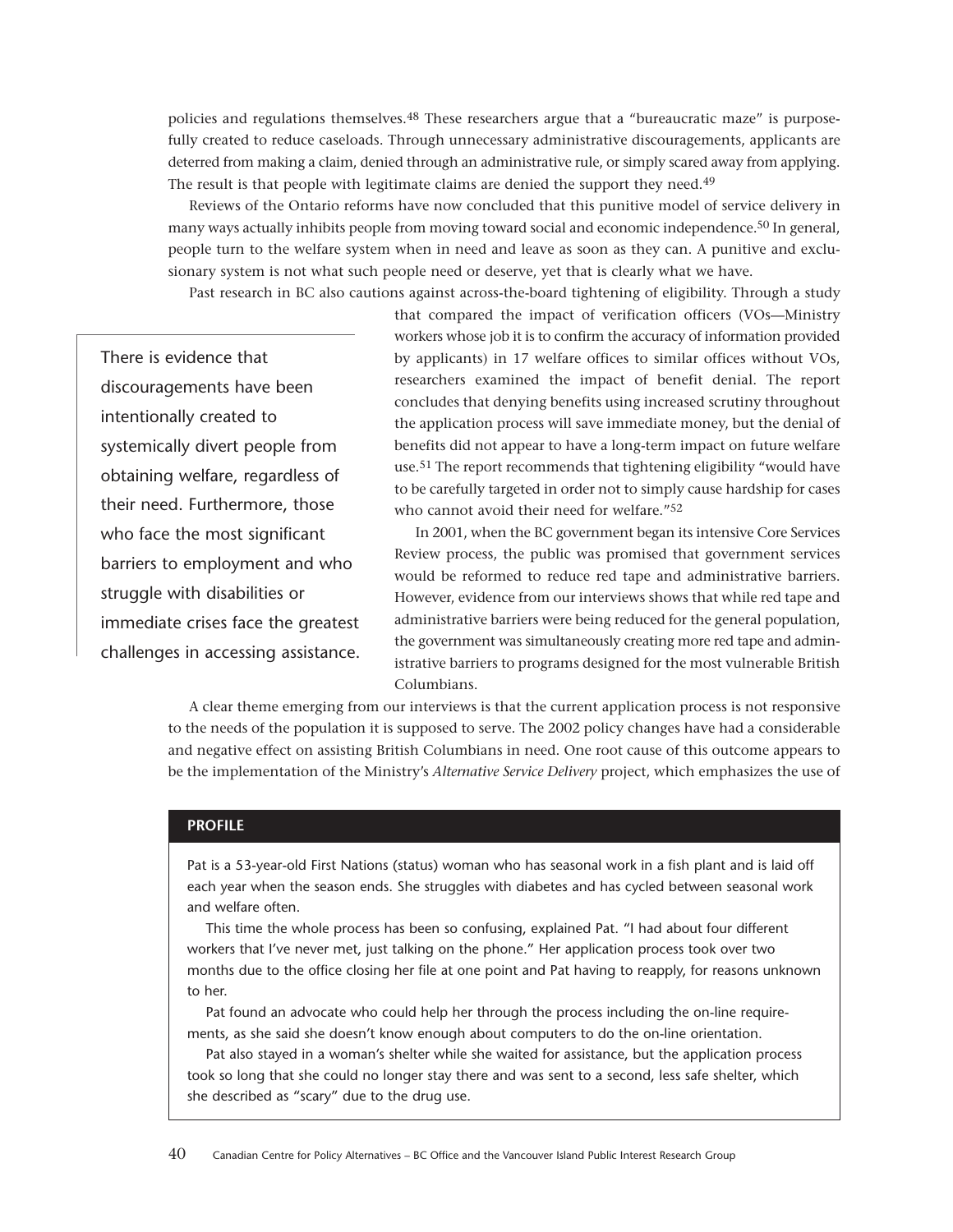<span id="page-40-0"></span>technology-based (Internet and telephone) service delivery*.* By and large, these policy changes are not suitable for the client base needing social assistance, and we find that the increasing use of these technologies has played a role in preventing legitimate claims from being fulfilled.

### Increased Use of Technology Increases Barriers to Assistance

Welfare reform in BC has included adopting new ways to deliver Ministry services while cutting costs. The *Alternative Service Delivery* project fulfils the Premier's directive to "streamline regional service delivery to clients of income assistance."53 In 2001, the Ministry also began implementation of its *Electronic Service Initiative,* which promised to use technology to provide access to income assistance. The Ministry has reformed the application process "to reduce the need for individuals to attend Ministry offices"54 and instead implemented replacements for face-to-face service, including a 1-800 number and an orientation process that can be accessed only on-line.

The reforms are described by the Ministry as "new ways to deliver Ministry services more efficiently, effectively and at less cost to the taxpayer." The initiatives also facilitated the "workforce adjustment initiative as part of the government's budget reduction commitments." This initiative was established to help facilitate a reduction in the Ministry's workforce of 459 FTEs and the closure or amalgamation of 36 Ministry offices.55

Our interviews show that this shift in service delivery has been a key means to discourage people. "Clients are constantly dealing with a system that has no capacity to deal with them" explained a community worker who watches clients in emergency situations being unable to connect with their worker because they are too busy to return phone calls. A Ministry worker explained how the staff reductions affect service delivery: "The reduction in staff is coupled with much more rigorous compliance monitoring … although the caseload numbers are way down, the amount of work to maintain those remaining number of clients is way up." Another explained,

*The amount of information that has to be conveyed to clients because of the complexity of the process is overwhelming to people, and you know the way it is now there is no easy way to simplify it. There's just not. There's just so many different layers and so many possibilities I could easily spend 10 to 15 minutes just explaining the basics of the beginning of an interview. That's just the basics, and then as we go on there are all kinds of stuff that can come in, that's overwhelming for people. It makes them less able to function, less able to understand, and less able to follow through in a meaningful way so that they're going to be able to get what they need in as short of time as possible.*

Use of the 1-800 telephone system to deliver government services may make sense for many services, but it poses unique challenges and problems for the population seeking income assistance. We discovered that in many cases, inquiries about accessing income assistance now must be conducted over the phone. A community worker explained that "in order to apply for assistance at all, people are required to phone in a 1-800 number; they cannot walk into an office and apply for income assistance, they won't be assisted." A Ministry worker asked what happens when someone walks into an office seeking welfare told us the person is given a card with a phone number on it and told they can use the phone. A youth worker told the story of a young person who had no phone and so went into a welfare office. He was told no-one would talk to him directly, but he could phone them from the waiting area. We also heard that this practice varies. For example, in Victoria, all respondents informed us that no-one can walk into an office and apply for welfare, but in Vancouver face-to-face service appears to still be available.

In both Vancouver and Victoria we heard that the phone lines are "overworked and understaffed." Difficulties are experienced when applicants are unable to get through. Callers often cannot leave a message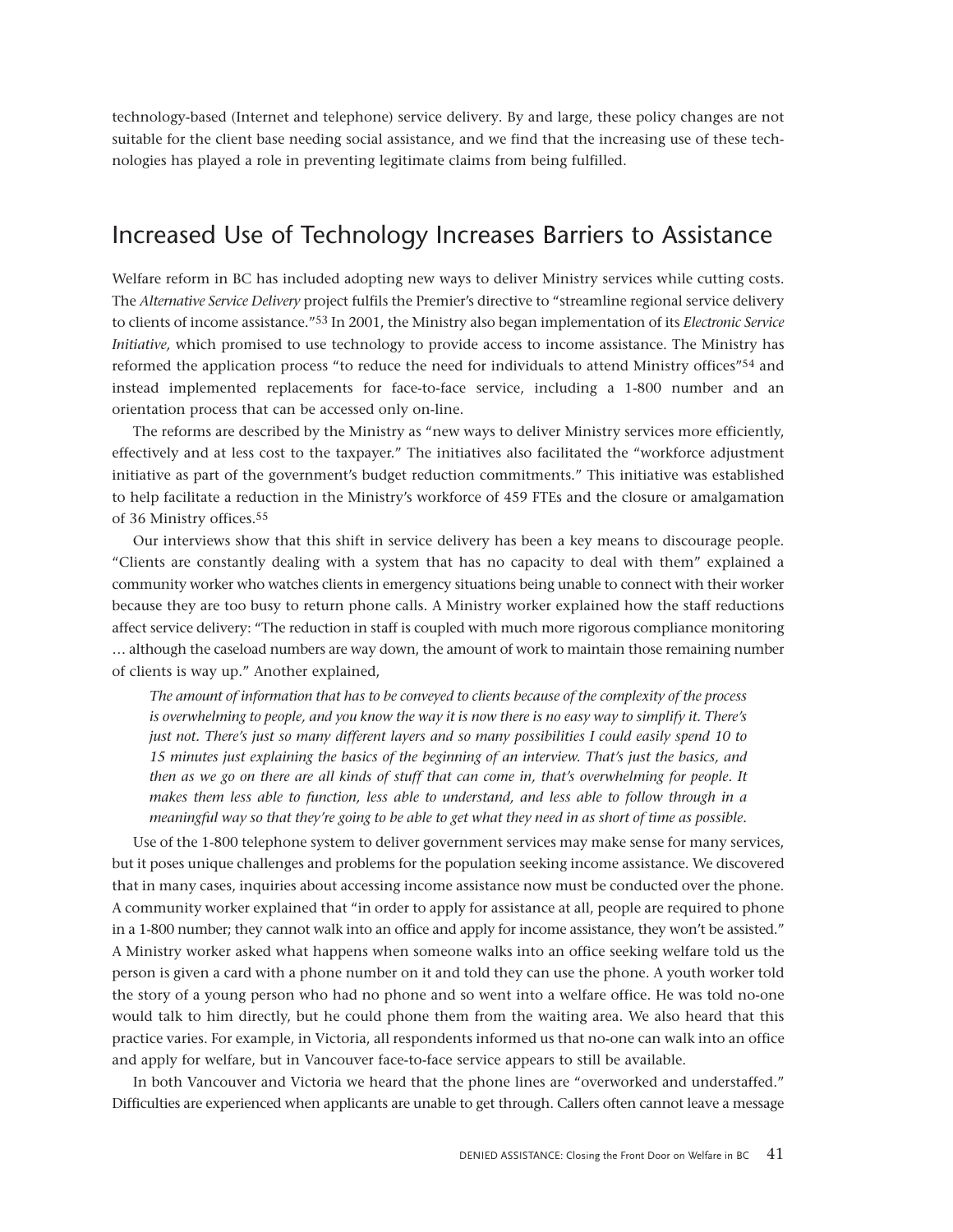because they don't have a phone to receive a message. As one community worker questions, "How many homeless people have phones, or access to phones to get a call back?"

Questions were also expressed regarding the suitability of determining eligibility and assessing job searches over the phone rather than in person. An alarming finding from the interviews was that individuals reported they were denied welfare through their initial contact with the Ministry—most often through a 1-800 call. Several individuals told us how they believed they were deemed ineligible through the initial inquiry, well before an application had been submitted.

Applicants expressed their frustration at applying for welfare without being able to just sit down and talk to a worker face-to-face. The enquiry and application process was described by applicants as taking

An alarming finding from the interviews was that individuals reported they were denied welfare through their initial contact with the Ministry—most often through a 1-800 call. Several individuals told us how they believed they were deemed ineligible through the initial inquiry, well before an application had been submitted.

over a month, involving several phone calls, but never actually meeting a worker. Each time a call is made, applicants deal with a different person and must therefore re-tell the story of their circumstances. While our research is unable to come to any formal conclusions regarding the impact of the 1-800 system, it is certainly likely that the move away from face-to-face meetings has contributed to the rise in denial rates. It is much easier to say "no" to someone who is not in front of you.

Such a hypothesis is supported by comments we have heard from welfare advocates in the Interior, a number of whom expressed concern about welfare call-centres. These advocates report that their clients have been hung up on, while many are unable to travel to those welfare offices still open for meetings, or are unable to navigate the phone and on-line systems due to low literacy or language difficulties, or due to a lack of a phone line.

After inquiring through the 1-800 number (and perhaps having an initial meeting with a duty officer), a person is then instructed to go on-line for the next stage of the application process—the on-line

orientation. This step is necessary in order to receive a confirmation number, which is needed to proceed to further stages. A community worker questions, "How many people have a computer, or a phone line to go on the Internet? Not a lot. So there are significant barriers for that one." The applicability of the on-line orientation to people who are unemployable, or not currently "job-ready," was also questioned. A mental health worker explained:

*Almost all of our clients have a hell of a time going through the intake process … a number of our clients, absolutely, are not able to understand the computer orientation. I've sat through it with them and it's really convoluted and it's also entirely geared to folks who actually have to work. If you don't have to work, if there's no employment-related obligations, none of those questions make any sense.*

The Ministry's argument for the increased use of technology to deliver income assistance services is based on the estimate that 34 per cent of all British Columbians will use the Internet as their primary means of accessing government services.56 This figure presents a weak argument for replacing workers with on-line orientations and offices with call centres. The same evidence could be interpreted to mean that the majority, two-thirds of the public, will not use the Internet to access services. It can reasonably be assumed that the poorest citizens with the fewest resources and lowest education will be almost entirely among that majority.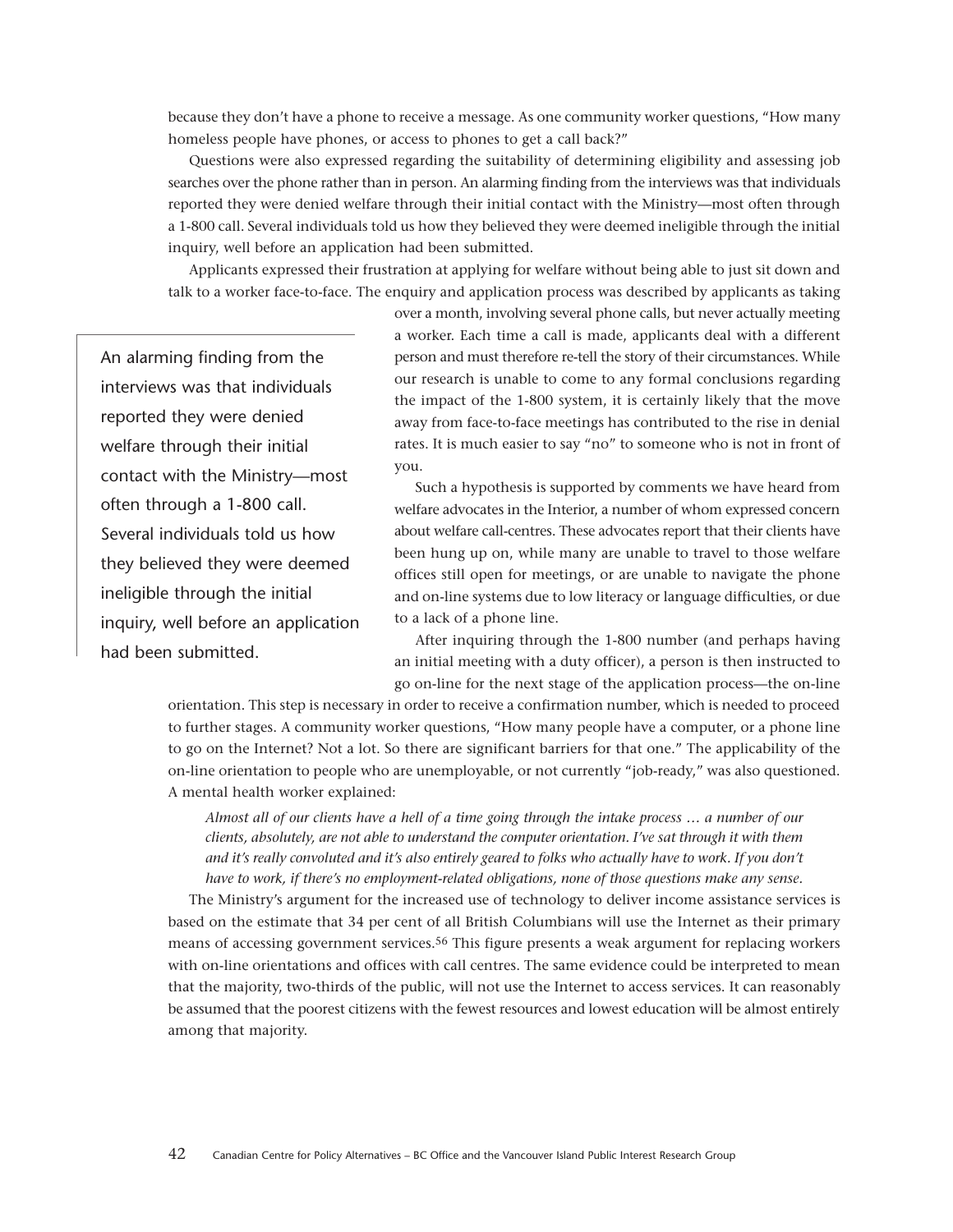## <span id="page-42-0"></span>Diversion Through Degradation

Evidence collected through this study's in-depth interviews indicates how administrative practices are creating undue hardship and are, in fact, unethical. The tactics employed by the Ministry are effectively discouraging individuals in dire need from applying for assistance. Individuals repeatedly related stories of people who had no income but would either not apply or discontinued their applications because it was "not worth it" or simply too difficult. These individuals complained of being dehumanized, demoralized and shamed by a system they thought was created to help them. The process was described as punitive—individuals were asking for assistance and instead receiving punishment.

Workers tell of the pressure from supervisors to meet caseload reduction targets as established in the Ministry's service plan. Applicants told us they would rather live on the streets than be so degraded and receive so little. One woman who had previously worked in the sex trade said her experience seeking welfare was more degrading than the sex trade itself. While careful management of public funds is a valid objective, victimizing applicants seeking public services is not justified.

It appears that a two-tiered model of service delivery is promoted by the province—a punitive model for citizens seeking welfare and "world class" services for employed citizens. One woman applying for benefits argued:

*I'm not saying they should be coddling people, but I mean, people need to be civil, you know what I mean? … People think they're worthless because they're treated that way. They won't think that trying for anything else is even worth their time, because you know, who's gonna give them a chance? You know, half of this attitude really is the government. If they could treat people like they're human beings maybe people could start acting like that, you know.*

In the end, this process of demoralizing people in crisis does not help them on their road to selfsufficiency and employment. A community worker supporting families in poverty explained that when applying for welfare "they're being further traumatized by the government that should be supporting them."

An Aboriginal couple with a child who were told to get an eviction notice as part of their application described feeling like they were treated as criminals. They relate their anger and their story of how they've lost friends because of the system. "People in the same shape as I was who committed suicide over it. The result of treating people like criminals and 'bureaucratic bullshit' is everybody loses and people are on the streets, and the one that loses the most is the child."

The process was described as "not humane" or "dehumanizing" by several applicants. One man who suffers from depression explained:

*Before it was not as dehumanizing as it is now. Now you just know you have no rights. Actually, I did notice something on TV the other day about the relief camps they had during the Depression and apparently once someone was there they didn't even have a vote. You just became a non-person. And I almost feel they would be quite happy if they could do that.*

Other common descriptions of the process were "being given the run-around" and "jumping through all of their hoops."

Mental health workers were especially aware of how the policy changes restricted their clients from successfully applying. One said:

*The sense that you get from people that are trying to interface with it, is that it's unfriendly, unreceptive, it's focused more on exclusion criteria rather than inclusion criteria and in some cases it's downright hostile. That may sound like it's not much of a point, but you know when we deal with people with mental illness, they're not functioning to their maximum capacity, and usually they suffer from significant strain already to their self-esteem, and to go and know that you have to interface with*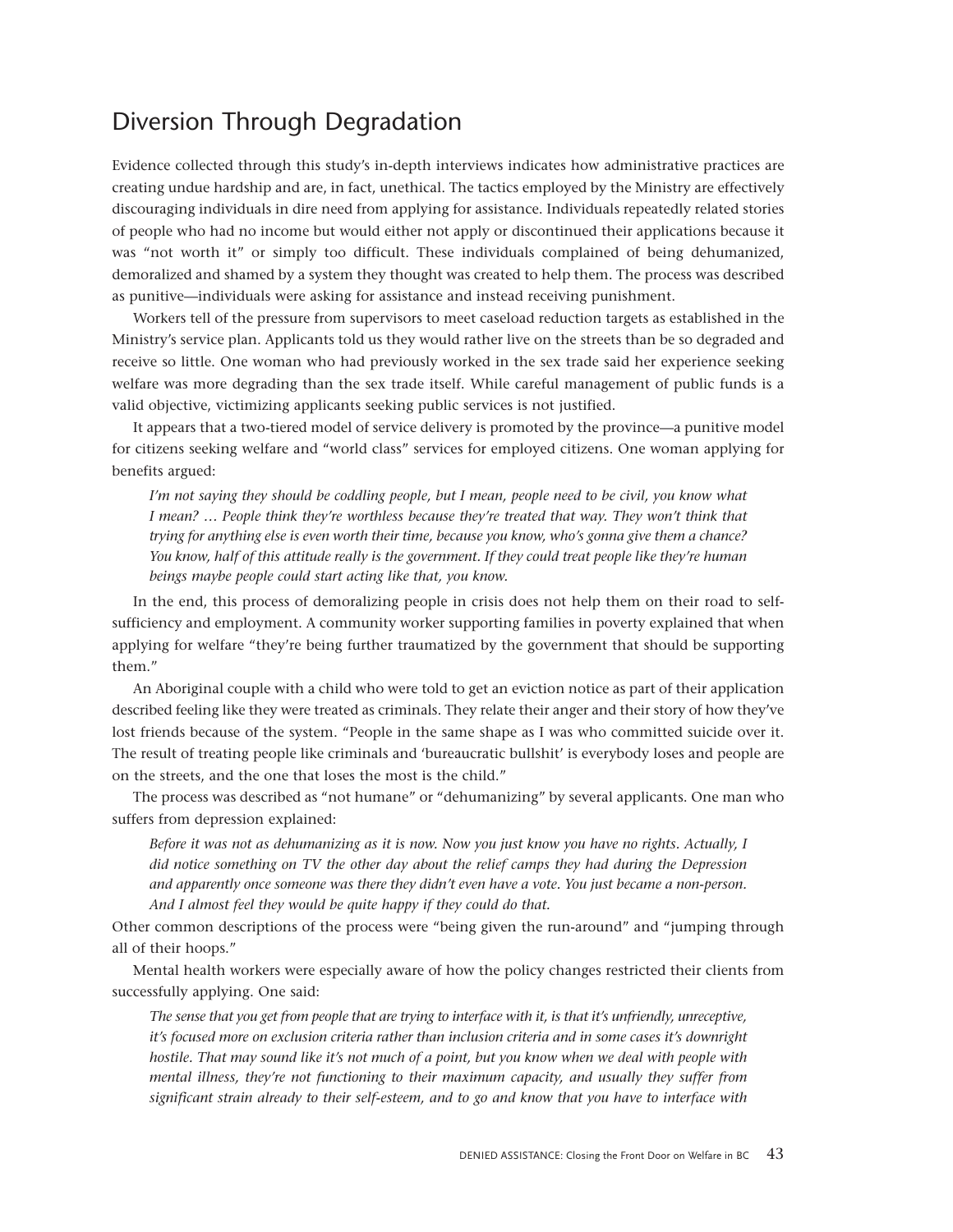#### *an office or an organization that has that kind of a reputation is just about over the top for a lot of people.*

As another mental health worker explained, "Each step of the process, they're adding more steps to the process so it's more and more difficult to negotiate. It's difficult for them to jump through all of the hoops... they become completely overwhelmed and they are unable to negotiate the process at all."

A legal advocate described her concern regarding "procedural fairness." First, "the legislation is incredibly restrictive." Then, "the eligibility requirements deny assistance to the people who actually need it." She explained, "There's the legislation, then the policy, and then there is the administration of it … the

Individuals repeatedly related stories of people who had no income but would either not apply or discontinued their applications because it was "not worth it" or simply too difficult. These individuals complained of being dehumanized, demoralized and shamed.

legislation's bad enough, the administration of it is even worse." The advocate's concern regarding procedural fairness is based on her observation that the main reason people are being denied is "they're not being clearly told what's expected of them, they don't have the support in gathering it, and the Ministry isn't able to conduct itself professionally."

Finally, a Ministry worker offered a solution:

*Let's talk about creating a system that doesn't increase the stresses on people to the extent that they become further entrenched in welfare … At the front end you're already dealing with a devastated person and you smack them repeatedly again in the head several times with baseball bats, and treat them like they, you know, they don't matter…and then expect them to be all great and chipper and go out and find a job within three months. A lot of times that's not how it works … I mean, I totally support the idea that we have to be accountable for the money that is being spent. I mean clearly we do.*

*How do you balance that with the responsibility of taking care of people, with the energy involved in that process to move them forward as best they're able to move forward? That's the big question, and you know the answer is not what there is now.*

It is difficult to measure the outcomes of these policies intended to "discourage dependency." This study heard from people who sought welfare and were denied or discouraged through the process. The major limitation of the study is the difficulty hearing from those individuals who felt prevented from even asking for welfare and were not interviewed, although some of the sample captured this population, as did the reports from community workers. As one worker expressed, "There's whole chunks of people that are not even showing up on the radar, they're just not coming in." The immediate goal of reducing the caseload may be successfully achieved through these forms of stigmatization and victimization, but this end cannot justify the means, and this single outcome measure does not capture the many negative outcomes of this unethical practice.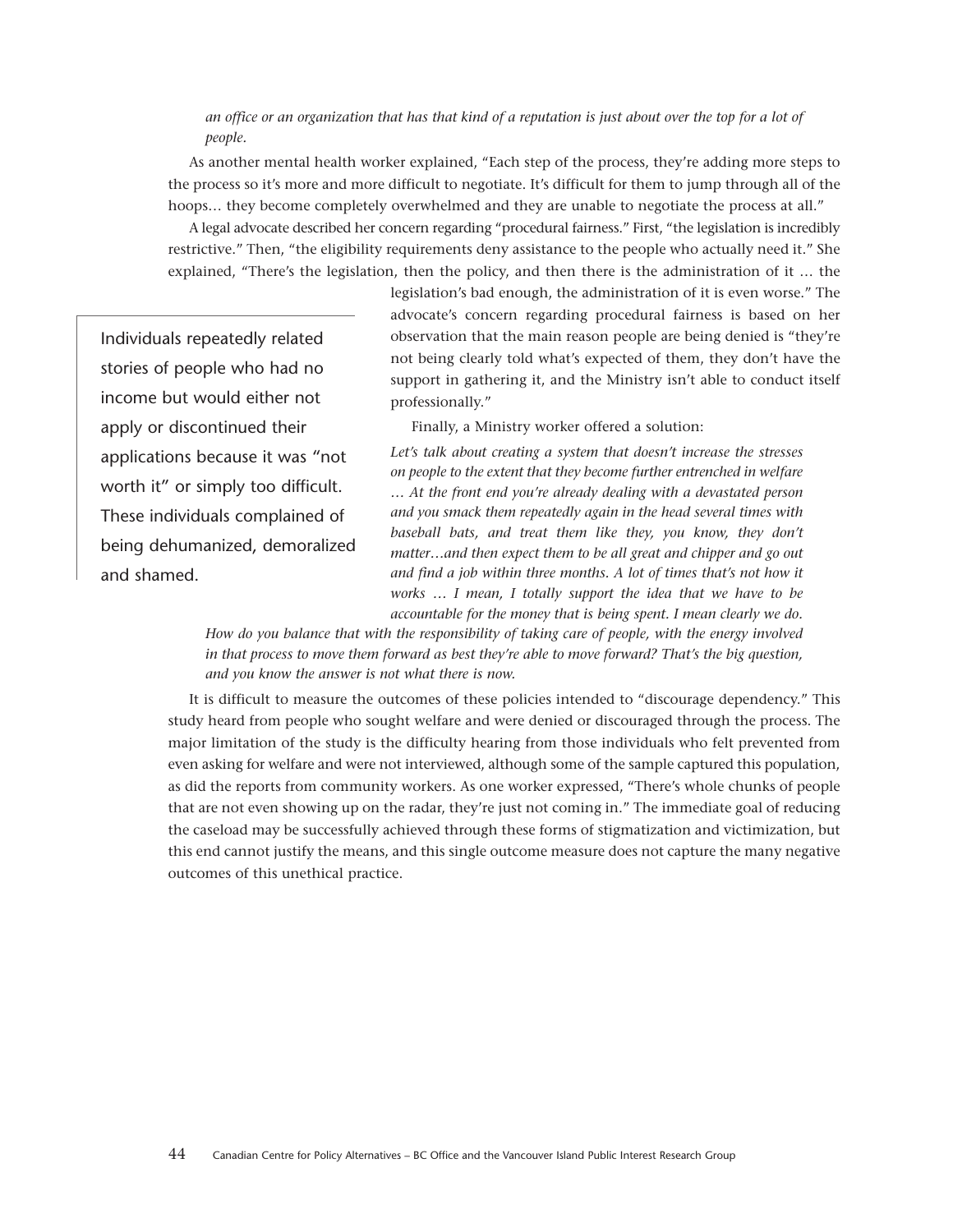# <span id="page-44-0"></span>How Emergency Needs Assessments are Being Restricted

When the Ministry introduced policy changes to close the front door to welfare and emphasize employment, it included exemptions for individuals in emergency situations. While all applicants are now required to undertake the three-week work search, there are exemptions for certain individuals in emergency situations. Emergency Needs Assessments (ENAs) were created to enable individuals in emergency need to get an early application date for welfare, instead of having to wait three weeks. The criteria of need are: an urgent need for food, an immediate need for shelter, or emergency medical need.

As the Minister explained, "If an applicant expresses an immediate need for food, shelter or medical assistance, Ministry staff are expected to conduct an emergency needs assessment, and in cases where an emergency need exists, to expedite the application process."57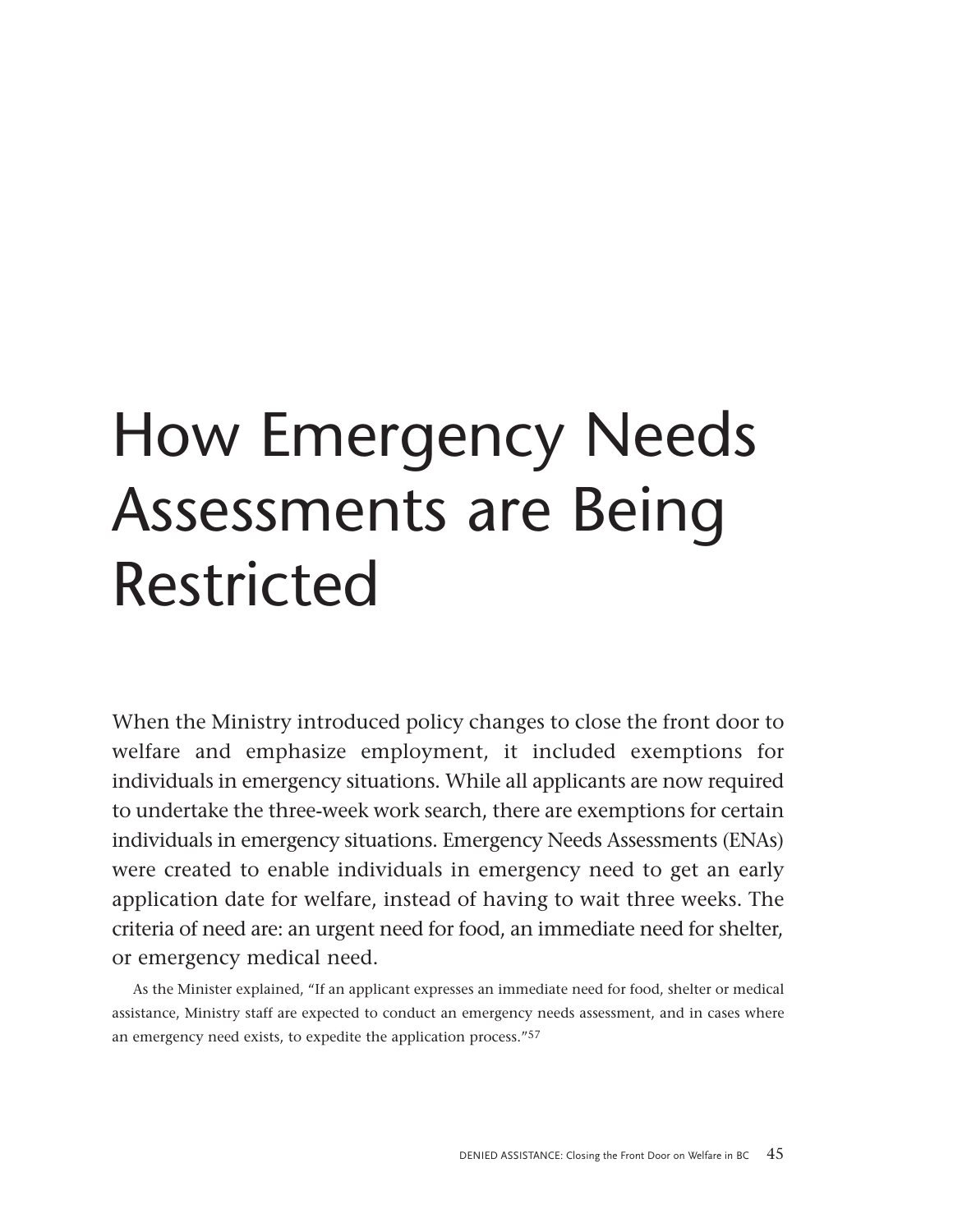### Emergency Needs Assessment

According to the Ministry's Policy Manual section 6.1

*In cases where the enquirer indicates that undue hardship will occur as a result of the three-week work search, Ministry staff will conduct an ENA. The ENA will provide Ministry staff with information about the enquirer's circumstances so that the urgency of the enquirer's needs can be determined. If the assessment reveals that the enquirer does have an emergency need and would therefore suffer hardship to wait three weeks for an application interview, an expedited application will be conducted. Ministry staff will use the following guidelines to conduct an ENA to determine whether or not an enquirer has an emergency need. The enquirer must:*

- *have an urgent need for food (no food). Note: Enquirers who indicate an urgent need for food will not be required to access food banks as an alternative resource. OR*
- *be able to demonstrate an immediate shelter need (i.e., hydro disconnect, eviction notice, fleeing an abusive situation, staying at a hostel, emergency shelter, or transition house with no suitable accommodation to move to in the near future). Note: Enquirers who indicate an emergency need for shelter will not be required to consider emergency shelters or hostels as an alternative resource while conducting the three week work search. OR*
- *have an emergency medical need that must be met immediately (i.e., prescription from a medical doctor for medication, or a need for medical transportation). Note: Enquirers who have referrals/prescriptions for other medical treatment/supplies (e.g., chiropractic, over-the-counter medications, braces, etc.) will be required to demonstrate that the need must be met within the three week work search period. AND*
- *the enquirer must demonstrate that alternative resources (including personal assets and income, family and friends) have been accessed and that no resources are available to meet that need. Note: Emergency shelters, food banks, and similar community resources providing emergency food and shelter will not be considered as alternative resources.*

#### *Assessing Emergency Need:*

*ENA should be conducted whenever an enquirer has an urgent need for food, shelter or medical attention. While not an exhaustive list, the following are some examples of circumstances where an ENA should be considered:*

- *Enquirer is staying at a transition house, hostel, or temporary emergency shelter, and the ability to secure permanent accommodation is dependent upon being in receipt of income assistance.*
- *Children who are awaiting placement in the home of a relative, and the ability of the relative to care for the child is dependent upon the child being in receipt of CIHR assistance.*
- *Enquirer has been ordered by the court into a supportive recovery home or an alcohol or drug facility, and the ability to enter into the recovery home or facility is dependent upon being in receipt of income assistance.*
- *Enquirer has voluntarily chosen or has been recommended by a medical professional to attend, and has been accepted into, an alcohol and/or drug treatment or rehabilitation centre, and the ability to attend is dependent upon being in receipt of income assistance.*
- *• Enquirer is separating from an abusive spouse or relative.*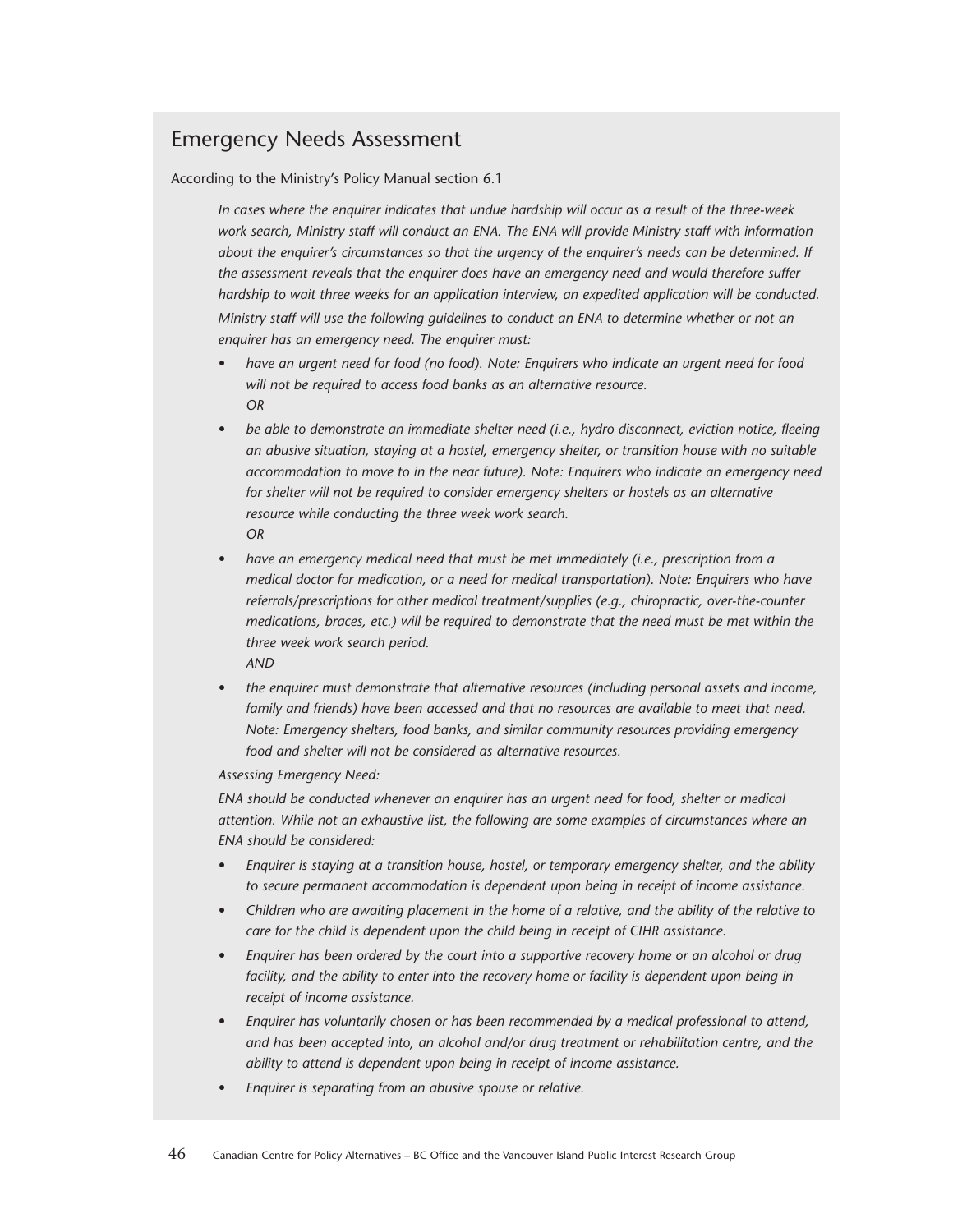There is considerable evidence that these policies are not effectively responding to the emergency needs of individuals. Furthermore, these exemptions can cause undue hardship by creating a further, even more rigorous test of eligibility: individuals in emergency need not only have to demonstrate their eligibility for welfare, but also demonstrate that they meet the criteria of emergency need.

Overall, our research indicates that the provision of Emergency Needs Assessments for individuals in emergency need is not adequately protecting people from the undue hardship of the three-week wait. The specific concerns are that:

- it is the responsibility of the applicant, not the Ministry staff, to initiate an ENA;
- individuals who state their emergency needs are frequently not offered an ENA (meaning a person has to specifically request an ENA in order for the process to be initiated);
- the evidence required to demonstrate emergency need creates undue hardship;
- applicants expressing emergency need are being referred to community services such as food banks and shelters (contrary to policy); and
- in practice, people determined to be in emergency need still face an extended wait before gaining an in-take interview and receiving benefits.

Many applicants we interviewed describe how they were in emergency need when seeking assistance. When the interviewer asked the respondents if they were offered an emergency needs assessment they said "no"; most replied "What is that?" Many applicants clearly told Ministry staff that they were in emergency need and desperately needed immediate assistance, but even in these cases ENAs were not conducted. The Ministry is not responsibly providing for these individuals in crisis, as the policy places the responsibility to initiate an ENA on the client, not staff. It is evident that the Ministry is not abiding by the law to ensure an individual's emergency needs are appropriately responded to. It is irresponsible to place this onus on a client who most often has no knowledge of the ENA option, the process, or the criteria for eligibility.

Many applicants clearly told Ministry staff that they were in emergency need and desperately needed immediate assistance, but even in these cases Emergency Needs Assessments were not conducted.

An advocate interviewed said:

*I think our chief complaints are people in an emergency aren't told about the possibility of getting an earlier appointment, and people aren't being provided an appointment within the three week period, emergency or not… If somebody phones in and …says 'I am in an emergency. I have no money left,' my experience is that they are not told that they can have an expedited appointment. So, you know, the legislation does permit for that and the employment assistance regulation in section 3 says that. If you know in the Ministry's opinion a three-week job search period would cause undue hardship, that three-week period can be waived. I think a person would have to know about that… But generally I have met many, many people who are homeless, for example, who are not told about it at all, the possibility of getting it expedited.*

Our research indicates that the evidence required to demonstrate emergency need creates undue hardship. The three-week wait obviously creates undue hardship for someone who is penniless and needing to pay rent. To demonstrate "immediate shelter need" applicants are being told to request an eviction notice from their landlords. This criteria places applicants at risk; it does not help individuals in crisis and does little to enable further self sufficiency or employability. A Ministry worker explained how jeopardizing the demand for an eviction notice can be:

*People are being asked to produce eviction notices. Someone may be late on their rent and have negotiated something with their landlord and said, 'Look, I'm applying for income assistance and the landlord*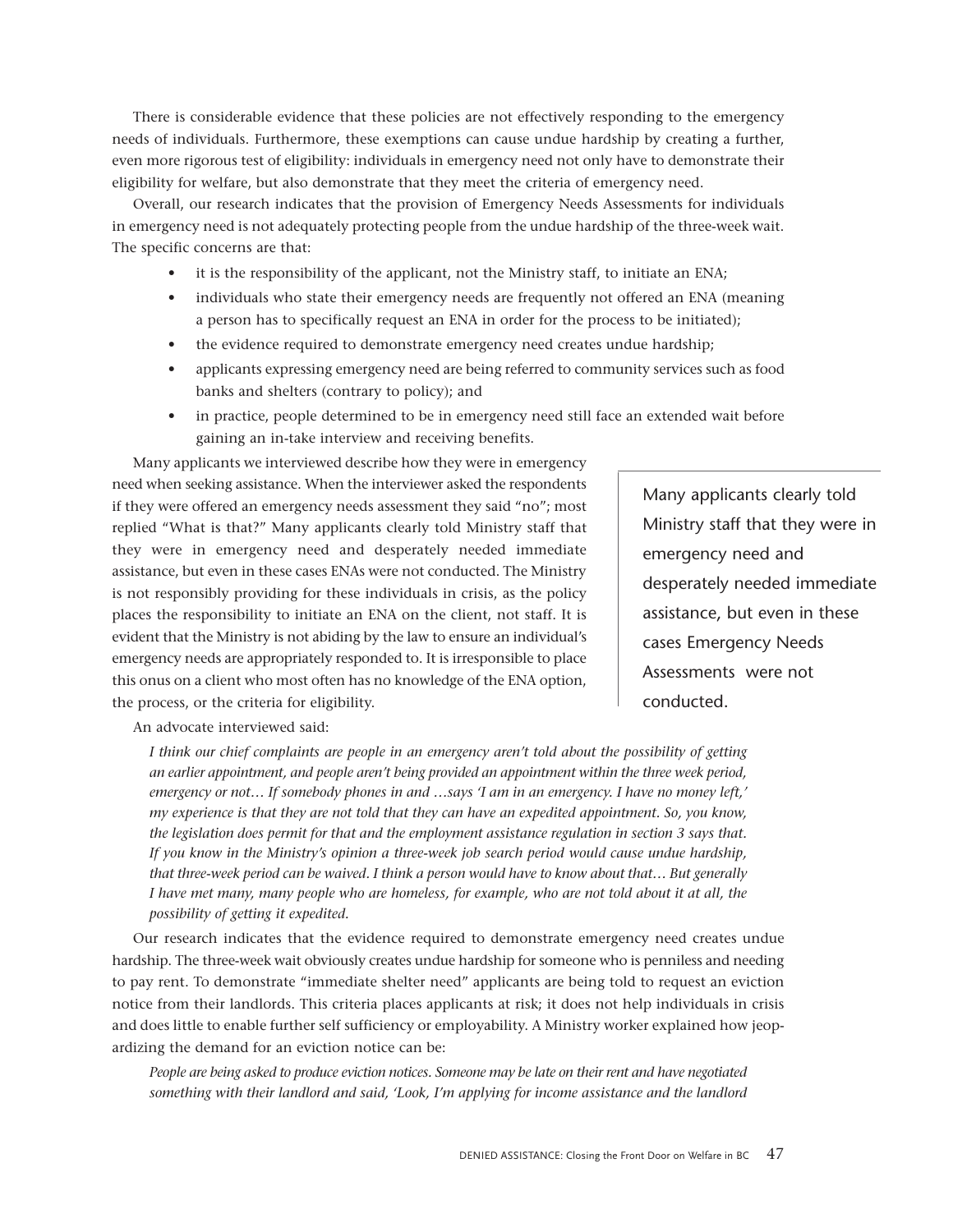*is willing to wait' … and they're advised, 'We're not even going to look at your emergency needs for shelter unless you have an eviction notice.' So people are then going back to the landlord, getting an eviction notice, they phone back and then they are not provided an appointment in five days so they actually end up evicted, because the new Residential Tenancy Act permits a person, you know, for non-payment for five days they're out… It really puts people in a terribly vulnerable position, and I've had single parents affected by that…*

There is evidence that the restricted provision of ENAs may be perpetuating homelessness. Individuals who are living without shelter or in emergency shelters are not being offered ENAs, but rather are expected to wait a month for an appointment. A youth worker seeking an ENA for a youth at risk explained: "I have had someone completely flat-out homeless, nowhere to stay, and no options, they've been denied any sort of support. There's none. There's no way to get around it—they say 'no, no.'" Or, as one advocate explained, ENAs are offered only to people who may lose their housing. "If you have already lost your housing you are no longer in an emergency."

It appears that the most common means for accessing an ENA is to obtain medical evidence of immediate need. A doctor at a community health centre questioned why as a medical professional his time was being used by the Province to determine people's employability. As expected, many people seeking welfare are people with ongoing disabilities, addictions, mental health issues, or temporary health conditions that limit their ability to immediately find employment through a work search. These individuals must find doctors to assess their employability and need. This process raises the question, is it the role of our overburdened health care system to be determining "emergency need" for welfare? The process seems not only costly, but time-consuming for the applicant in immediate need and a further hurdle to eligibility. Said one community worker:

*It's really quite ridiculous that people have to go through this whole process of getting assessments and letters. If anyone's trained to deal with the population and they walk into the office, it's very*

#### **PROFILE**

Fred and Irene are a First Nations couple with joint custody of Fred's 7-year-old son. Irene is employed part-time in a retail store and Fred is out of work with a back injury and has a doctor's letter recognizing his inability to work.

The family was not making enough money to survive. They knew if they were going to be able to keep their \$700 a month apartment they needed help. They already owed past rent to their supportive landlord, but they knew they were unable to afford next month's rent.

Fred called the 1-800 number to seek assistance. After what he calls "the run-around," he was finally able to talk to a person who referred him to the on-line web orientation, which they struggled through. Then back to the 1-800 phone service. Fred said he was informed 'In order for me to do any work for you, you first have to go get a legal eviction notice.' Fred said he couldn't believe what he was hearing. He told the worker on the phone that his landlord already gave him verbal notice, but was told that was not enough. So, Fred went to see his landlord and asked him to serve his family with a legal eviction notice.

Fred had several frustrating calls on the 1-800 number, without ever being able to meet a worker, explaining "there should be people to talk to, not a machine." He felt that he was denied assistance over the phone, without a meeting and that he was "being treated like a criminal."

"The Ministry—the humanitarian aspect of it is gone. There's no respect anymore. I see it as a place of punishment, where we're forced to beg," he explained.

After weeks of phone calls, the couple still did not have any assistance and still had not yet met a worker face-to-face. What they did have was a legal eviction notice.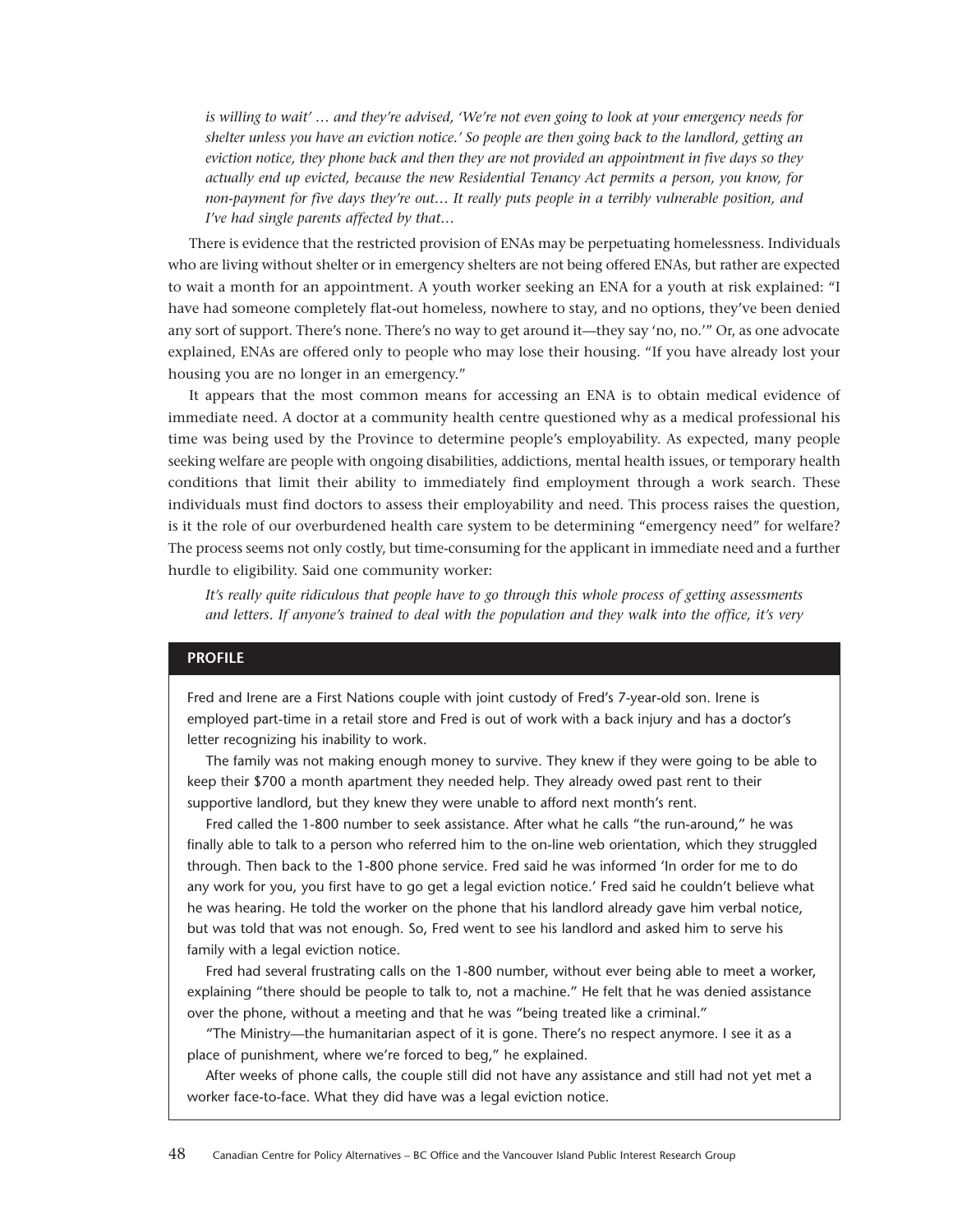*clear that this person's not employable. I think there needs to be some latitude of some financial workers who are given the assessment tools to do some of these basic assessments and say that the person has persistent barriers to employment rather than them being through a doctor and through some external loop. There's too many ridiculous little steps for what's really obvious, you know.*

Individuals who express immediate financial need are being referred to community services and charities rather than being provided an ENA. The Ministry's policy manual clearly states that "Enquirers who indicate an urgent need for food will not be required to access food banks as an alternative resource" and that "Enquirers who indicate an emergency need for shelter will not be required to consider emergency shelters or hostels as an alternative resource while conducting the three week work search."58 However, individuals we talked to were handed a photocopied sheet of community services and food banks and turned away. This evidence supports the findings of advocates who also report that practice is contrary to policy as the "Ministry staff routinely refer individuals to food banks and emergency shelters, rather than conducting an ENA."59

Finally, due to the stringent eligibility criteria to demonstrate emergency need and the Ministry's scheduling, even those applicants deemed to be in immediate need are having to wait several weeks for an in-take appointment. Collecting the evidence of one's immediate need takes time; for example, getting

an eviction notice from a landlord or waiting for an appointment with a doctor. With the ENA completed, reviewed and accepted, the Ministry staff are supposed to then provide an expedited application appointment. However, we heard in our interviews that due to Ministry cutbacks in staffing and office closures these "expedited" applications can still result in a three-week wait for welfare.

One Ministry worker justifies referring individuals in emergency need to food banks and shelters, not as an alternative to offering an ENA, but rather to help people through what he knows will be an extended wait for what should be an expedited appointment:

*The fact of the matter is, because of staff cuts, we're not able to see people, even though they may be designated as emergency… We are doing the best we can with the resources we've got here to get you in, but obviously you've got a few days here where we're not going to be able to see you where you need some help, so that's where I feel that it's reasonable to bring in those [services].*

Even those applicants deemed to be in immediate need are having to wait several weeks for an in-take appointment. Due to Ministry cutbacks in staffing and office closures these "expedited" applications can still result in a three-week wait for welfare.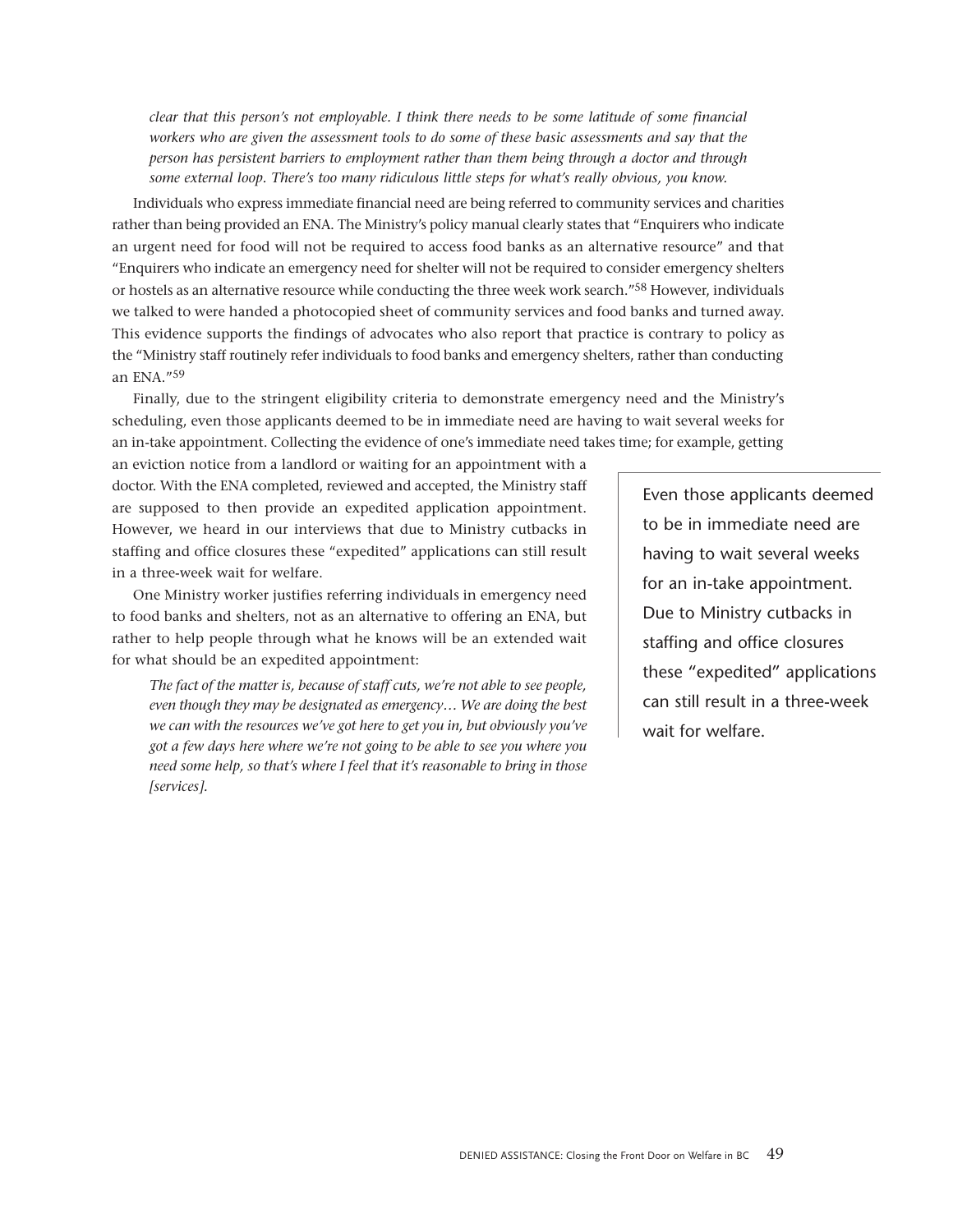## <span id="page-49-0"></span>"Diversions" to Increased Hardship

While the BC government trumpets its welfare "diversion" strategy as a great success (always with the implication that people are being diverted to employment and self-sufficiency), the reality is more complex. Some of those who are discouraged, delayed and denied may well land on their feet and find employment (historically, most of those seeking assistance only needed support for a few months regardless). But our research indicates that many of those diverted from welfare are experiencing great hardship, including homelessness, and some are living on virtually no income.

## The Impacts on the Most Vulnerable

While many of those applying for assistance are not, in fact, employable, the presumption of the system's application process is that they are. Overall, the eligibility criteria and application process assume employability and discourage people from completing their application. Rather than providing a dual application process—one for employable applicants and one for those with barriers to employment—the Ministry seeks to divert all applicants to employment unless they seek exemption from the norm. The result is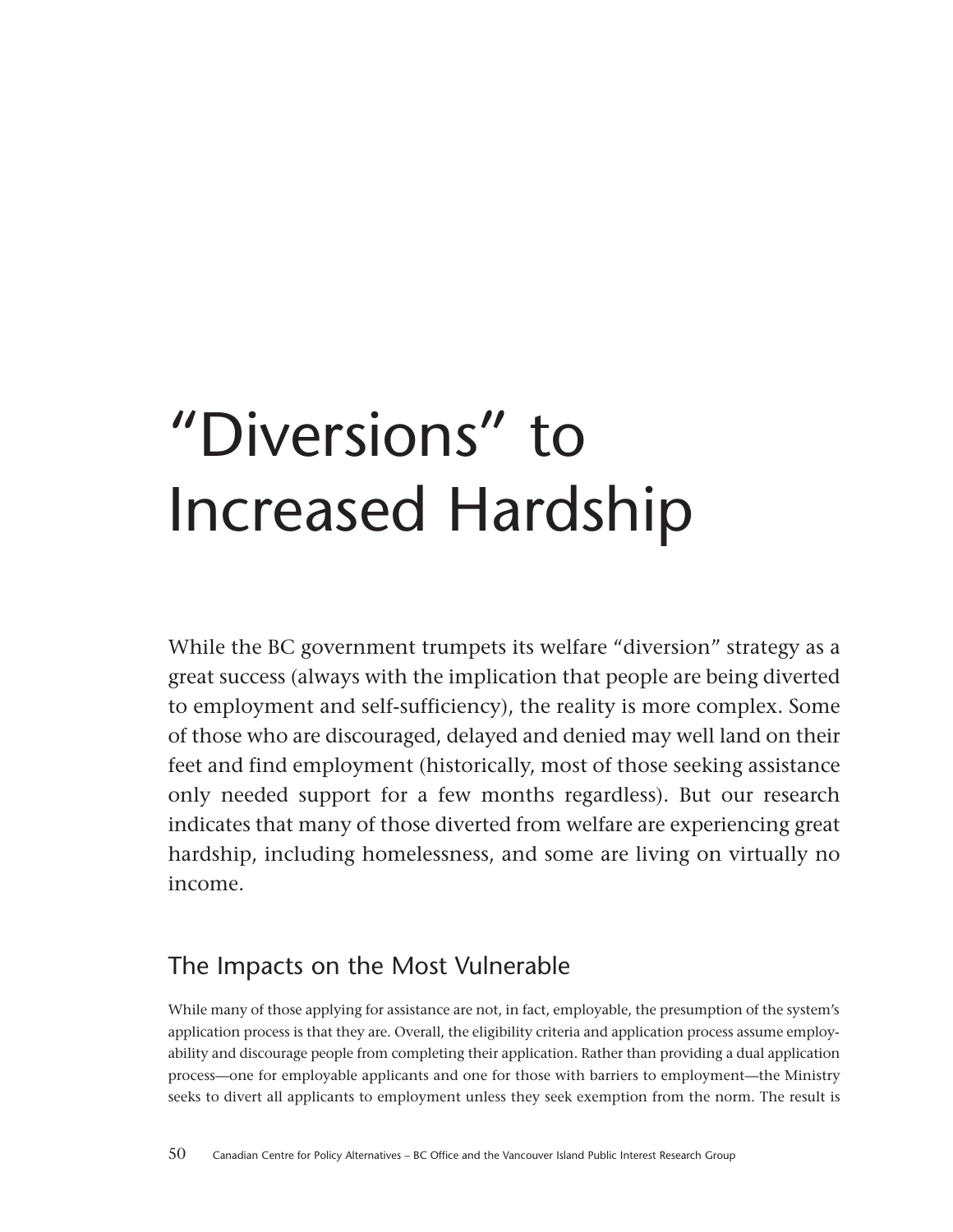that those most in need (the very people the Ministry says it is committed to protecting) appear to have the most difficulty in obtaining financial assistance.

Individuals interviewed for this study repeatedly said that those most in need had the hardest time accessing welfare. An advocate working with the homeless said, "What I'm finding is that the more disabled the person, the less likely I am to be able to get them on welfare." She described the application process for welfare as like "playing snakes and ladders, but with no ladders, it's all snakes." Similarly, a mental health worker observed:

*In some ways, people with mental illness and cognitive disabilities are the easiest people for them to divert. It's like you have to be more healthy to be able to get through the process, you know. So, I mean, if they're supposedly trying to provide this stuff to those who are most in need, when in fact they design it so that some of the people who are most in need of some kind of assistance are the ones who are least likely to get it.*

An advocate for women also observed that:

*Everything about the system is difficult. The more intelligent the woman is, the easier the system will be on her. So if she can present clean and alert, lucid and be able to bring the documents that's been requested of her, I feel that she will be received and treated better. If she is obviously in great*

#### **PROFILE**

Sue thought she was back on her feet. But when her relationship ended and she lost her casual shift work, Sue relapsed back to her addiction, and with these events combined she found herself seeking help. She first saw her addictions counsellor and following her advice went to the welfare office to apply for assistance.

After a long wait, Sue was informed by a worker that she was to complete numerous forms and that she could then make an appointment for three weeks later. Sue explained that she was in emergency need saying, "In three weeks I won't have a home" and that "I have no food." According to Sue, the worker refused to provide her with an Emergency Needs Assessment and instead replied that if she gave emergency assistance to everybody who told her that story then we wouldn't have a Ministry, and instead gave her a list of community services such as food banks and emergency shelters.

Sue said she felt humiliated and degraded and without assistance. She knew she could not go back to the office and be humiliated again, and she knew that by not going back the worker "achieved her goal."

"One thing I'll say about being in the sex trade, people think you've hit rock bottom, but there are worse things than being in the sex trade." Sue explained that walking back into that office and grovelling for assistance would be more of a degrading experience than going back to prostitution.

At home, Sue realized that her recovery was at risk and that she needed to pay her rent. She looked around her apartment and said "I don't need a couch, I don't need a bed," made arrangements to sell her furniture, and managed to pay her rent.

Sue found a customer service job with a telecommunication company and is keeping healthy due to the support of her counsellor and what she calls "righteous anger" at the welfare system. She could be called a success story, but Sue is quick to point out that she would have found the job without having to be humiliated and defeated by the welfare system. Rather, she contends that if she had to endure the same treatment two years earlier, when her recovery was more vulnerable and she was leaving the sex trade, the experience would have killed her. She explained that all she wanted, and needed, was temporary help, but all she received was humiliation and an apartment without furniture.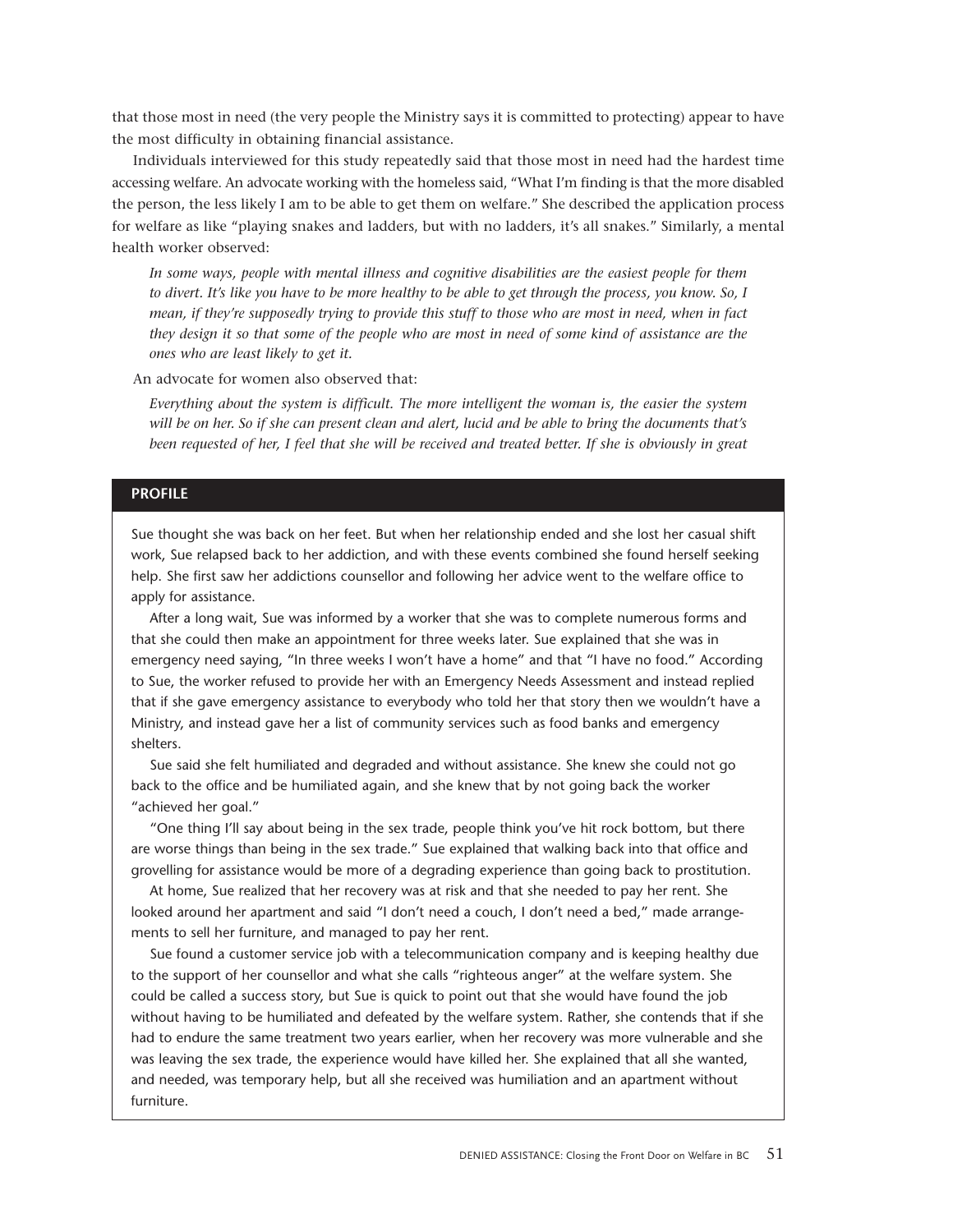*disarray because of her homelessness issues and/or drug abuse issues, or substance abuse issues, she'll be treated badly, period… We have clients who, because of their substance use, have never been able to complete any of the process, so we have clients that are trying to get on assistance for over a year and we haven't been able to do that.*

In our interviews there were several references to prostitution. An advocate from a women's centre sees the Ministry's diversion strategies as putting young women at risk of being diverted into the sex trade. She sees women facing delays or denials for welfare ending up in risky situations in order to secure a place to sleep. "If you're young and if you're attractive, you're extremely vulnerable and really easy to be preyed upon," she explained. In her experience, young women who are homeless and not able to

> access welfare submit to prostitution. "Basically what they do is they'll sleep with a man in order to have shelter, even if that man is abusive, or makes them sick, or repulses them."

The problem, according to one advocate, is that the application process is set up for the middle class:

*You have to be quite middle-class to get on [laughter]. You have to have a middle-class clientele; organized and be able to run off and do this and go and get that, and everything's completely organized and come back together and have your job search and have done all that for an ordinary employable person. So for people who have like addiction issues, they're gonna have a terrible time and they may never get on. But also people who are kind of a little slow, you know, or sometimes when people have certain types of personality disorders, it's really hard. So there's a huge barrier, it's so onerous the process to get on. I think a lot of people just don't get on for that reason.*

centre sees the Ministry's diversion strategies as putting young women at risk of being diverted into the sex trade. She sees women facing delays or denials for welfare ending up in risky situations in order to secure a place to sleep.

An advocate from a women's

#### A Ministry worker sees the same trend:

*I think the bottom line is that the inquiry and application process is so cumbersome now that just by its nature alone, it's really, it's too much of a barrier for people that are not, for people that don't function at a level that a typical person does. I don't know how to describe that. I guess, you know, we've built so many stumbling blocks into our own system that people that can't even deal with basic, you know, getting up at a certain time in the morning, people who cannot meet schedules, who have other day to day problems that they can't cope with. These people are really having a hard time.*

#### **IN THEIR OWN WORDS**

*I'm increasingly led to believe that they're relying on the fact that people's disabilities will make it more difficult for them to get through the in-take process. They know that a good number of people with mental illness, with developmental disabilities, cognitive impairments are coming up to their counters, right, and they have no interest whatsoever ascertaining whether or not that person has such a disability and whether or not it's going to affect their ability to get on assistance. They have a duty to accommodate people's disabilities... and I mean, they're so far away from that it's not even funny… It's just so hateful, I mean they see people come in and it's not as though they don't know, they know right, you know, people's speech is disorganized, their affect is flat …you don't have to be a mental health professional to know sometimes when somebody isn't well, you know. Right?*

— Mental health worker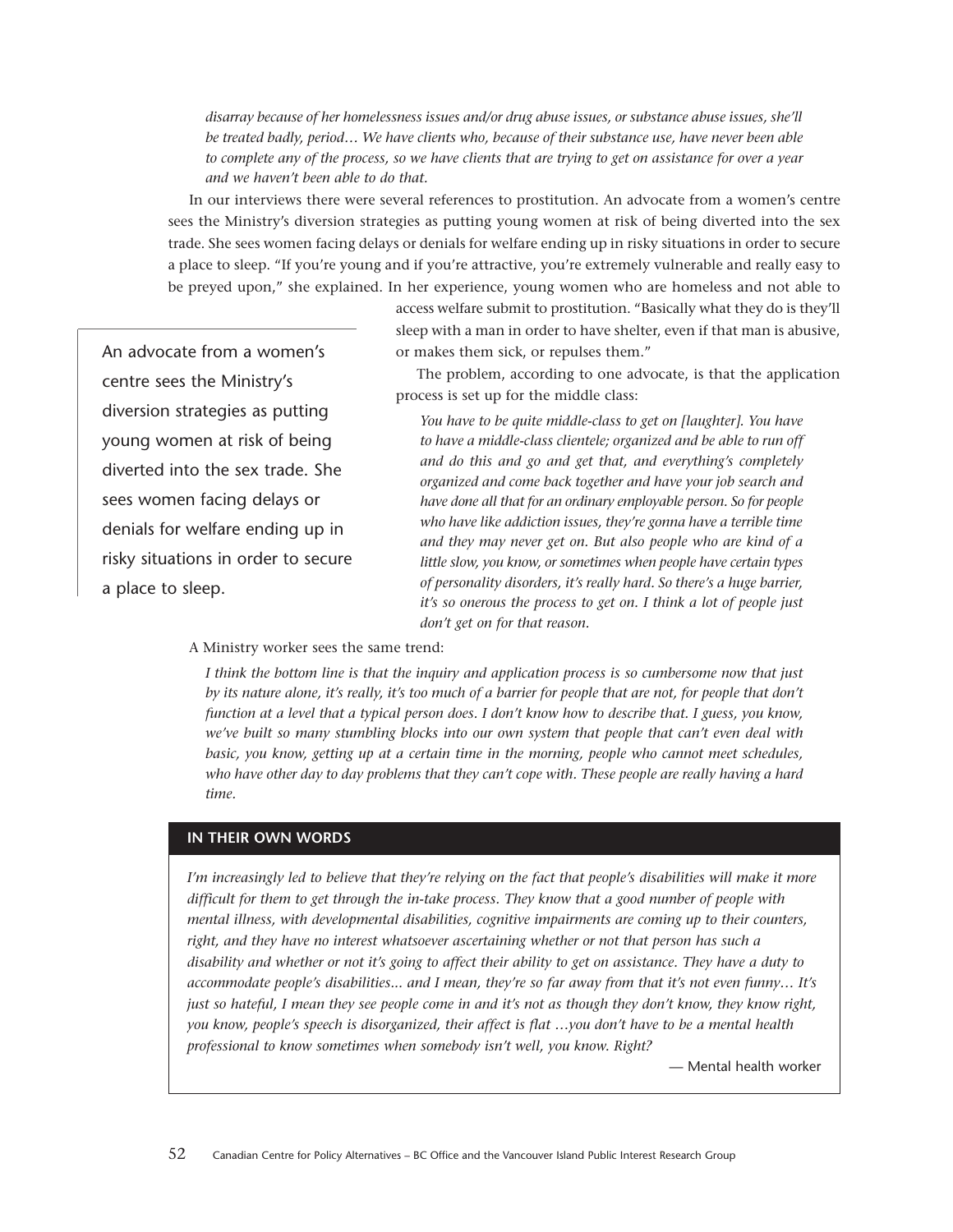## <span id="page-52-0"></span>Diversion to Homelessness

The Ministry's stated mission is to "provide services that move people toward sustainable employment and assist individuals and families in need."60 Yet a clear message heard through our interviews was that the Ministry's policies are creating unnecessary harm and needlessly putting individuals at risk of homelessness.

Those interviewed repeatedly related stories of discouraged, delayed or denied people living on absolutely no income for extended periods of time. There are individuals who meet the criteria of need, but are denied assistance because they fail the two-year independence test. Paradoxically, the fact that they cannot demonstrate two years of employment is often the very reason they are in need. In effect, their inability to demonstrate "independence" makes them ineligible for assistance. Self-sufficiency for these individuals is living on the streets, eating out of dumpsters, panhandling, drugs, the sex trade, and accessing charitable help such as soup kitchens and drop-ins.

A 20-year-old man ended up on the streets of Vancouver after continually being unsuccessful in the application process. "I just felt so beaten down," he said, "like what do you want me to do? I've tried everything I can to jump through your hoops." A woman living in Stanley Park told us how she "had given up on welfare." A man living on the streets in Victoria told us he was not the only one to give up on welfare.

A community worker working with homeless people also reported that the application process—rather than actual denials—is what keeps people living without an income and on the streets.

*For us, people generally aren't being denied … It wasn't that [the Ministry] was telling them that they weren't eligible—they were abandoning the process, right, so our biggest challenge in getting people on assistance is mainly about making sure that they don't abandon the process. We walk them through it and make sure that MHR doesn't do the kind of things that they normally do, to make sure that someone will abandon the process… I've worked with people who have been treated so poorly that they've abandoned the application, because they've left in tears, and they can't bear to approach the office again.*

#### **PROFILE**

Chris, who is 23 years old, was homeless and without income when he walked into a Vancouver welfare office to seek help. After obtaining all of the necessary paperwork, he was told he could meet with a worker in three weeks and to stay in an emergency shelter until then.

After three weeks in the shelter he went to his appointment and was denied welfare because his Record of Employment indicated he had quit his job. He left the meeting, no longer eligible to stay at the shelter, with no welfare, but simply two bus tickets.

While Chris appreciated that the Ministry was able to secure him the three weeks in the homeless shelter, now he is sleeping on the streets and panhandling.

Chris felt that if the Ministry had more of "a trusting approach," he could get some help and back on his feet. But now, living under a tarp in an alley he worries that he could "end up like one of those people on Hastings."

He isn't hopeful he will find work while he is homeless and without welfare. Rather, if he was able to get assistance to have a place to sleep, a bit of food in the fridge, and a bus pass "that would mean all the difference to me... I would be able to become a productive member of society and put back into everything."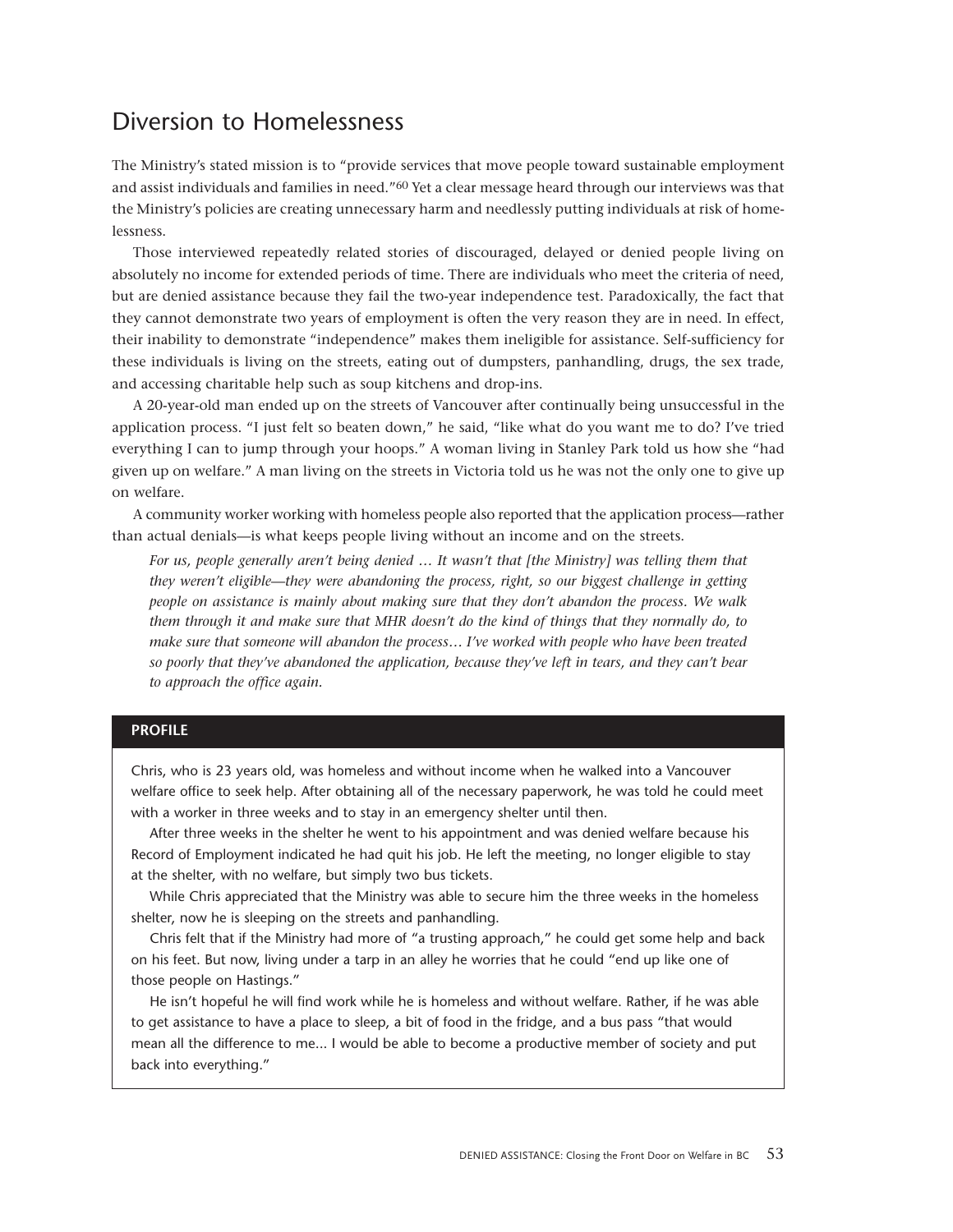People are also living without income due to the three-week wait policy. As previously outlined, enforcing a three-week wait is at odds with the policy of requiring that applicants have exhausted all other sources of income. In addition, the three-week wait, in practice, can take much longer. The result is that people in temporary need are struggling to live with no income or assets for one or two months. This delay in the delivery of assistance is resulting in loss of housing, increased debt, and increased vulnerability as women and families are put into compromising positions to survive.

Other research in BC raises similar concerns. In *Welfare's New Era: Survival of the Fittest*, investigative journalist Andrew Macleod questions whether reduced caseloads are a measure of success after uncovering other possible outcomes. "The Ministry is unable to establish that reduced caseload is a result of reduced need, and perhaps more worrisome there is public concern that reduced caseload is creating greater need, greater poverty, increased homelessness and longer term problems."61 A Ministry worker told us what

More than 75 per cent of the street homeless reported they are not on welfare. "We think we could almost halve the number of people on the street [in Vancouver] if you just got people on welfare who were eligible for welfare."

diversion can look like. "Diversion doesn't necessarily take the form of anything positive, it's just, make them go away at whatever cost. If they go away to become homeless and dependent on community agencies…so be it."

"We think we could almost halve the number of people on the street if you just got people on welfare who were eligible for welfare," a City of Vancouver housing planner told the *Globe and Mail*.62 That city's Homeless Action Plan's first recommendation to address homelessness is to advocate for the reduction in barriers to accessing welfare by the homeless. Evidence of the relationship between eligibility reforms and homelessness is convincing, as the City found an increasing number of street homeless who are not on welfare. "In 2001, about 15 per cent of the street homeless were not on welfare. By early 2004, this had increased to 50 per cent, and by summer 2004, more than 75 per cent

of the street homeless reported they are not on welfare."63 The cause of the reduced eligibility, concludes the report, is the policy changes of 2002: "The government's stated intention was to redefine income assistance to focus on employment and self-sufficiency. While this is a worthwhile objective, the emphasis on employment has created difficulties for individuals unable to make this transition."64

Similarly, when the first Homeless Count was conducted in Victoria in January 2005, it found that 64 per cent of homeless people do not receive income assistance.65 Most recently, the 2005 Greater Vancouver Homeless Count found that "a significant number of homeless people did not access income assistance either because they are not eligible or perceive they are not eligible. Having access to income assistance may be a critical step in stemming the tide of an increasing number of homeless people in the Greater Vancouver region."66

Evidence is mounting that economic hardship is growing. As the Canadian Association of Food Banks has noted in its annual *Hunger Count*, while welfare caseloads in BC may be going down, food bank usage is rising, and at a higher rate than the national average.<sup>67</sup> Several community-based reports have commented on the impacts of the changes to income assistance eligibility. In Victoria, a coalition of agencies conducted a longitudinal study of the impacts of the restructuring, conducting four surveys of agencies through 2002 to 2004. The final report notes that, while the Province set out to "improve the welfare system," the survey findings indicate "extensive negative impacts on vulnerable citizens" and in particular "agencies reported seeing more and more people who had been either declared ineligible for or cut off from income assistance."68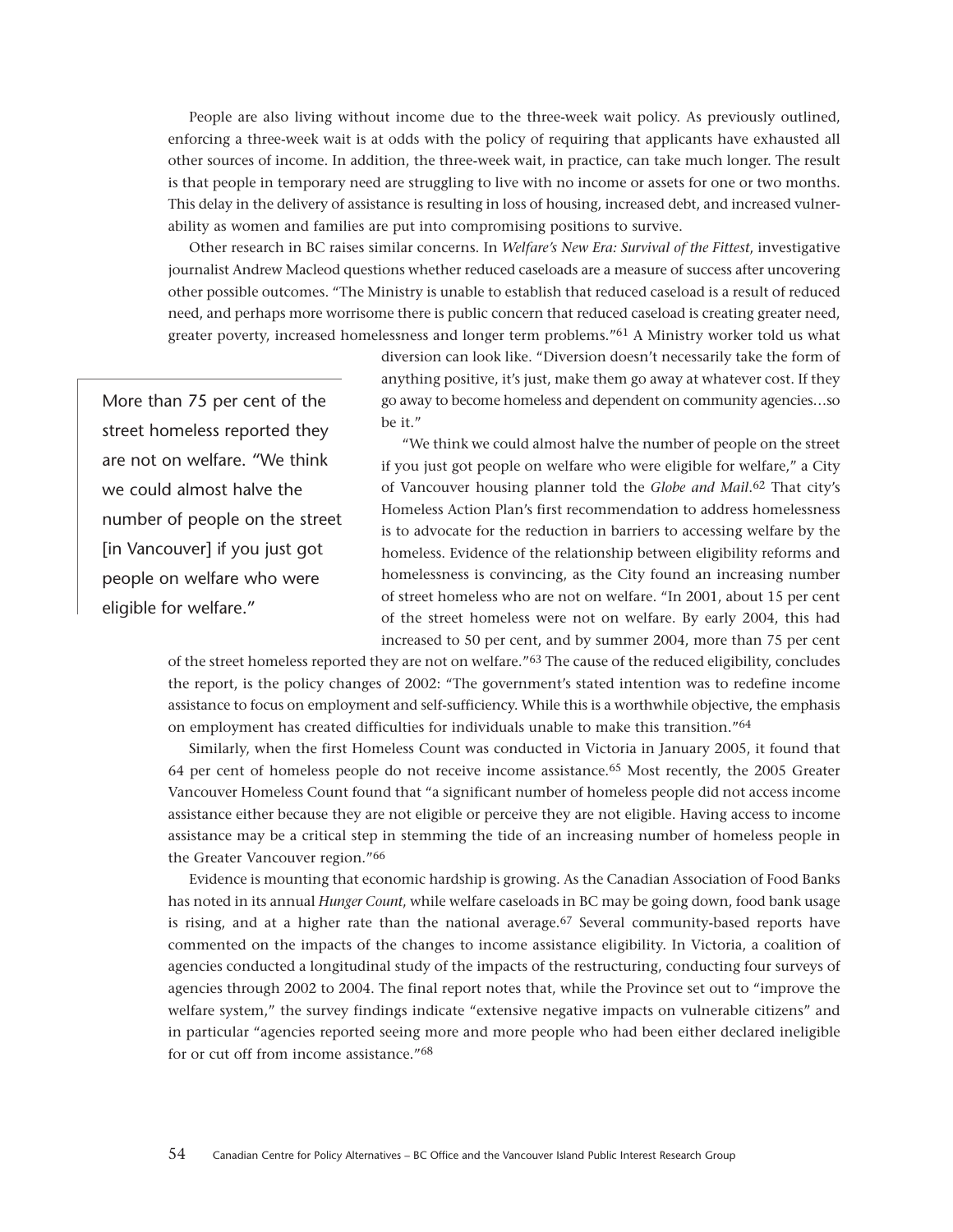## <span id="page-54-0"></span>Women Leaving Abuse Remain at Risk

Special provisions are made by the Ministry for women fleeing abuse. Specifically, women who have left an abusive relationship are supposed to receive an Emergency Needs Assessment, and women in transition houses are not required to conduct the three-week work search and should be booked for the next available intake appointment or for an ENA.69 A disturbing finding from our research was evidence that the special provisions for women fleeing abuse are not, in many cases, being provided in a way that ensures their safety.

An interview with a transition house worker raised several concerns. First, women in abusive relationships are aware that the Ministry is actively discouraging individuals from applying for welfare, and second, women in financial need leaving an abusive relationship may be unaware of the special provisions for immediate assessments. Her concern is that women are remaining in abusive relationships instead of applying for welfare. "I really believe that since all these changes, that women just aren't leaving their relationships. They think there's not enough money once they get off, and getting on assistance is so hard." She said there are now fewer women on assistance in the shelters. In her experience, the immediate support from the Ministry works great when the woman has the support of a transition house worker, but when a woman is in an abusive relationship or trying to leave on her own, she feels discouraged from receiving welfare and may be putting herself or her children at risk.

#### **PROFILE**

It had been over six weeks since Alice first applied for welfare, and she still hadn't been accepted or received any help. Alice, a First Nations woman from rural BC, was overwhelmed by the amount of information she had to collect to complete her application, but tried to get everything she could for her first appointment after the mandatory waiting period.

In the end, she was unsuccessful in getting taxation papers demonstrating two consecutive years of work, and her file was closed for failure to pass the two-year independence test. Alice, who is 47 years old, hasn't had two years of solid work since 1980–81. She had many jobs over these years, such as sales clerk, assembly line work, cashier, but she also had chronic issues that limited her ability to work.

Now in Vancouver, with no money and no fixed address, she found it next to impossible to acquire these records from 25 years ago. Alice had waited almost a month for an application appointment, only to have her file closed and start the whole process over again. She was homeless, eating out of dumpsters and at a nearby women's centre. It was at this women's centre that she could use a free phone to re-apply for welfare, and it was there that a staff person overheard her frustrating conversation with the Ministry and offered her help.

Alice did not tell the workers on the phone that she became homeless because she was fleeing abuse. As she explained, "I didn't want them knowing anything about my private life. I didn't want that on my file." Alice was scared that if she reported her abuse to the Ministry, the man who abused her may find out.

With the support of the staff person at the women's centre, Alice told the Ministry worker on the phone of her abuse and how she left everything behind when she escaped. She received a cheque the next day.

Alice believes the Ministry "has no understanding of what being homeless means," and how difficult it can be to get official records from past employers, tax records and other documents without an address, money, or a phone. She now lives in a single room (SRO) and is receiving PPMB (Person with Persistent Multiple Barriers) benefits.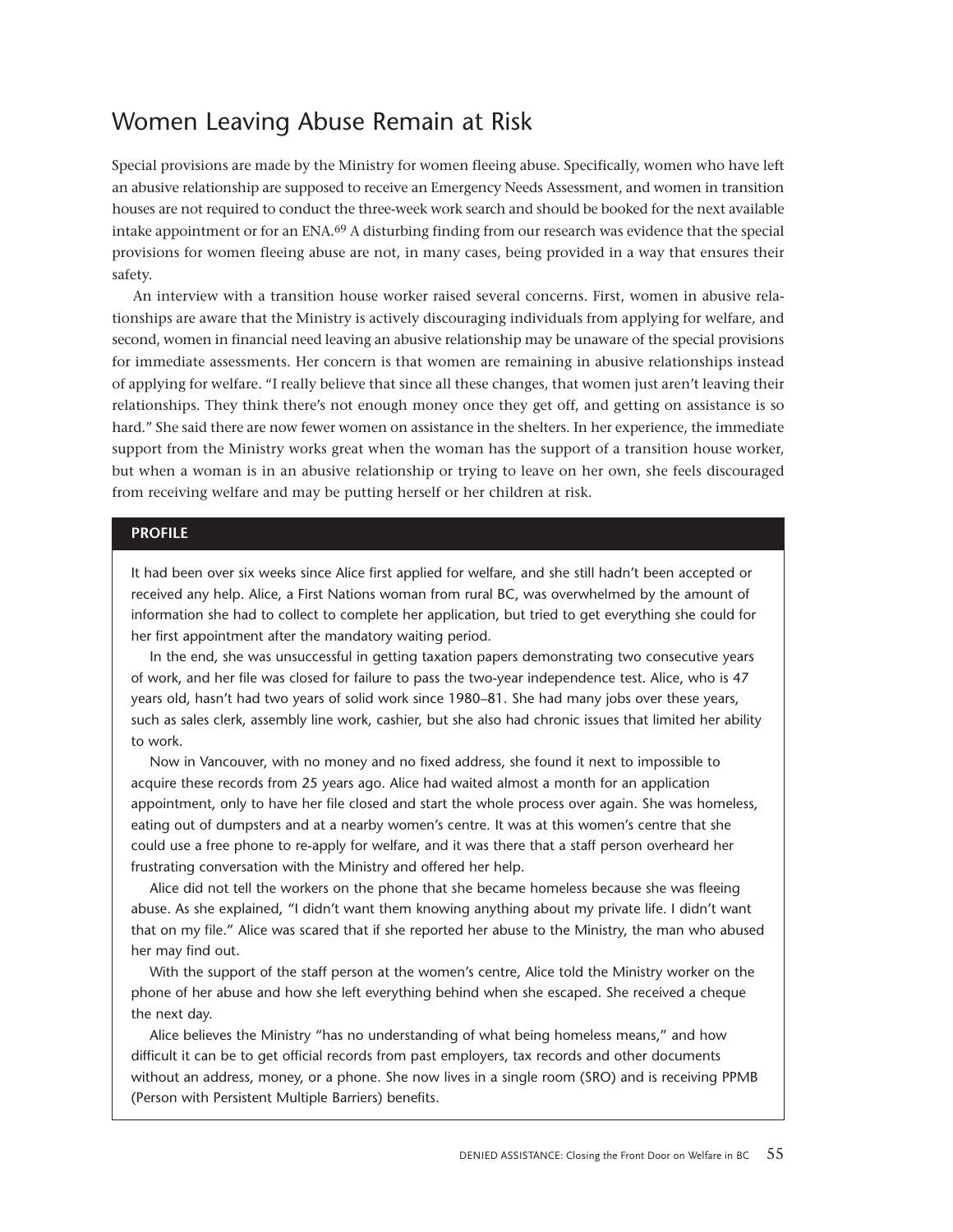As the transition house worker explained:

*I spoke to someone yesterday who applied in the summer and was told there was a three-week wait period for the first appointment, and she needed to be out doing a job search in that time. She didn't disclose to the person at the desk that she was leaving an abusive relationship and they didn't ask her, so in that case, that prevented her from applying and she returned to the relationship. So she had actually left, was camping somewhere and had gone to apply and was told it's going to be three weeks so she went back to the relationship right away. She's now going to reapply with our advocacy help, and we told her that there's a policy that there is no three-week wait period for our clients, or for women fleeing abuse, so that'll change for her now, but without having had contacted us the experience wouldn't have worked for her.*

The remedy, according to this worker, is to make the policy for women leaving abuse proactive, rather than the responsibility of the woman in crisis.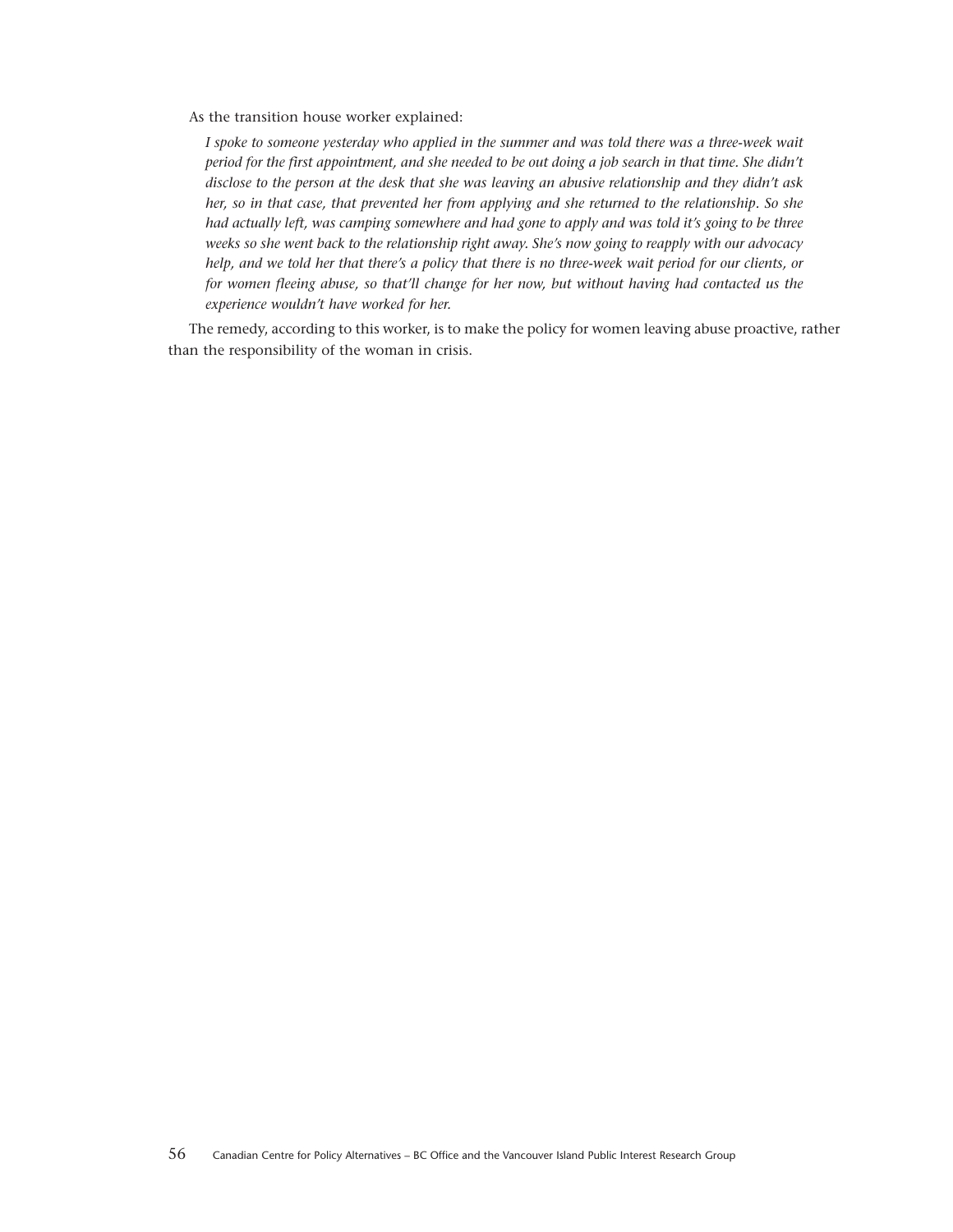# People Seeking Welfare Require Advocates

Among this study's most dramatic findings is how fundamental an advocate has become to securing access to assistance. Our interviews exposed a stark contrast between the experiences of applicants who sought assistance on their own versus those who had the help of a welfare advocate. In both scenarios, the applicants were people in need and eligible for assistance, but the outcome hinged on whether they were able to connect with a knowledgeable person familiar with the rules and exemptions who could help them navigate the process.

Interviews repeatedly revealed stories of people denied or discouraged through the enquiry and application process, but when supported by an advocate the Ministry determined they were indeed eligible and able to access welfare. Presumably, the individuals' actual need did not change—these applicants were entitled to help—but in one scenario they were unassisted and in the other they were deemed eligible and assisted.

These differing outcomes provide convincing evidence that the application process is inappropriate for the target population it is supposed to serve. Indeed, the application process is now so onerous and complicated that it is frequently discouraging or denying the very people who are most in need of help and who face the most barriers to employment, but who consequently have the least wherewithal to successfully navigate the process, and who, paradoxically, may be least likely to connect with an advocate. The result is that the Ministry is inappropriately diverting eligible applicants from much needed financial assistance.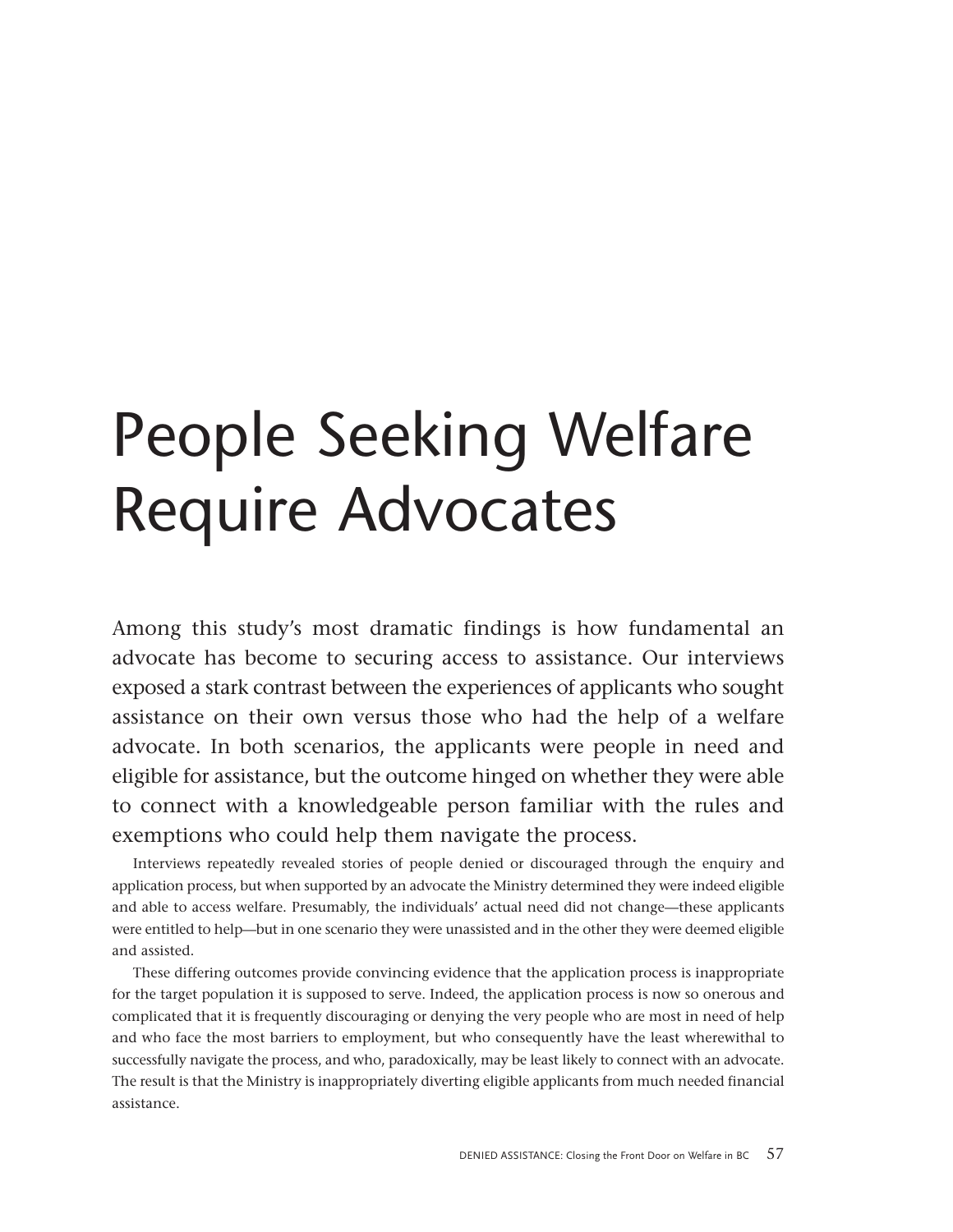Interviews indicate that the current need for advocates exceeds their traditional purpose, which was primarily to help people with appeals. Advocates are increasingly necessary as caseworkers, helping applicants as they negotiate the red tape and diversion tactics of the Ministry.

This finding—that unsuccessful outcomes were reversed with the support of an advocate—was relevant for many different types of people. It appears that the more vulnerable the client, the greater the chance of denial and the greater need for the support of an advocate. This point was heard from applicants, advocates, and Ministry staff in both Victoria and Vancouver, whether the person was talking about youth, immigrants and refugees, families, women leaving abuse, individuals with disabilities or mental health issues, people with active addictions, sex trade workers, or those at risk of being homeless or actually homeless.

"I think tons of people are not hooked up with advocates, and they're just going right off the system," explained a legal advocate. An advocate for individuals with mental health issues informed us that "it's

The application process is now so onerous and complicated that it is frequently discouraging or denying the very people who are most in need of help and who face the most barriers to employment, but who consequently have the least wherewithal to successfully navigate the process.

really, really clear that clients get two completely different sets of responses depending on whether or not there is an advocate involved." An advocate for homeless women argued that "Almost all these people really need to be walked through the process." A church-based advocate shared her concern that "If someone comes across an advocate they have hope, but for many of them unless they have an advocate they're never gonna make it through the process. I don't know of any other help out there." And, as already described in this paper, women fleeing abuse may not be accessing necessary exemptions unless they already have the support of an advocate or transition house worker.

Advocates for immigrants and refugees see their clients harmed through the introduction of diversion tactics, as they argue that the employability of many of their clients is limited

not only by language barriers, but also because they may not yet be legally permitted to work in Canada. The need for advocates, they say, is strongest for refugee clients:

*Especially our refugee claimants, who most of the time come with nothing in their pockets, or very little in their pocket, we have no safety net here, no family, no friends, nobody at all, they don't speak the language, they are traumatized, not allowed to work, how can they wait three weeks for benefits? And it's not only of course the basic living allowance and rent money, but it's also extended health benefits to get medication. There's a lot of other implications of that too from the refugee claimant, if they're not on assistance.*

It became clear that applicants not only benefited from advocacy at the Ministry office, but that applicants' outcomes were also greatly improved when they had assistance in meeting the onerous demands of demonstrating eligibility for assistance or for exemptions (such as for an ENA). Living in poverty and/or crisis frustrates the already daunting task of obtaining employment records, health information, rent receipts, bank statements, etc. Applicants expressed how incredibly valuable it was to have support in fulfilling these requests for information from the Ministry. For example, many applicants needed access to a phone or transportation to and from medical appointments. Access to an agency's fax machine was critical to obtaining required information and within the necessary timeline.

A youth worker described the challenges faced by youth seeking assistance:

*To walk into that office, and to be treated as they are treated, I get stories constantly from youth of all ages, like from 16 up. Almost every one of them say, when I go with them after they are denied, they are treated completely differently... I encourage them to file a complaint. And they say no. The*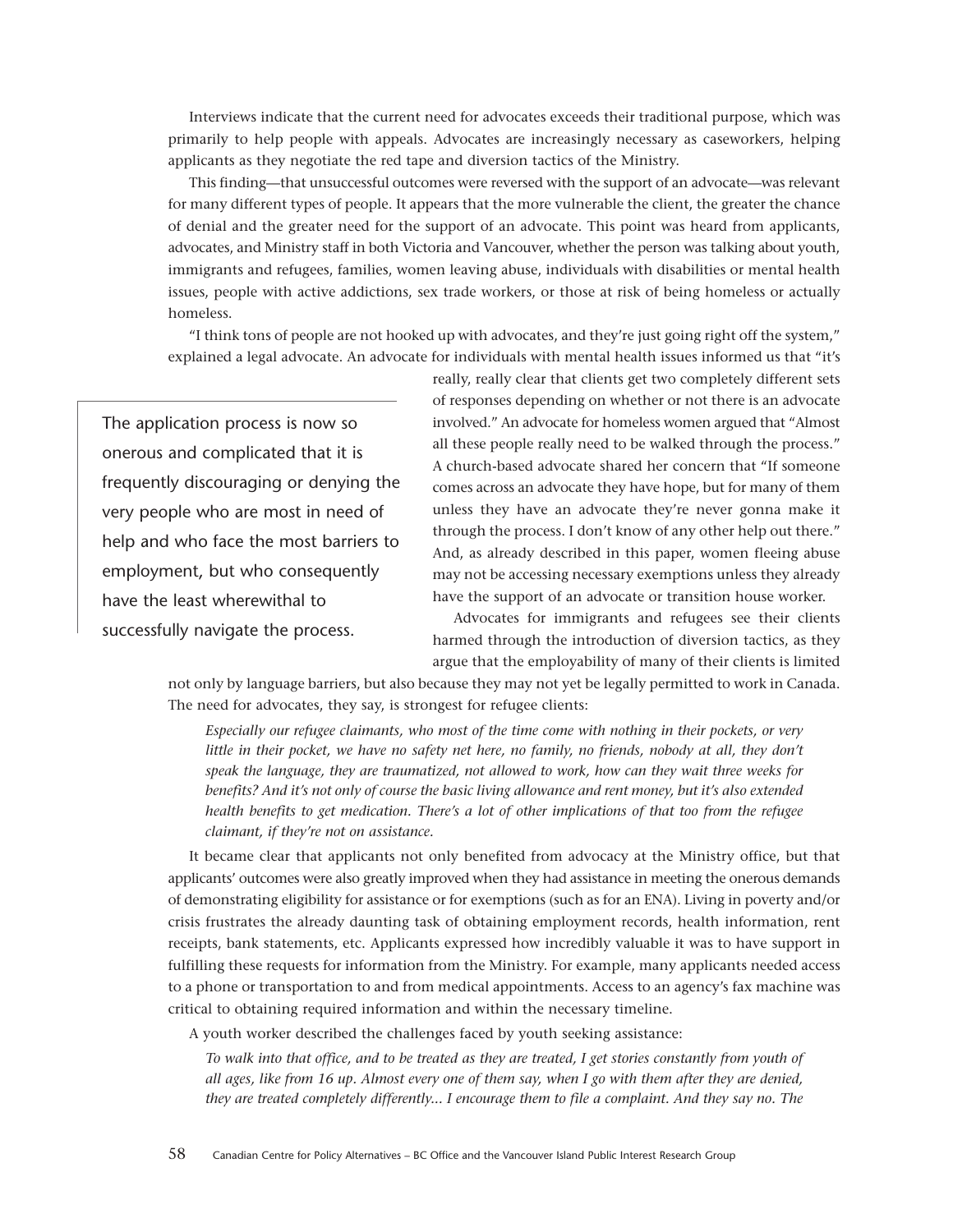#### *fear is being targeted from there, you know, being further denied or being treated worse because of it, so they won't make that complaint.*

Paradoxically, the knowledge that vulnerable applicants significantly benefit from the support of an advocate comes at the very time that fewer advocates are available to help. An advocate for families at risk of being homeless concurs that her support is pivotal to the success of her clients in obtaining assistance and ENAs. She raises the concern of how this evidence impacts the majority of families who do not have access to advocates. She questions whether her success at securing earlier appointments and successful applications could be making the process more difficult for those mothers who don't have help.

Just as welfare has been reformed to emphasize employment, so too has funding for community agencies. Over the last decade, many non-profits stopped providing advocacy services, as funding increasingly became focused on job training and employability. With funding now tied to performance measures that demand successfully employed clients, community-based advocacy became a service that was no longer fundable. Many community groups had to eliminate advocacy positions, and those paid advocacy positions that still exist tend to be funded mainly by sources other than the provincial government (such as the Law Foundation). Provincial funding has also been eliminated for women's centres, which in many communities provide the only welfare advocates in town. Thus, the supply of advocates has shrunk just as the need has grown. The outcome is that the less employable, more vulnerable, applicants are not finding jobs, are less able to access welfare, and have fewer community services available to support them. Many would argue this is the population filling church basements, food banks and drop-ins, and on the streets.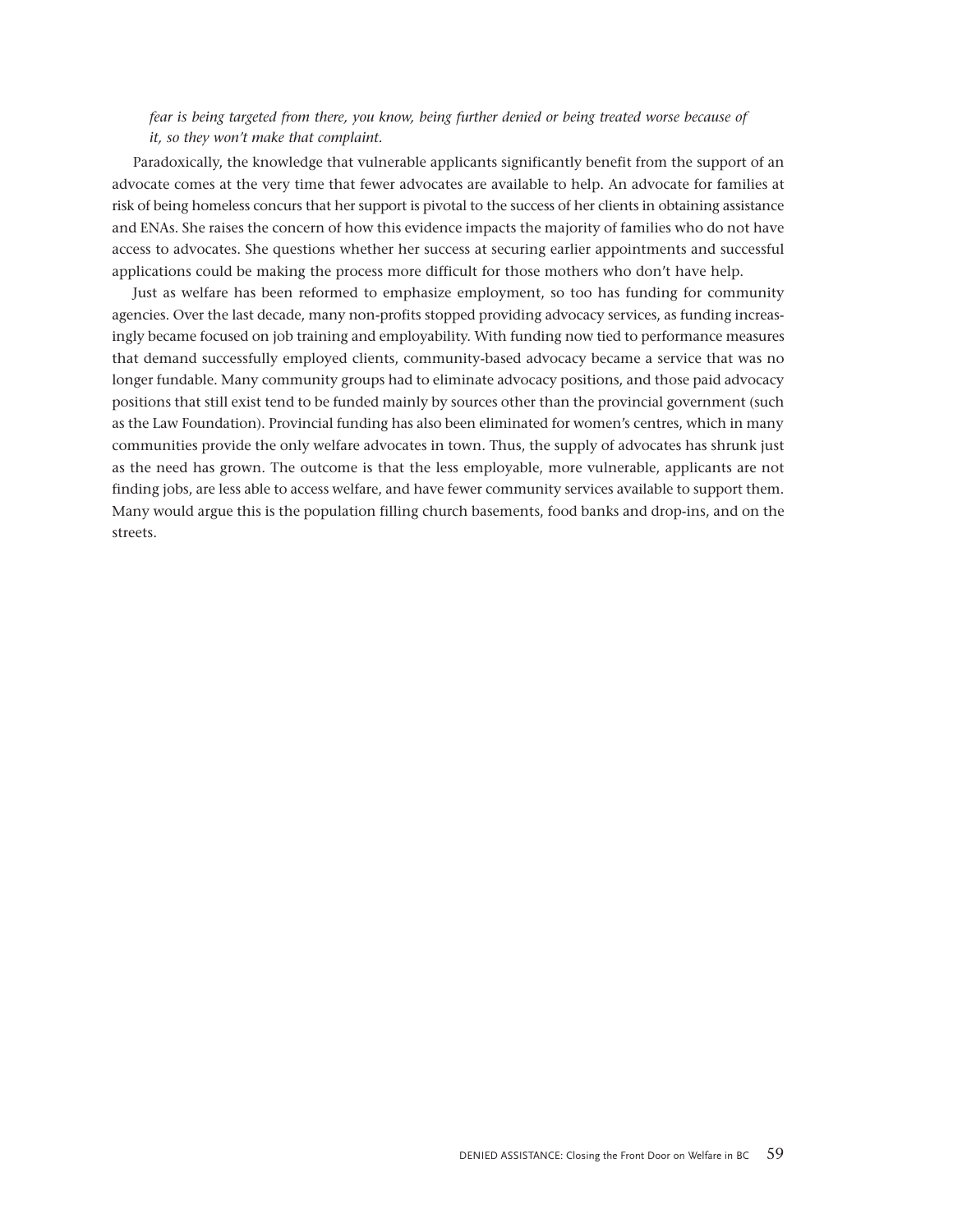## <span id="page-59-0"></span>Conclusion

The BC government has reformed eligibility and admission criteria for welfare in such a way as to purposely restrict entry through discouragements, delays and denials. The Ministry clearly established this as a measure of success—the goal of having fewer people enter the income assistance caseload.70 Individuals seeking welfare are finding a process designed not to assist them, but to discourage them and ultimately to make them feel shame for being in a position of "dependency."

Caseload reduction targets were established to correspond with annual cuts to the Ministry's budget, without regard for the state of the economy or people's level of need. British Columbians are now paying for a system that is purposefully made inaccessible to those who need it. In effect, the Province has defined the removal of the safety net for thousands of British Columbians as a successful outcome. This logic is reflected in the most recent Government Strategic Plan, where reducing the percentage of the population receiving income assistance is the measure of a "supportive social fabric"71—all without the Ministry conducting any meaningful evaluation of the impact of its policy changes.

This study documents the implementation and effects of the changes to eligibility, drawing from 42 original interviews and Freedom of Information requests regarding applications. We heard from people affected by the policy changes to assess the impacts on people in need of financial assistance. The results are clear—the reforms restrict access to welfare and cause harm to many British Columbians. It is apparent that the "diversion" to work strategies are being broadly applied to the majority of applicants without assessing their actual capacity to be employed or providing support for employment. The result is that, while some employable individuals may be in fact be "diverted" to employment, others—notably more vulnerable applicants—are being diverted to homelessness, greater financial insecurity and vulnerability. Legitimate efforts to seek support are not being assisted.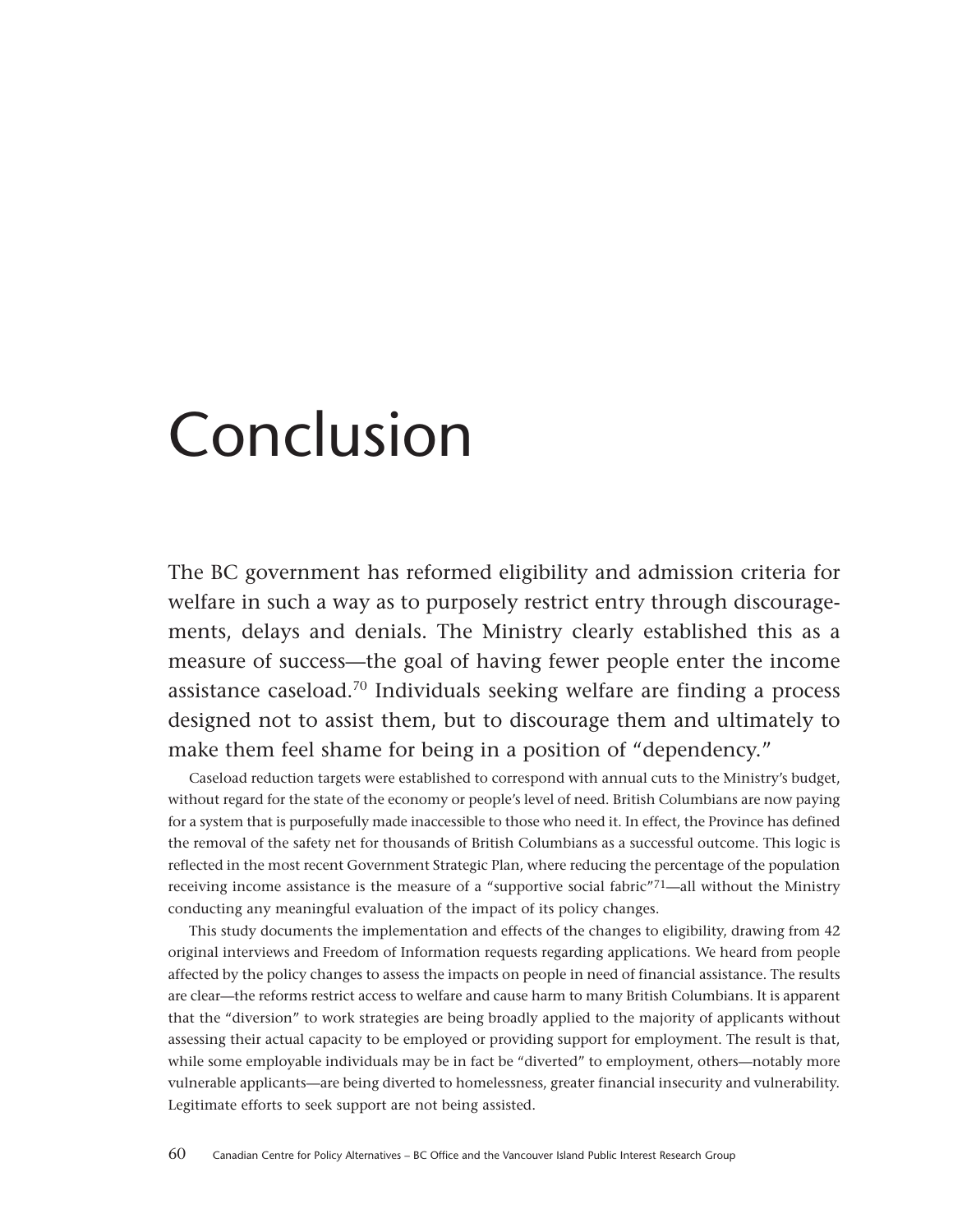## <span id="page-60-0"></span>A Call for Accountability

Welfare reform in British Columbia cannot be declared a success. The Province lacks the necessary evidence to ensure accountability to both vulnerable people seeking assistance and the general public. The dramatic reduction in the province's welfare caseload cannot be attributed to moving people off of welfare and into work. There needs to be increased scrutiny of the policy changes to eligibility criteria and the application process, which appear to have significantly reduced the number of people entering the welfare system.

The Ministry repeatedly makes the unsubstantiated claim that welfare reforms are a success due to a reduced caseload, which in turn is the result of moving people from "dependency" on welfare to employment and self-sufficiency. This bold claim lacks all necessary evidence. The Ministry makes no attempt to survey what happens to the thousands of people diverted from welfare.

In 2003, the Ministry's Annual Report admits: "The Ministry did not follow up with enquirers to see if they had found employment. The Ministry is enhancing its exit survey to capture this information in the future."72 That never happened.

At one time, the Ministry provided a performance measure claiming that 49 per cent of enquirers are diverted to employment.73 However, the Ministry subsequently discontinued this measure, and retracted its claims with the admission that the measure did not actually capture what it purported to:

*This benchmark measure reports the percentage of enquirers or applicants for whom assistance was not granted. This may have been because the enquirer did not return to complete an application or that the applicant was not eligible for assistance. Due to the difficulties determining why an enquirer did not return to apply for assistance, this measure has been discontinued…*74

Clearly, the 49 per cent is solely the denial/diversion rate, not an employment measure. Subsequent reports from the Ministry fail to replace these flawed performance measures with new and improved measures to ensure accountability. The result is a complete absence of performance measures that ensure policy and practice are actually providing assistance to those in need, and that negative outcomes are minimized.

Warnings of this apparent lack of accountability and fears of possible harm have been raised since the provincial government started is policy changes. In June 2002, the BC Association of Social Workers passed a motion to censure Murray Coell, himself a social worker and then-Minister of Human Resources. The resolution argued that the "Minister has introduced legislation that constitutes a broad human social experiment based on little data, no formal research testing and no public consultation process." It was argued that the Minister was in violation of the principles within the Social Work Code of Ethics, as he introduced legislation that would "reduce financial assistance, reduce eligibility for assistance and refuse assistance to others and in doing so, inflict harm on individuals and families, increase poverty, inequality and health risks, and deny an adequate standard of living for those whom the Ministry is committed to assist."75 First Call BC, a coalition focused on child poverty, has questioned whether the welfare reforms were ever fully discussed by members of the provincial government, and claims that through Freedom of Information requests it uncovered "that virtually no research went into the changes."76

Perhaps the most significant cautionary message is found in the Auditor General's investigation of the Ministry's review of eligibility for disability assistance.77 Many criticisms of this intense eligibility review mirror our criticisms regarding assessing eligibility and applications for basic income assistance. The result of the Ministry spending \$5 million to review the 62,000 disabled clients was only 46 cases being closed, the obvious conclusion being that the review was unnecessary and did not result in the expected cost savings, but did cause increased anxiety for many of the Ministry's disabled clients. The Auditor General states that the eligibility review was not driven by fairness, but rather, "The savings from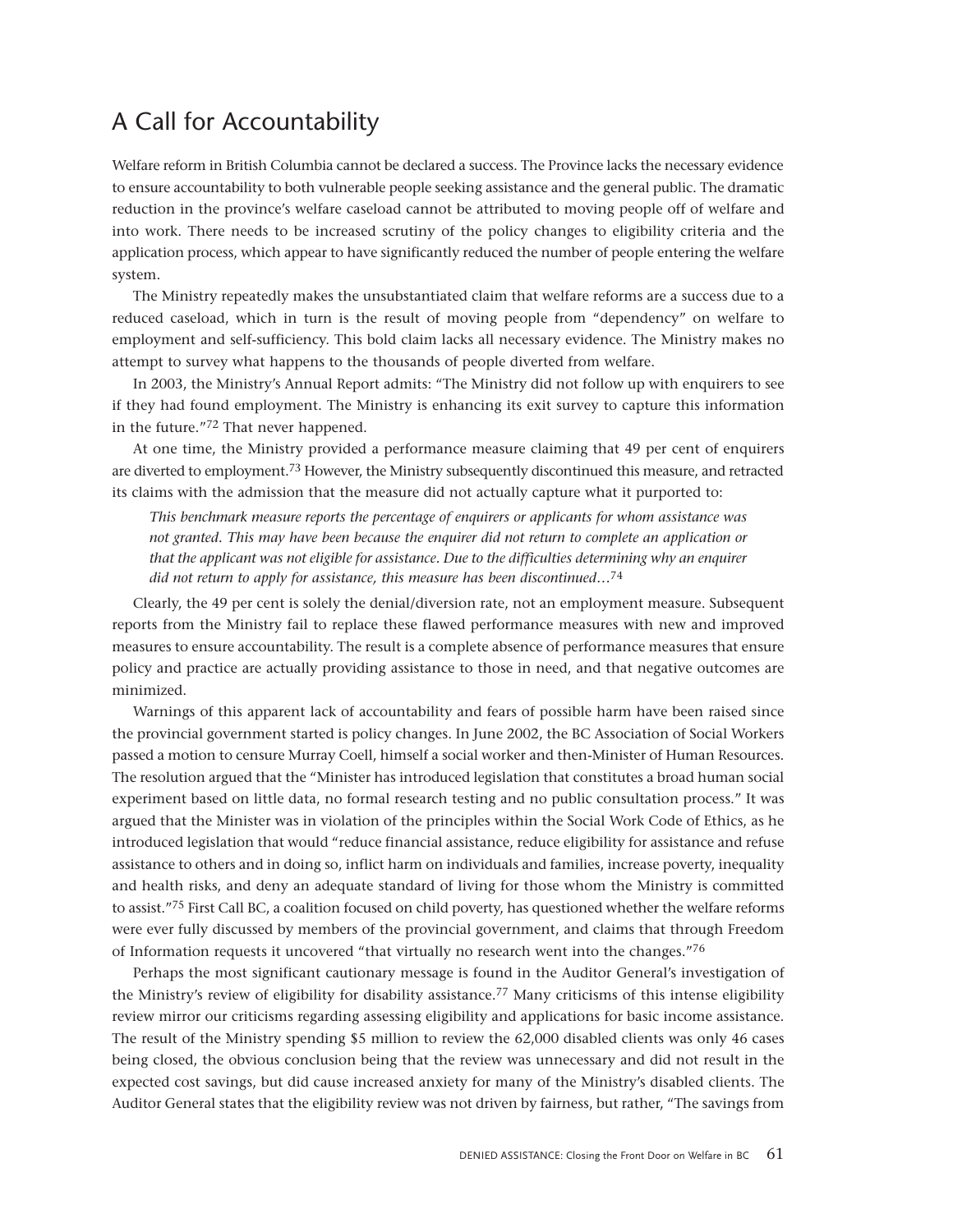cancelling eligibility were expected to help the Ministry meet its budget targets." Equally concerning is the Ministry's "frosty retort to the auditor general's report"78 which accepts minimal responsibility.

## Next Steps

There is a critical need to reverse the regressive policy changes to the eligibility criteria and application processes for welfare in BC. These policy and administrative changes designed to restrict entry are causing harm to British Columbians. At a minimum:

- <span id="page-61-0"></span>• The two-year independence test and the three-week wait must be discontinued immediately.
- Assessing emergency need must become the responsibility of the Ministry, not the individuals in crisis.
- The use of technology to deliver services (the 1-800 number and on-line orientation) must be converted to a service delivery *option,* rather than a requirement.
- Overall, the process of applying for welfare must be re-designed to assist individuals in need, rather than to discourage, delay and deny.

The Ministry has undertaken a significant social experiment affecting thousands of British Columbians and changing our communities without adequate research, consultation or accountability measures. The Province's dedication to transparency and accountability appears to be a thin veil covering an agenda of cost savings at the expense of the most vulnerable people of BC, their future and their children.

The process of applying for welfare must be re-designed to assist individuals in need, rather than to discourage, delay and deny.

Furthermore, changes to the welfare application process contradict the government's overall policies to decrease red tape, increase accountability, and overall, to improve public service delivery.

There is an urgent need for an in-depth public review of the legislation, policies and practices that have closed the front door to welfare in BC. This review must examine whether legitimate claims are being denied, and if the process is assisting rather than discouraging individuals in need. Most significantly, a review must follow up on what happens to individuals who are diverted from applying for assistance. A clear option is for the Office of the Auditor General to assess the effectiveness and appropriate-

ness of the Ministry's eligibility assessment process for income assistance to determine whether the current system is best meeting the needs of British Columbians.

Caseload reduction cannot be the primary measure of success for the Ministry. The goal must be poverty reduction. The provincial government needs to recognize the positive role that welfare contributes to our safety net. Just as with health care and education, social assistance is required to create a just and healthy society. This understanding makes it irrational to stand on guard for universal access to health care and education while enforcing highly restrictive eligibility criteria and punitive application processes that deny welfare to this province's most vulnerable people. Progressive welfare reform is urgently required in BC.

A fair and adequate welfare system is not in itself sufficient to eradicate poverty in BC, nor can it on its own create societal well-being—far more is required. In our study we found strong evidence that too many people in British Columbia—thousands of them—are systematically being denied help as part of public policy and practice. They are denied welfare, despite the need, and are made to "go away at whatever cost" only to become more vulnerable, damaged, hurt and marginalized and less able to take care of themselves or others.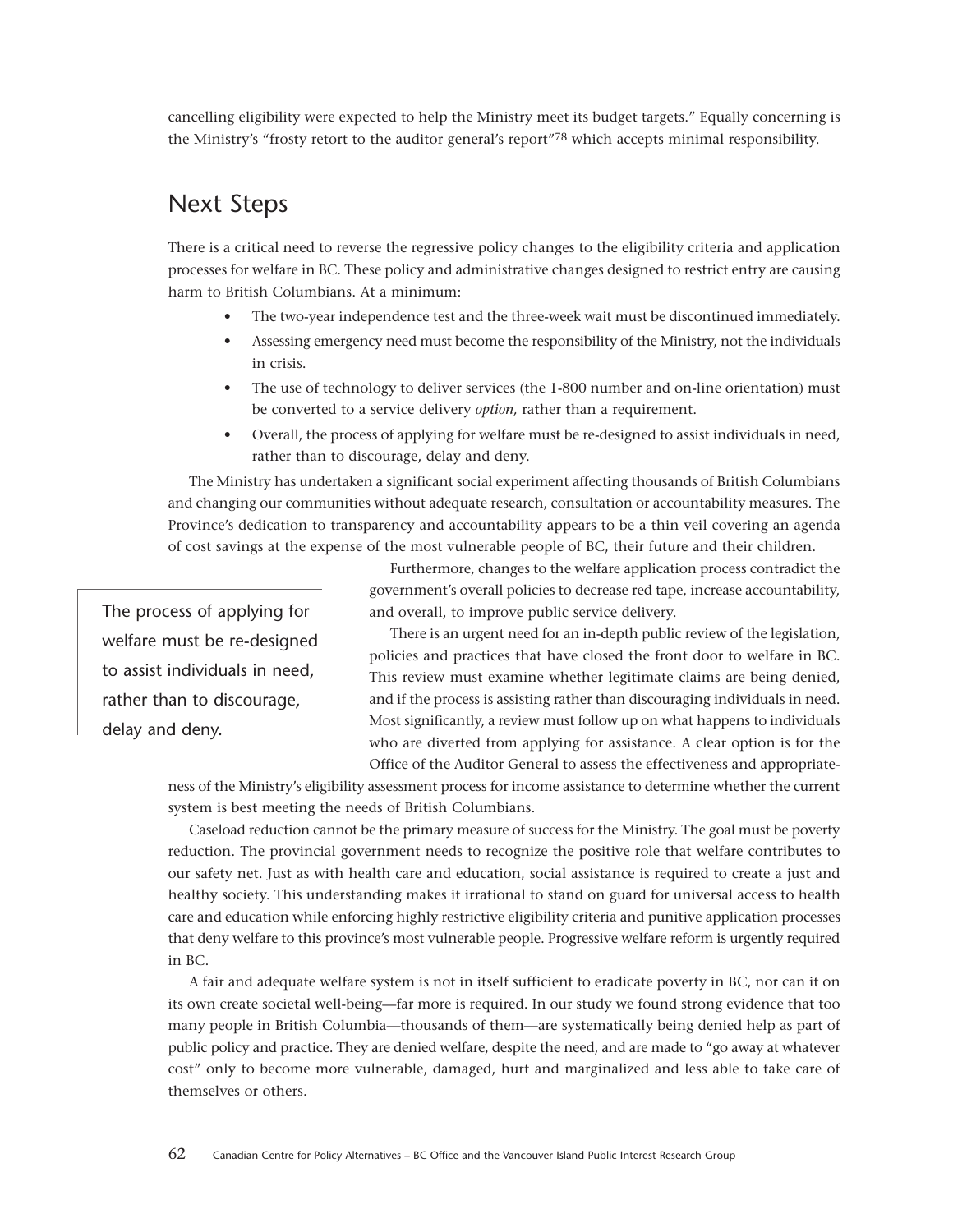## <span id="page-62-0"></span>Notes

- 1 BC Ministry of Human Resources, 2002b*.*
- 2 The term "Minister" is used generally in this report, though there were several Ministers during the period covered. During the sitting of the 37th Parliament the three Ministers of Human Resources were Murray Coell (June 2001), Stan Hagen (January 2004) and Susan Brice (September 2004). The legislative session ended on February 8, 2005. A month following the election of May 2005, Claude Richmond became the Minister for the newly-named Ministry of Employment and Income Assistance.
- 3 BC Ministry of Human Resources, 2003a.
- 4 BC Ministry of Human Resources, 2004a:7.
- 5 Coell, 2003.
- 6 This series of quotes from Coell, 2001.
- 7 Cited in Leyne, 2001.
- 8 Coell, 2002.
- 9 The definition of "vital safety net" is found in the previous government's final Annual Performance Report 2000/01. Hansard records of the Implementation of the Human Resources Strategic Plan in 2001 begins with Minister Coell presenting the results of the core review process, saying "The review showed us that the welfare system encourages dependency and represents a waste of people's potential." (Coell, 2001).
- 10 Human Resources Development Canada, 2000.
- 11 BC Ministry of Human Resources, 2003a.
- 12 BC Ministry of Employment and Income Assistance, 2005*.*
- 13 Ministry spokesperson Richard Chambers, in MacLeod, 2005.
- 14 BC Ministry of Human Resources, 2005:11.
- 15 See, for example, Fortin and Crémieux, 1998.
- <sup>16</sup> We regress the average monthly welfare rate for the period 1994 to 2005 on the average monthly unemployment rate and a dummy variable, taking a value of one for the years after 2001. The Rsquared for the regression is 0.89. The estimated coefficient on the post-2001 dummy variable is -0.47. The unemployment rate has a positive estimated effect, indicating that the welfare rate goes up when the labour market worsens. The estimated policy effect is negative and statistically significantly different from zero.
- 17 Roy, 2004:3.2.
- 18 Schram and Soss, 2001:59.
- 19 US House of Representatives, 2004.
- 20 Howlett, 2005.
- 21 TD Bank Financial Group, 2005.
- 22 Sceviour and Finnie, 2004:3.1.
- 23 Sceviour & Finnie, 2004.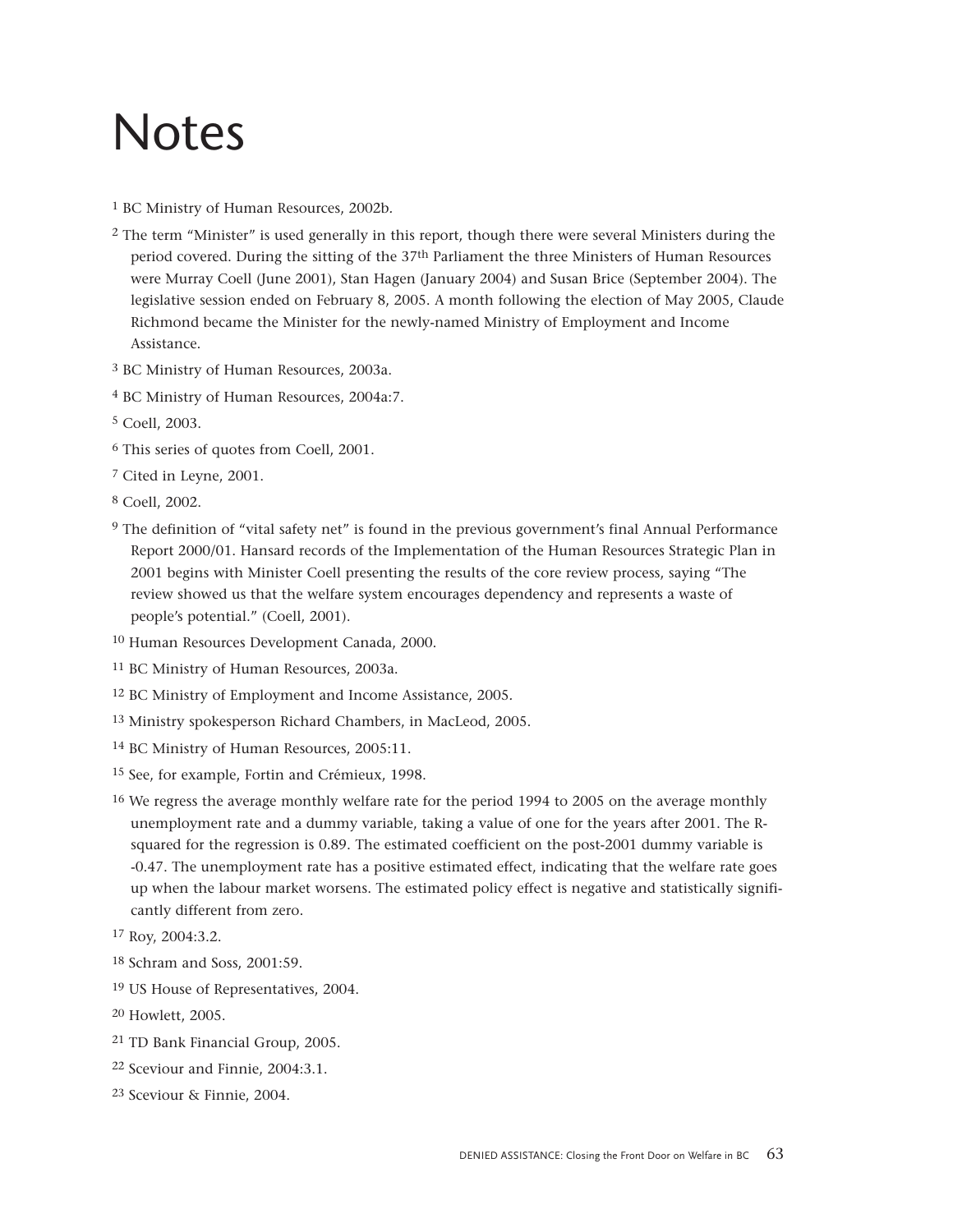- BC Ministry of Human Resources, 2002a.
- Schafer and Clemens, 2002.
- BC Ministry of Human Resources, 2004a.
- Adams and Tait, 2004.
- Freedom of Information request to the Ministry of Human Resources, filed May 27, 2004, and responded to January 20, 2005.
- The Ministry defines a New Start as a case that has not received income assistance within the past 12 months. "All Starts" includes these cases as well as "cyclers," which are cases that have not received income assistance within the last month, but have received assistance within last 12 months. An "Exit" is defined as a case that did not receive income assistance in the current report month, but did receive income assistance in the previous month.
- MacLeod, 2005.
- BC Ministry of Human Resources, 2004a.
- Information summarized from the Ministry website. See for example www.mhr.bc.ca/bcea.htm.
- BC Ministry of Human Resources, 2002a.
- Brice, 2005.
- Klein and Long, 2003; Minkley, 2004.
- This list of exemptions is taken from a Ministry of Human Resources "e-learning" syllabus (prepared for MHR workers when the two-year rule was introduced).
- <sup>37</sup> All names have been changed to protect the privacy of our interviewees.
- Klein and Long, 2003:30.
- On November 1, 2005 the Ministry announced a Manual Amendment that included changes to the application process and added four additional exemptions to the three-week work search: persons over the age of 65 years, children in the home of a relative, people fleeing an abusive spouse or relative, and people with a severe physical or medical condition that precludes the person from completing a search for employment.
- Brice, 2005.
- Coell, 2001.
- www.weborientation.gov.bc.ca/other\_resources.asp
- BC Ministry of Human Resources, 2003b:30.
- BC CEDAW, 2003.
- BC Public Interest Advocacy Centre, 2005.
- Ibid: 12.
- Coell, 2001.
- Herd and Mitchell, 2002, 2003; Lightman, Mitchell and Herd, 2003; Herd, Mitchell and Lightman 2005.
- Lightman, Mitchell and Herd, 2003.
- Matthews, 2004.
- Green and Warburton, 2001.
- Green and Warburton, 2001:24.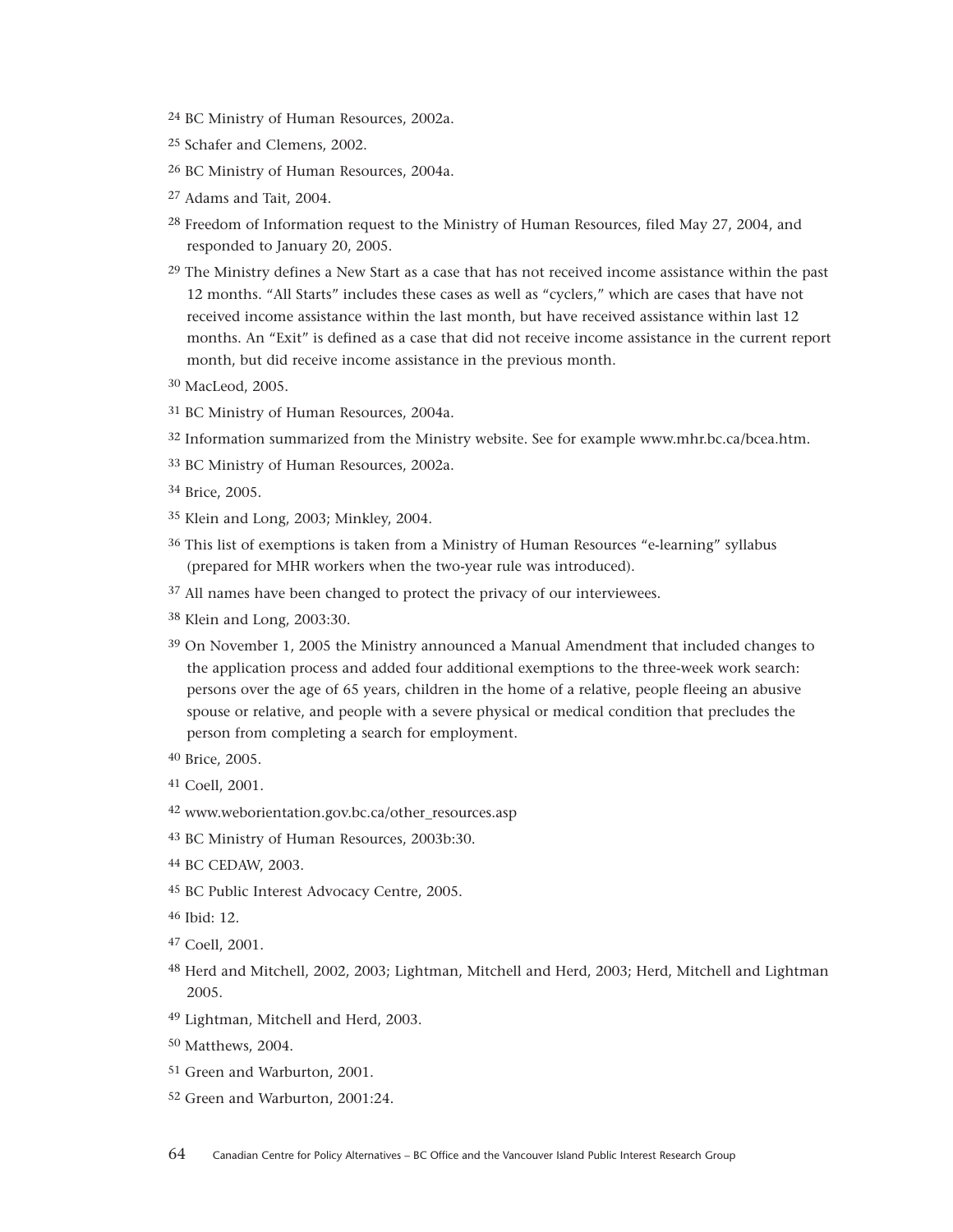- BC Ministry of Human Resources, 2002a.
- Brice, 2005.
- BC Ministry of Human Resources, 2002a.
- BC Ministry of Human Resources, 2002b.
- Brice, 2005.
- BC Ministry of Human Resources Policy Manual section 6.1.
- BC Public Interest Advocacy Centre, 2005:13.
- BC Ministry of Human Resources, 2003a:11.
- MacLeod, 2004.
- Mickleburgh, 2005.
- City of Vancouver, 2005:5.
- City of Vancouver, 2005:16.
- Victoria Cool Aid Society, 2005.
- Goldberg et al., 2005.
- Canadian Association of Food Banks, 2004.
- Community Social Planning Council of Greater Victoria, 2005.
- BC Ministry of Human Resources Policy Manual, sections 6.1 and 6.2.
- BC Ministry of Human Resources, 2002a.
- BC Government, 2004.
- BC Ministry of Human Resources, 2003a:30.
- BC Ministry of Human Resources, 2004a.
- BC Ministry of Human Resources, 2004a:28.
- BC Association of Social Workers, 2002.
- First Call, 2004:4.
- BC Office of the Auditor General, 2004.
- Leyne, 2004.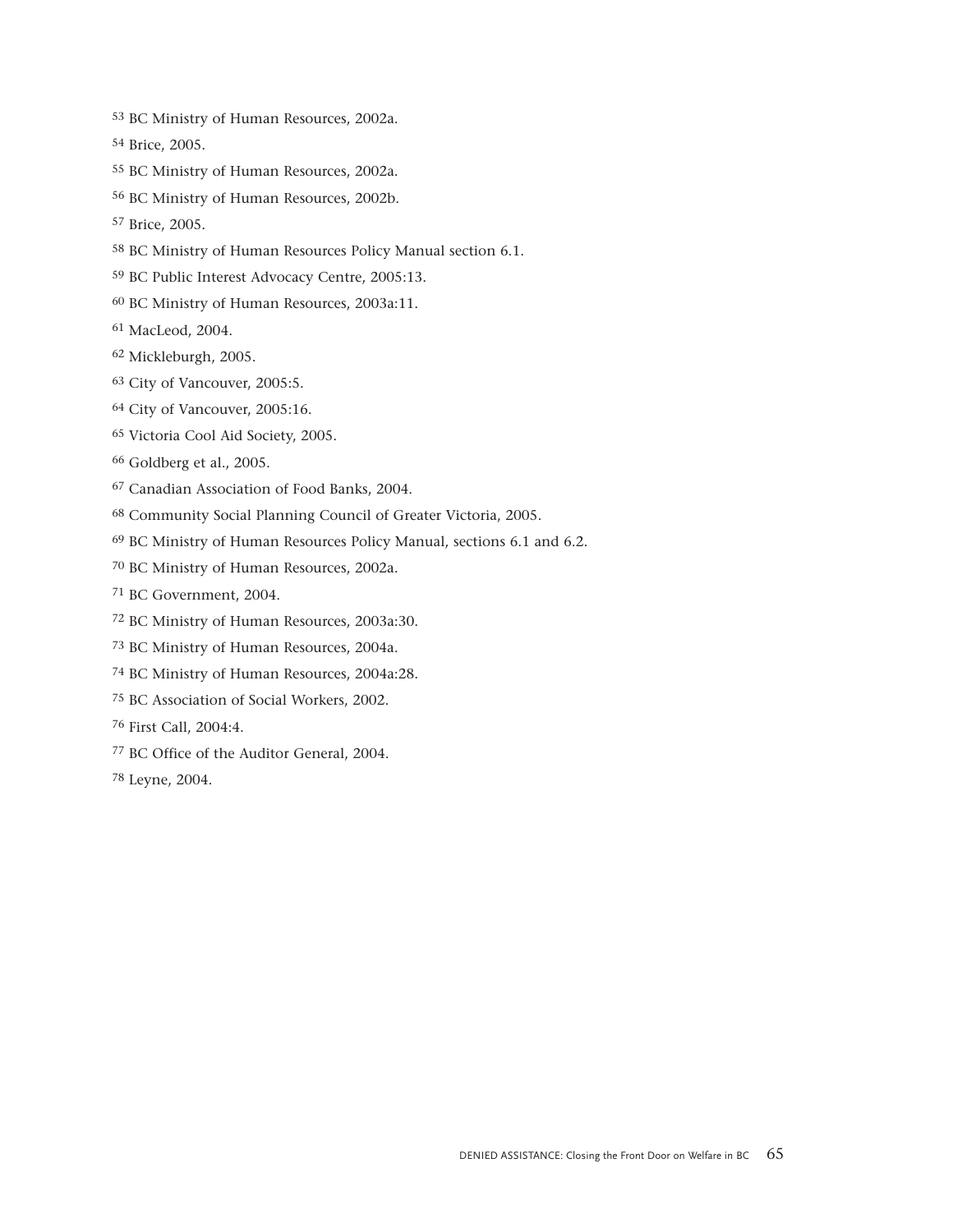## <span id="page-65-0"></span>References

- Adams, Peter, and Cathy Tait. 2004. *Evaluation of the job placement program and the training for jobs program.* Victoria Consulting Network Ltd. September 9.
- BC Association of Social Workers. 2002. *Press Release: BC Social Workers Vote to Censure Minister of Human Resources, Murray Coell*. Vancouver. June 13.
- BC CEDAW. 2003. *British Columbia Moves Backwards on Women's Equality.* Vancouver.
- BC Government. 2004. *British Columbia Government Strategic Plan 2004/05–2006/07*. Victoria.
- BC Ministry of Human Resources. *BC Employment and Assistance Manual*.
- \_\_\_. 2002a. *2001/02 Annual Report: A New Era Update.* Victoria: Government of British Columbia.
- \_\_\_. 2002b. *Service Plan 2002/2003–2004/2005.* Victoria: Government of British Columbia.
- \_\_\_. 2003a. *Service Plan 2002/2003 Annual Service Plan Report.* Victoria: Government of British Columbia.
- \_\_\_. 2003b. *Service Plan 2003/04–2005/06.* Victoria: Government of British Columbia.
- \_\_\_. 2004a. *2003/04 Annual Service Plan Report.* Victoria: Government of British Columbia.
- \_\_\_. 2004b. *Service Plan 2004/05–2006/07.* Victoria: Government of British Columbia.
- \_\_\_. 2005. *Service Plan 2005/06–2007/08.* Victoria: Government of British Columbia.
- BC Ministry of Employment and Income Assistance. 2005. *2005/06–2007/08 Service Plan Update.* Victoria: Government of British Columbia.
- BC Office of the Auditor General. 2004. *Audit of the government's review of eligibility of disability assistance*. Victoria: Government of British Columbia.
- BC Public Interest Advocacy Centre. 2005. *Exposing the barriers: Administrative unfairness at the Ministry of Human Resources. Community groups' complaint to the Ombudsman of British Columbia. Vancouver.*
- BC Stats. 2005. *Labour Force Statistics Report September 2005*. Victoria.
- Brice, Susan. Minister of Human Resources. 2005. Letter to Community Social Planning Council of Greater Victoria. March 29.
- Canadian Association of Food Banks. 2004. *Hunger Count 2004. Poverty in a land of plenty: Towards a hunger-free Canada.* Toronto.
- City of Vancouver. 2005. *Homeless Action Plan*. City of Vancouver Housing Centre.
- Coell, Murray. BC Minister of Human Resources. 2001. Transcript of BC Open Cabinet Meeting. November 7.
- Coell, Murray. BC Minister of Human Resources. 2002. Transcript of Response to the Speech from the Throne. February 18.
- Coell, Murray. BC Minister of Human Resources. 2003. Transcript of Reply to the Budget Speech. March 3.
- Community Social Planning Council of Greater Victoria. 2005. *The caring community: Accounting for the impacts of provincial government changes.* Community Reconstruction Project—Final Report.
- First Call, the BC Child and Youth Advocacy Coalition. 2004. *The 2005 British Columbia Budget: Time for Profound Changes*. October 14.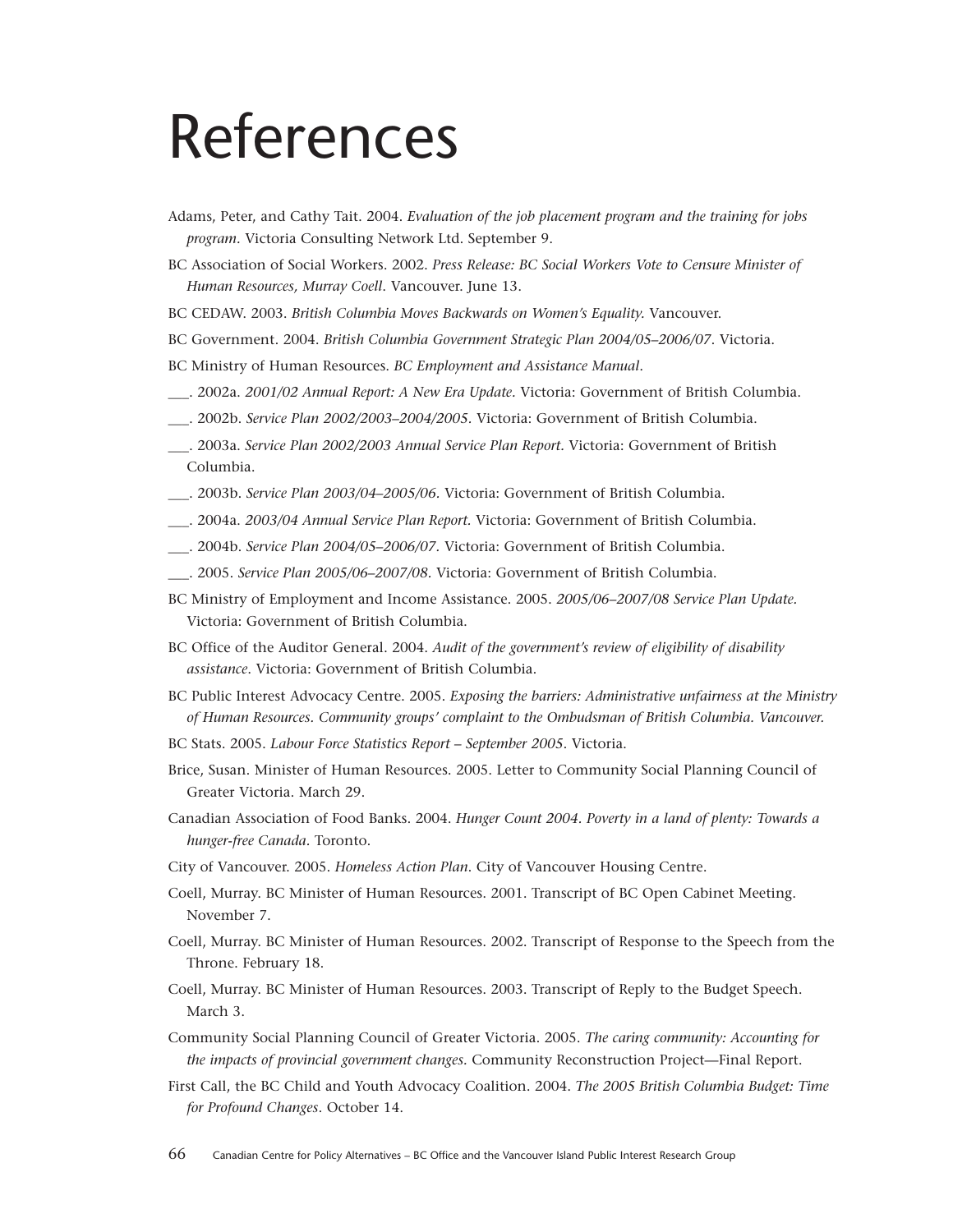- Fortin, Pierre, and Pierre-Yves Crémieux. 1998. "The Determinants of Social Assistance Rates: Evidence from a Panel of Canadian Provinces, 1987–1996." Presentation to the Canadian Institute for Advanced Research. Toronto. February 28.
- Goldberg, Michael, Eberle Planning and Research, Jim Woodward & Associates Inc., Deborah Kraus Consulting, Judy Graves, Infocus Consulting, John Talbot and Associates. 2005. *On our streets and in our shelters… Results of the 2005 Greater Vancouver Homeless Count.* Vancouver: SPARC-BC. *September.*
- Green, David A., and William P. Warburton. 2001. *Tightening a welfare system: The effects of benefit denial on future welfare receipt.* UBC Department of Economics Discussion Paper No.: 02-07. Vancouver.
- Herd, Dean, and Andrew Mitchell. 2002. *Discouraged, Diverted and Disentitled: Ontario Works New Service Delivery Model.* Community Social Planning Council of Toronto.
- Herd, Dean, and Andrew Mitchell. 2003. Cutting Caseloads by Design: The Impact of the New Service Delivery Model for Ontario Works. *Canadian Review of Social Policy*. No. 51, pp. 114-120.
- Herd, Dean, Mitchell, Andrew and Lightman, Ernie. 2005. Rituals of Degradation: Administration as Policy in the Ontario Works Program. Journal of Social Policy and Administration. Vol. 39, No. 1, pp. 65-79.
- Howlett, Karen. 2005. "Working-age adults fall through safety net." *Globe and Mail.* September 9.
- Human Resources Development Canada. 2000. *Reconnecting Social Assistance Recipients to the Labour Market: Lessons Learned.* March. SPAH123E-03-00.
- Klein, Seth, and Andrea Long. 2003. *A bad time to be poor: An analysis of British Columbia's new welfare policies.* Vancouver: Canadian Centre for Policy Alternatives–BC Office.
- Leyne, Les. 2004. "\$5-million review finds little wrong: Government maintains it wasn't trying to find ways to cut spending." *Times-Colonist*. Victoria. February 25.
- Leyne, Les. 2001. "Coell's welfare crackdown has a familiar sound." *Times-Colonist*. Victoria. November 8.
- Lightman, Ernie, Andrew Mitchell, and Dean Herd. 2003. *Suspicion and Surveillance: Navigating welfare's bureaucratic maze.* Social Assistance in the New Economy Project. University of Toronto, School of Social Work.
- MacLeod, Andrew. 2004. "Welfare's New Era: Survival of the Fittest." *The Tyee.* Vancouver. July 9.
- MacLeod, Andrew. 2005. "How BC trimmed 107,000 people from welfare rolls." *The Tyee.* Vancouver. August 18.
- Matthews, Deb. 2004. *Review of employment and assistance programs in the Ontario Works and Ontario Disability Support Programs.* Report to the Honourable Sandra Pupatello, Minister of Community and Social Services. Government of Ontario.
- Mickleburgh, R. 2005. "Welfare rolls down, homelessness up: New report blames provincial changes to eligibility rules for Vancouver's worsening situation." *Globe and Mail.* May 26. p. S3.
- Minkley, John. 2004. *Welfare in BC—Options for reform.* Available at www.bcfaithinaction.ca.
- Reitsma-Street, Marge. 2002. *A Policy Analysis of the Proposed BC Employment and Assistance Law.* University of Victoria Studies in Policy and Practice. Available at www.uvic.ca/spp/.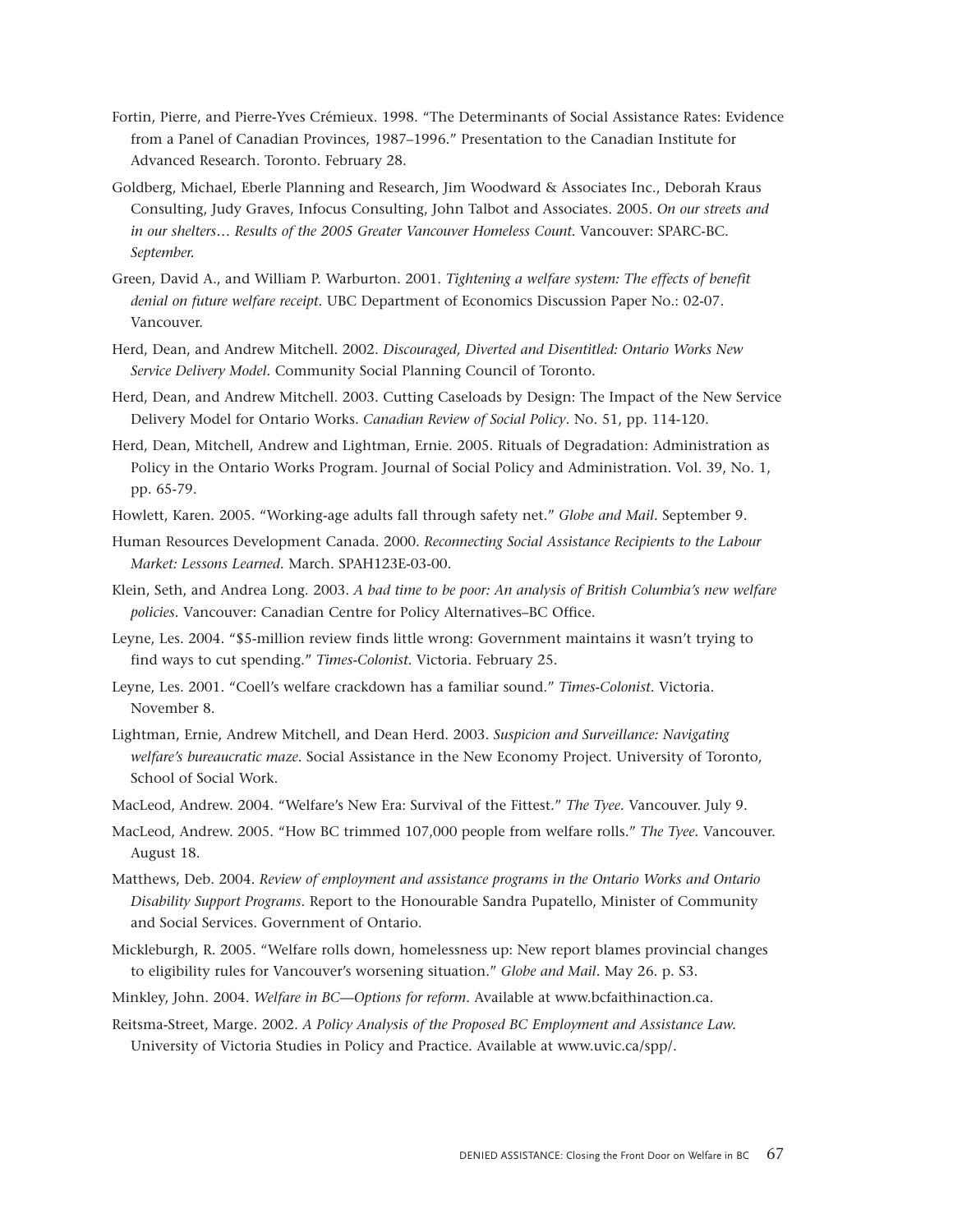- Reitsma-Street, Marge, and Heather Michael. 2002. *A new era of welfare: Analysis of the BC's Employment and Assistance Acts.* University of Victoria Studies in Policy and Practice. Available at www.uvic.ca/spp/.
- Reitsma-Street, Marge, and Bruce Wallace. 2004. "Resisting two-year limits on welfare in British Columbia." *Canadian Review of Social Policy*. No. 53. pp. 169-177.
- Reitsma-Street, Marge, and Bruce Wallace. 2005. "Envisioning the future of welfare reform." *Times-Colonist.* Victoria. April 5. p. A11.
- Roy, F. 2004. "Social Assistance by Province, 1993-–2003." *Canadian Economic Observer*. Statistics Canada. November.
- Sceviour, R., and R. Finnie. 2004. "Social Assistance Use: Trends in incidence, entry and exit rates." *Canadian Economic Observer.* Statistics Canada. August.
- Schafer, Chris, and Jason Clemens. 2002. *Welfare reform in British Columbia: A report card.* Public Policy Sources, No. 63. The Fraser Institute.
- Schram, Sanford, and Joe Soss. 2001. Success stories: Welfare reform, policy discourse and the politics of research. *The Annals of the American Academy.* September. 577. pp. 49-65.
- Sossin, Lorne. 2004. "Boldly going where no law has gone before: Call centres, intake scripts, database fields and discretionary justice in social welfare." *Osgoode Hall Law Journal.* 42. pp. 363-414.
- Statistics Canada. 2005. *Income in Canada 2003*.
- TD Bank Financial Group. 2005. *From welfare to work in Ontario: Still the road less traveled*. TD Economics Special report. September 8.

US House of Representatives. Committee on Ways and Means. 2004. *2004 Green Book: Background material and data on the programs within the jurisdiction of committee on ways and means.* March.

Victoria Cool Aid Society. 2005. *Homeless Count—2005. Victoria.*